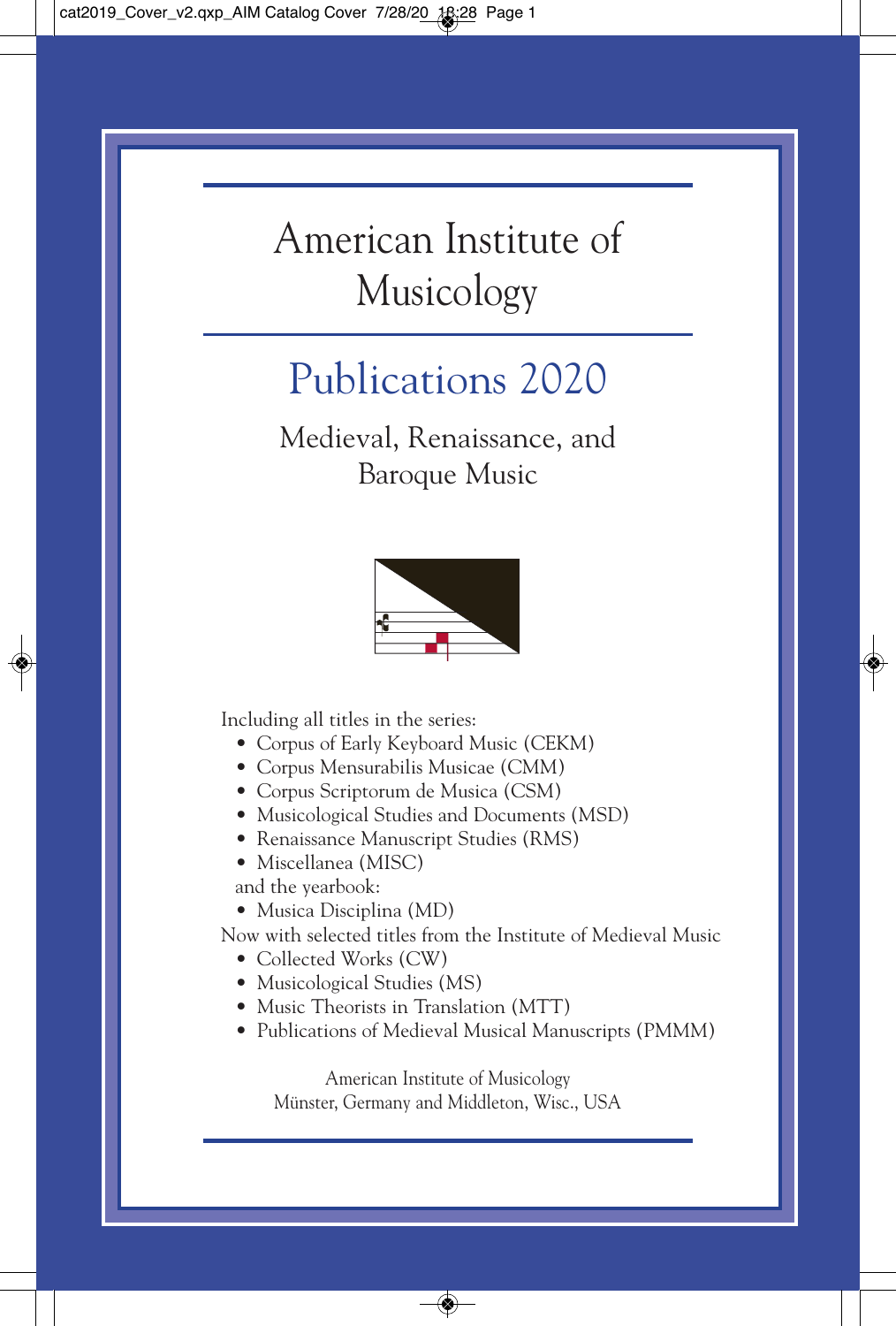Preisänderung, Irrtum und Liefermöglichkeit vorbehalten. Les livraisons ne peuvent être promises que sous le

# **Contents**

| What are AIM Editions?1                      |  |
|----------------------------------------------|--|
|                                              |  |
| Standing Orders 10% Off 1                    |  |
|                                              |  |
|                                              |  |
|                                              |  |
| Corpus Mensurabilis Musicae (CMM) 3          |  |
| Corpus of Early Keyboard Music (CEKM) 16     |  |
| Musicological Studies and Documents (MSD).19 |  |
| Corpus Scriptorum de Musica (CSM)21          |  |
| Renaissance Manuscript Studies (RMS)23       |  |
| Miscellanea (MISC)24                         |  |
| Musica Disciplina (MD) 24                    |  |
| Collected Works (CW) 26                      |  |

| Musical Theorists in Translation (MTT) 29    |  |
|----------------------------------------------|--|
| Publications of Medieval Musical Manuscripts |  |
|                                              |  |
|                                              |  |

#### Ordering Information

The distribution of AIM titles is handled exclusively by the Chicago Distribution Center of the University of Chicago Press. (<orders@press.uchicago.edu> or +1 (773) 702- 7010. An order form is appended at the back of the catalog and is also available online at http://www.corpusmusicae.com

Limited stock is available for sale in the EU from the office in Münster. Contact us at orders@corpusmusicae.com (email).

#### Editorial Inquiries:

Paul Ranzini info@corpusmusicae.com

All pricing is subject to change. For current pricing and availability of AIM titles, please see the AIM website:

http://www.corpusmusicae.com.

If you live in the EU and are interested in purchasing AIM titles directly in the EU, a limited stock is available for sale directly from our office in Germany.

Contact us at orders@corpusmusicae.com

réserves d'usage.

Content valid as of 1/2020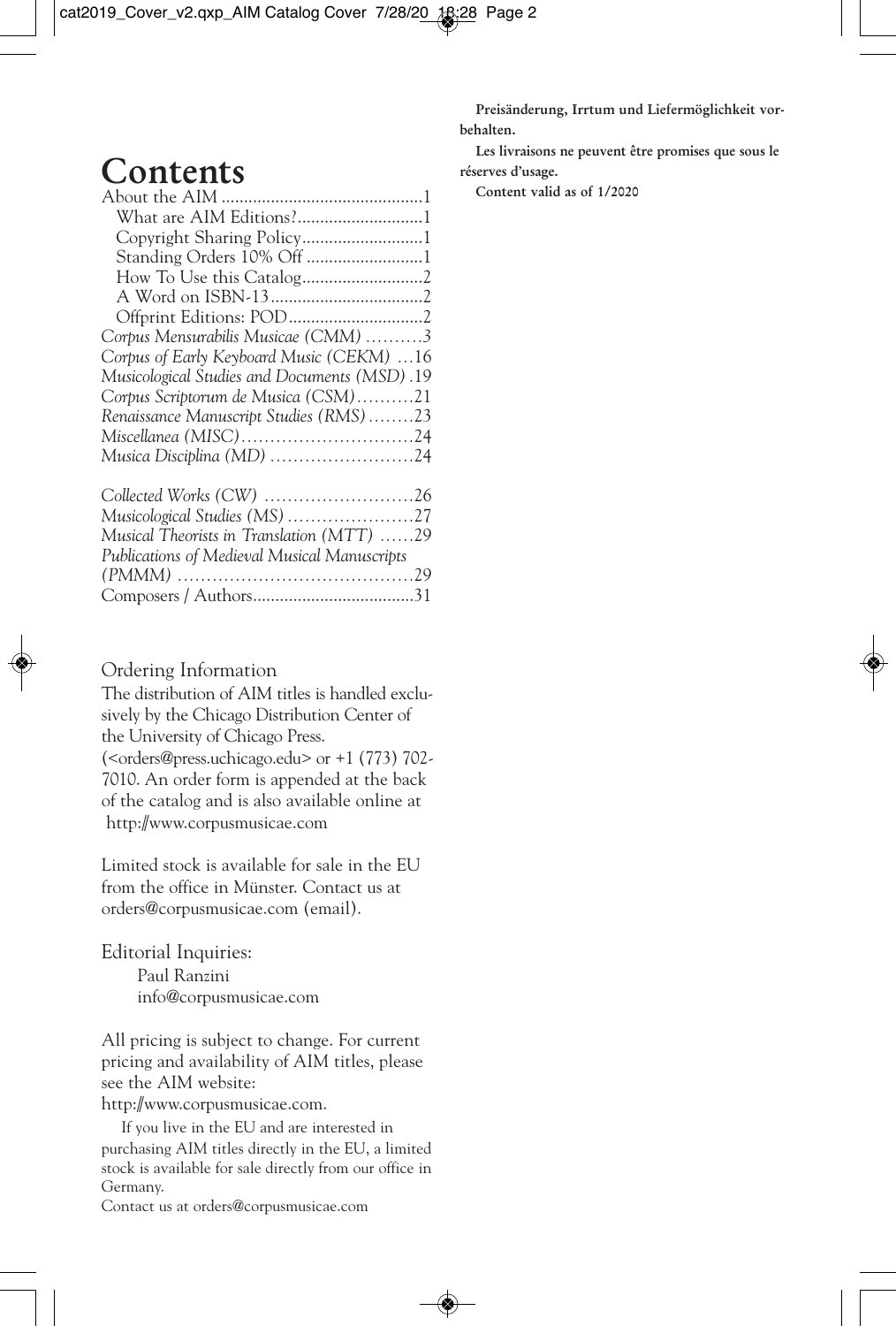# *About the American Institute of Musicology*

Founded by Armen Carapetyan in 1946, AIM prepared by an international group of scholars supports interest in Medieval, Renaissance, and according to clearly-defined editorial principles Baroque music. The publications of the that strive to present the most authentic and Institute are used by scholars and performers reliable musical texts. They represent the highalike and constitute a major core collection of est level of scholarship, using the most current early music and theoretical writings on music. resources, to present the works of these Since its founding, the Institute has published composers, authors, and theorists in their best more than 750 separate scholarly volumes including the yearbook *Musica Disciplina.*

The publications of the Institute are wideranging and comprise scholarly editions, books, and treatises. The scholarly editions include the complete works or collected works of major composers such as Machaut, La Rue, Dufay, Willaert, Clemens, Rore, Compère, Crecquillon, Romero, and others. (See CMM for sacred and secular music and CEKM for keyboard music.) Significant research findings resulting from the edition-making efforts are published in the series MSD. Published treatises include the works of influential writers from Guido of Arezzo to Jean Philippe Rameau. (See CSM and MISC.) MISC now accepts essay collections that make a significant contribution to the field. Reference works are published in the series RMS. New book and edition proposals continue to be accepted and published.

The Hänssler-Verlag, Neuhausen-Stuttgart, Germany, assumed responsibility for the publication program of the American Institute of Musicology in 1976, and in July 2002, the AIM publication under active subscription. Institute's assets were acquired by Paul L. Ranzini. 2009 saw the creation of a separate company, AIM, Verlag Corpusmusicae, GmbH in Germany, where the editorial offices are now located. The publications of the Institute are now distributed through an arrangement with the Chicago Distribution Center, although customers in the EU can benefit from the free to contact us with any questions regarding limited stock that is available in Münster.. the policy or any other permission matters. Many new and exciting projects are in the Please note that this policy applies to customers works, and the AIM tradition continues.

#### **What are AIM Editions?**

The editions of the AIM are the standard reference editions for Western European art music

light. Updates to editions, when they become available, are posted online at http://www. corpusmusicae.com.

# **Copyright Sharing Policy**

The purchase of an edition of music does not automatically convey the right to perform, record, or otherwise replicate a work from the edition. To help subscribers clear these rights, the AIM has established a Copyright Sharing Policy.

Copyright Sharing is a special benefit available only to customers with standing orders that originate directly with the AIM. This policy allows the subscriber to support faculty and student performances and scholarly use of the editions.

Under this Copyright Sharing Policy, the AIM will grant, upon direct request, to any patron of a library or any private subscriber with a direct standing order, permission to reproduce material for study or performance from any

To take advantage of the Copyright Sharing Policy, you must request permission in writing from AIM. Faculty members, students, and library patrons are invited to participate. Further information on the Copyright Sharing Policy may be found on the AIM website (http:/www.corpusmusicae.com). Please feel with a direct standing order, and it does not extend to music purchased through a third party, such as a bookstore or distributor.

# **Standing Orders 20% Off**

from the beginnings of musical notation A standing subscription is the best way to make through the early Baroque era. They are sure that you get all of the volumes in a series in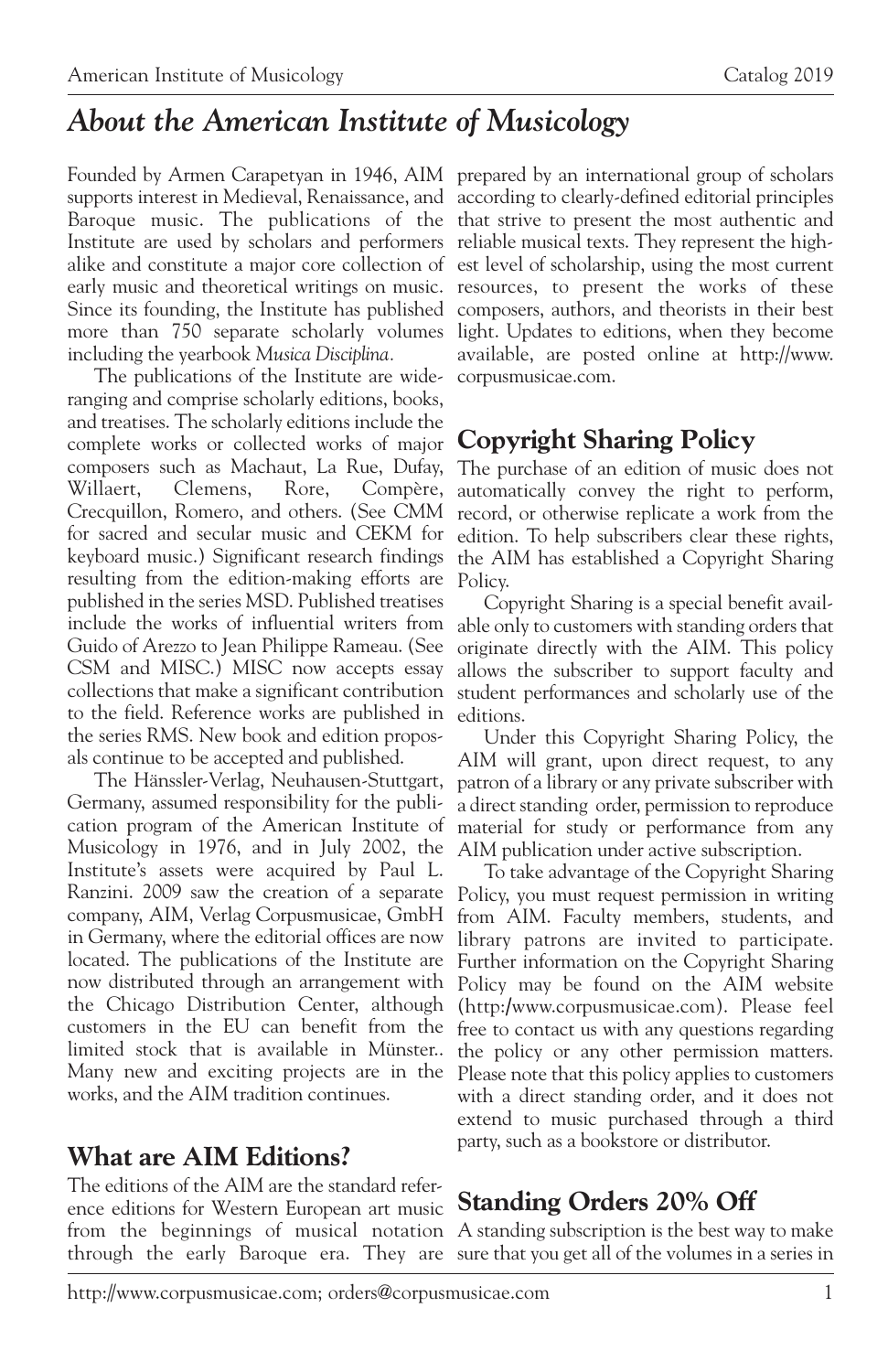a timely manner. All direct subscriptions serv-(MD); *Corpus Mensurabilis Musicae* (CMM); iced by the Chicago Distribution Center will be *Corpus of Early Keyboard Music* (CEKM); billed at a 20% discount from the list price as a *Renaissance Manuscript Studies* (RMS); small "Thank you" for the support of our *Musicological Studies and Documents* (MSD); subscribers. This new policy only applies to *Corpus Scriptorum de Musica* (CSM); and subscriptions held by libraries, archives, and *Miscellanea* (MISC). Newer volumes generally individuals, but not to those customers serviced have higher numbers, but volumes completing by resellers or third-party vendors.

able volume in a series, unless a subscriber ordering, please give the series abbreviation requests that it begin with a particular volume. followed by the volume number and part Editions shipped on a standing order are non-number if present, e.g. **CMM 21–4**, **CEKM 7**, returnable. Standing orders may be cancelled at **MSD 53**, **RMS 1–3**, **CMS 40**, or **MISC 4**. Volume any time prior to the shipment of the next numbers with a number followed by a letter release. AIM does not accept standing orders indicate the availability of an earlier edition or a from dealers or subscription agents for third-derivative edition (e.g. **CMM 5a–1**). You must party sale.

Use the order form on the website, or contact be used in order to distinguish between similar AIM directly be mail, phone, fax, or through volumes. Prices are subject to change. the website http://www.corpusmusicae.com. Individuals may pay by check, VISA, **A Word on ISBN-13** MasterCard, or PayPal. Payment must be made Beginning with books published in 2005, all in US dollars drawn on a US bank. In the EU, payment is by bank transfer only to our Euro ISBN-13 identifiers on the copyright page. account in Germany. If you have any questions, please contact the AIM.

for some AIM volumes. These revised editions will not normally be sent to subscribers unless the revision represents a substantial rethinking of the original. These editions will be available **Offprint Editions: POD** to subscribers at a reduced rate following their Several CMM and CEKM editions have now release.

# **How to Use this Catalog**

This catalog contains a listing of all of the issued revising or reprinting individual volumes will volumes in each series (including planned take time. In an effort to support libraries and volumes where the numbering of the series is archives in completing their collections on a interrupted), and a name index for composers temporary basis, all out of stock editions are and authors, whether the volume is still in print now available to current subscribers in or currently only available as an offprint.

including a more complete description and a list (A4) paper. These copies will be provided at a of contents, as well as sample pages and volume nominal cost. These temporary editions are updates are continually being added to the listed with catalog numbers that include website http://www.corpusmusicae.com. If you "POD." need more detail about a particular volume, please contact AIM directly.

following abbreviations: *Musica Disciplina* at orders@corpusmusicae.com for details.

Standing orders begin with the first avail-being added to the AIM publication list. When Orders from individuals are always welcome. when placing an order. ISBN numbers may also earlier established sub-series are also continually specify the series and complete volume number

Revised editions are gradually being released been previously identified only with older ISBN AIM publications carry both ISBN-10 and This catalog only lists ISBN-13 numbers for all AIM publications, including those that have numbers. A concordance between old and new ISBN numbers is available on the website.

More detailed descriptions of each volume, free stock, sized to fit on standard letter-size exhausted their original print runs. While the AIM is committed to maintaining an "in-print" status for all of its publications, the process of unbound, double-sided photocopies on acid-

References to volumes in each series use the to take advantage of this offer, please contact us If you represent a library or archive with a current series subscription, and you would like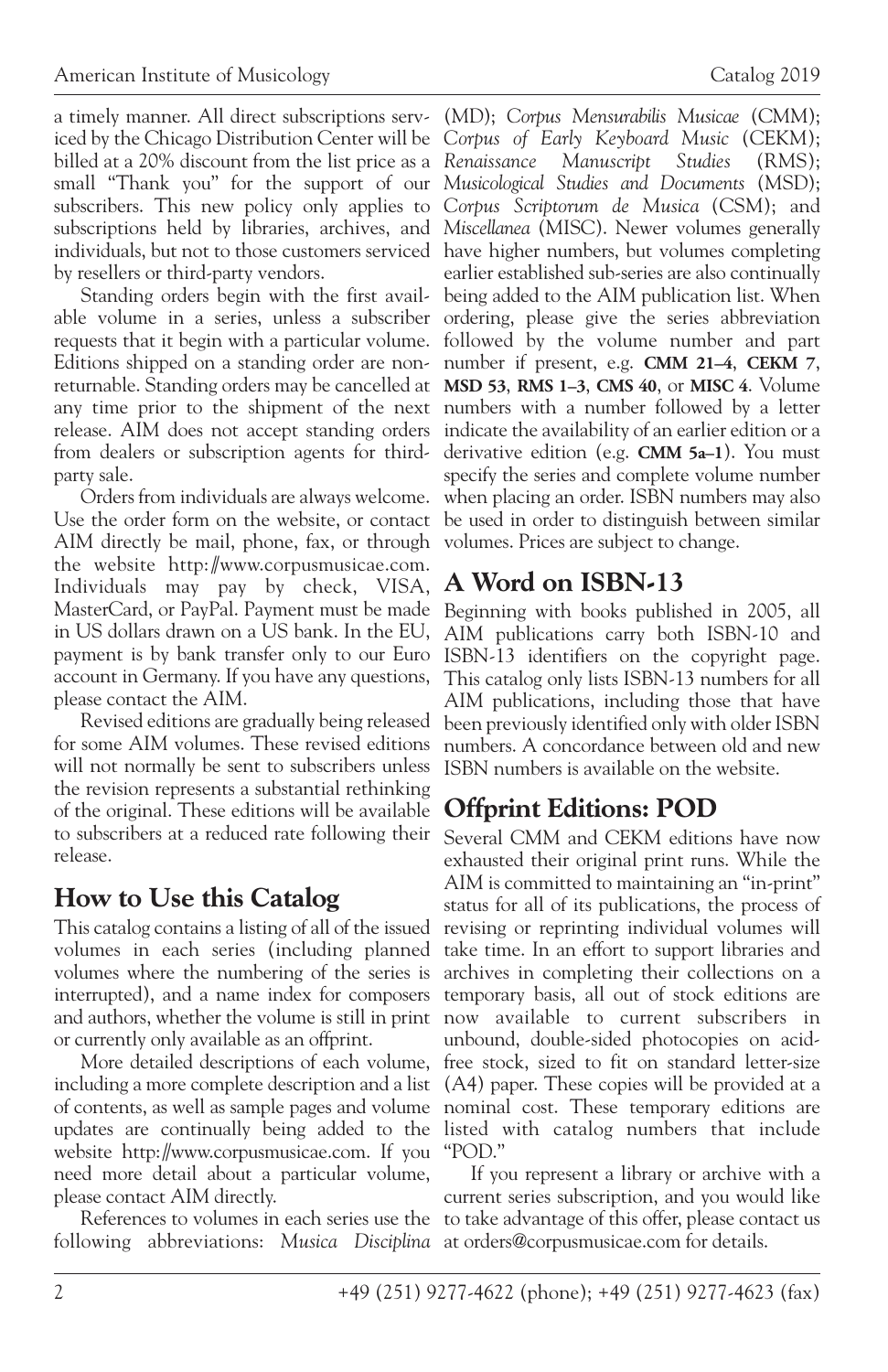#### **CMM**

| CMM 1 GUILLAUME DUFAY (ca. 1400-1474),<br>Opera omnia, ed. Heinrich Besseler.                                                          |          |
|----------------------------------------------------------------------------------------------------------------------------------------|----------|
| Tom. I Motetti. [vi]+xxv+112 pp. (1947)                                                                                                |          |
| <b>CMM 1-1 POD</b> (unbound offprint)<br>(See also CMM 1a-1, 1a-2)                                                                     | \$28.00  |
| Tom. II Missa pars prior. [vi]+xxvii+123 pp. (1948)<br>CMM 1-2 POD (unbound offprint)                                                  | \$30.00  |
| Tom. III Missarum pars altera.<br>$[vi]+xv+121$ pp. $+Supp. (1962)$                                                                    |          |
| CMM 1-3 978-1-59551-000-6                                                                                                              | \$92.00  |
| Tom. IV Fragmenta Missarum.<br>[vi]+xxxii+103 pp. (1962)<br>CMM 1-4 POD (unbound offprint)<br>Tom. V Compositiones liturgicae minores. | \$28.00  |
| $[vi]+xlv+160$ pp. $(1966)$<br>CMM 1-5 978-1-59551-001-3                                                                               | \$112.00 |
| Tom. VI. Cantiones. Ed. David Fallows.<br>[vi]+ $l$ xix+118 pp. (rev. ed.) (2006)<br>CMM 1-6 978-1-59551-347-2                         | \$68.00  |
| For critical commentary, see MSD 47<br>CMM 1a GUILLAUME DUFAY, Opera omnia,                                                            |          |
| ed. William de Van. (Reprint)                                                                                                          |          |
| Tom. I Motetti. [vi]+xxiv+30 pp. (1947)<br><b>CMM 1a-1 POD</b> (unbound offprint)                                                      | \$15.00  |
| Tom. II Motetti. [iv]+xxxii+96 pp. (1948)<br>CMM 1a-2 POD (unbound offprint)                                                           | \$25.00  |
| CMM 2 GUILLAUME DE MACHAUT (ca. 1300-                                                                                                  |          |
| 1377), Mass, ed. G. de Van. xxv+30 pp. (1997)<br>CMM 2 POD (unbound offprint)                                                          | \$15.00  |
| CMM 3 ADRIANO WILLAERT (ca. 1490-<br>1562), Opera omnia, ed. Hermann Zenck, Walter                                                     |          |
| Gerstenberg, Bernhard Meier, Helga Meier, and<br>Wolfgang Horn.                                                                        |          |
| Vol. I Motets (4-voice). [vi]+xvi+113 pp. (1950)<br>CMM 3-1 978-1-59551-002-0                                                          | \$72.00  |
| Vol. II Motets (4-voice). [iv]+iii+119 pp. (1950)<br>CMM 3-2 POD (unbound offprint)                                                    | \$25.00  |
| Vol. III Motets (5-voice). [iv]+vi+123 pp. (1950)                                                                                      |          |
| CMM 3-3 POD (unbound offprint)<br>Vol. IV Motets (6-voice). [vi]+iv+133 pp. (1952)                                                     | \$26.00  |
| CMM 3-4 POD (unbound offprint)                                                                                                         | \$27.00  |
| Vol. V Motets of Musica nova (4-7 voices).<br>$(iv]+xi+283$ pp. $(1957)$                                                               |          |
| CMM 3-5 POD (unbound offprint)                                                                                                         | \$51.00  |
| Vol. VI<br>Not yet published<br>Vol. VII Hymns. [vi]+xiii+132 pp. (1959)                                                               |          |
| CMM 3-7 POD (unbound offprint)<br>Vol. VIII Vesper Psalms, 1550, for Double Choir.                                                     | \$28.00  |
| xvii+164 pp. (1972)<br>CMM 3-8 POD (unbound offprint)                                                                                  | \$33.00  |
| Vol. IX Masses (4-voice) 1536. xiv+225 pp. (1987)<br><b>CMM 3-9 POD</b> (unbound offprint)                                             | \$41.00  |
|                                                                                                                                        |          |

| Vols. X–XII                                                                                                             | Not yet published |
|-------------------------------------------------------------------------------------------------------------------------|-------------------|
| Vol. XIII The Madrigals of the Musica nova (4-7                                                                         |                   |
| voices). [vi]+vii+124 pp. (1966)<br>CMM 3-13 POD (unbound offprint) \$26.00                                             |                   |
| Vol. XIV All the Rest of the Madrigals, Some Canzoni                                                                    |                   |
| Villanesche, One Greghesca.                                                                                             |                   |
| xv+201 pp. (1977)                                                                                                       |                   |
| CMM 3-14 978-1-59551-007-5                                                                                              | \$112.00          |
| Vol. XV                                                                                                                 | Not yet published |
| CMM 4 JACOBUS CLEMENS NON PAPA (ca.<br>1510-between 1556 and 1558), Opera omnia, ed.<br>Karel Philippus Bernet Kempers. |                   |
| Vol. I Missae misericorde, Virtute magna, En espoir,                                                                    |                   |
| cce quam bonum. 4 fasc. in 1. 21+32+22+36 pp.<br>(1954)                                                                 |                   |
| CMM 4-1 POD (unbound offprint)                                                                                          | \$28.00           |
| Vol. II Souterliedekens (Psalmi Neerlandici).                                                                           |                   |
| vi+124 pp. (1953)<br>CMM 4-2 978-1-59551-008-2                                                                          | \$72.00           |
| Vol. III Cantione sacrae. viii+91 pp. (1957)                                                                            |                   |
| CMM 4-3 POD (unbound offprint)                                                                                          | \$20.00           |
| Vol. IV Magnificat. [vii]+119 pp. (1958)<br>CMM 4-4 POD (unbound offprint)                                              | \$25.00           |
| Vol. V Missae Spes salutis, Gaude lux Donatiane,                                                                        |                   |
| Languir my fault; Supplement. x+103 pp. (1958)<br><b>CMM 4–5 POD</b> (unbound offprint) \$22.00                         |                   |
| Vol. VI Missae Pastores quidnam vidistis, Caro mea,<br>Jay veu le cerf. ii+142 pp. (1959)                               |                   |
| <b>CMM 4–6 POD</b> (unbound offprint)                                                                                   | \$28.00           |
| Vol. VII Missae A la fontaine du prez, Quam pulchra                                                                     |                   |
| es, Panis quem ego dabo, Or combien est.<br>ii+157 pp. (1959)                                                           |                   |
| CMM 4-7 POD (unbound offprint)                                                                                          | \$30.00           |
| Vol. VIII Missa Defunctorum, Kyrie Paschale, Credo<br>à 8. [vi]+45 pp. (1959)                                           |                   |
| CMM 4-8 POD (unbound offprint)                                                                                          | \$13.00           |
| Vol. IX Cantione sacrae. xiii+150 pp. (1960)                                                                            |                   |
| CMM 4-9 POD (unbound offprint)                                                                                          | \$31.00           |
| Vol. X Chansons [1529-52]. ii+187 pp. (1962)                                                                            |                   |
| CMM 4-10 POD (unbound offprint)<br>Vol. XI Chansons [after 1552]. vii+117 pp. (1964)                                    | \$35.00           |
| 2 Supplements available on website for download.                                                                        |                   |
| CMM 4-11 POD (unbound offprint) \$24.00                                                                                 |                   |
| Vol. XII Cantiones ecclesiasticae, lib. 1-4, 1553,                                                                      |                   |
| quator vocum. viii+120 pp. (1965)<br>CMM 4-12 POD (unbound offprint)                                                    | \$25.00           |
| Vol. XIII Cantiones ecclesiasticae, lib. 5–8, quinque                                                                   |                   |
| vocum, 1553 and Psalmi selecti quinque et sex                                                                           |                   |
| vocum, 1553/54. ix+147 pp. (1966)<br>CMM 4-13 978-1-59551-010-5                                                         | \$80.00           |
| Vol. XIV Cantiones sacrae 5 et 6 vocum ex                                                                               |                   |
| typographia Phalesii, 1554. x+117 pp. (1966)                                                                            |                   |
| CMM 4-14 POD (unbound offprint)                                                                                         | \$25.00           |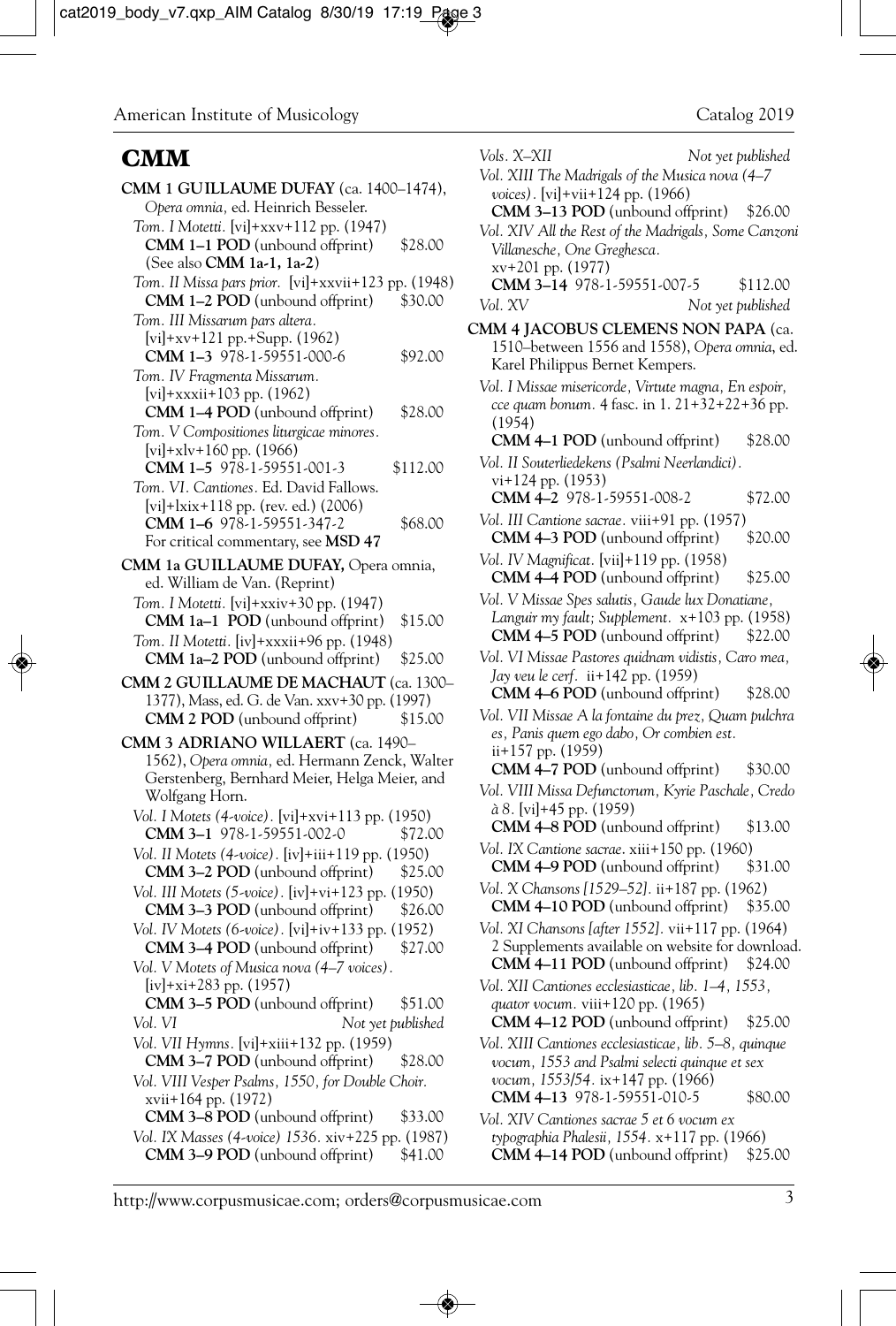| Vol. XV Moteta ex officina Latii & Waelrandi & "del<br>Laberinto" excusa MDLN. viii+79 pp. (1966)<br>CMM 4-15 POD (unbound offprint)<br>\$19.00 | Ţ  |
|-------------------------------------------------------------------------------------------------------------------------------------------------|----|
|                                                                                                                                                 |    |
| Vol. XVI Moteta primum in lucem edita 1554/55.<br>ix+140 pp. (1968)<br>CMM 4-16 POD (unbound offprint)<br>\$32.00                               | Ī  |
| Vol. XVII Cantiones ecclesiasticae, lib. 9-11, 5 vocum<br>et Moteta postume edita ex officina Waelrandi &                                       | J  |
| Latii, 3, 4, 5, & 6 vocum. xiii+106 pp. (1969)<br>CMM 4-17 978-1-59551-013-6<br>\$60.00                                                         | J  |
| Vol. XVIII [Motets]. x+94 pp. (1971)                                                                                                            | I  |
| CMM 4-18 POD (unbound offprint)<br>\$32.00<br>Vol. XIX Cantiones sacrae ex libris III & IV postume<br>editis Lovanii MDLIX. x+80 pp. (1972)     | J  |
| CMM 4-19 978-1-59551-015-0<br>\$48.00                                                                                                           | Ī  |
| Vol. XX Cantiones sacrae ex libris V & VI postume<br>editis Lovanii MDLIX. xi+101 pp. (1973)<br>CMM 4-20 978-1-59551-016-7                      |    |
| \$60.00<br>Vol. XXI Cantiones sacrae ex editionibus postumis ac                                                                                 | Į  |
| manuscriptis. xix+201 pp. (1976)<br>CMM 4-21 978-1-59551-017-4<br>\$112.00                                                                      | 1  |
| <b>CMM 5 ANTOINE BRUMEL</b> (ca. 1460–ca.                                                                                                       |    |
| 1515), Opera omnia, ed. Barton Hudson.                                                                                                          | Ī  |
| Vol. I Missa Je nay dueul, Missa Berzerette Savoyenne,                                                                                          |    |
| Missa Ut re mi fa so la, Missa L'Homme armé, and<br>Missa Victimae paschali. xxiv+117 pp. (1969)<br>CMM 5-1-POD (unbound offprint)<br>\$40.00   | C١ |
| Vol. II Missa Bon temps, Missa Dominicalis, Missa                                                                                               |    |
| Descendi in hortum, Missa Sine nomine.<br>xix+100 pp. (1970)                                                                                    |    |
| CMM 5-2 POD (unbound offprint)<br>\$32.00                                                                                                       |    |
| Vol. III Missa Et ecce terrae motus. xi+79 pp. (1970)<br>CMM 5-3 POD (unbound offprint)<br>\$19.00                                              |    |
| Vol. IV Missa de Beata Virgine, Missa de Dringhs,<br>Missa A L'ombre d'ung buissonet, Missa pro                                                 | СN |
| Defunctis, Mass Sections. xix+130 pp. (1970)                                                                                                    |    |
| CMM 5-4 POD (unbound offprint)<br>\$35.00<br>Vol. V Motets. xlii+120 pp. (1972)                                                                 |    |
| CMM 5-5 POD (unbound offprint)<br>\$30.00<br>Vol. VI Magnificats, Opera profana. xxx+118 pp.                                                    |    |
| (1972)<br>CMM 5-6 978-1-59551-022-8<br>\$76.00                                                                                                  |    |
| CMM 5a ANTOINE BRUMEL (ca. 1460-ca.<br>1515), Missa L'Homme armé, ed. Armen                                                                     |    |
| Carapetyan. vi+22 pp. (1951)<br>CMM 5a-1 978-1-59551-023-5<br>\$10.00                                                                           |    |
| CMM 6 NICOLAS GOMBERT (ca. 1500-ca.<br>1556), Opera omnia, ed. Joseph Schmidt Görg.                                                             |    |
| Vol. I Missae IV Vocum: Da pacem, Sancta Maria,<br>Beati omnes, Je suis desheritée. vi+101 pp. (1951)                                           |    |
| CMM 6-1 POD (unbound offprint)<br>\$23.00<br>Vol. II Missae V Vocum: Media vita, Sur tous regretz,                                              | J  |
| Philomena, Forseulement. ii+116 pp. (1954)                                                                                                      |    |

**CMM 6–2 POD** (unbound offprint) \$24.00

| Vol. III Missae VI Vocum: Missa Quam pulchra es,<br>Missa Tempore Paschali, Credo (8v). ii+125 pp.                           |          |
|------------------------------------------------------------------------------------------------------------------------------|----------|
| (1963)<br>CMM 6-3 POD (unbound offprint)                                                                                     | \$25.00  |
| Vol. IV Magnificats. ix+93 pp. (1957)<br>CMM 6-4 POD (unbound offprint)                                                      | \$21.00  |
| Vol. V Cantiones sacrae. v+106 pp. (1961)<br>CMM 6-5 POD (unbound offprint)                                                  | \$23.00  |
| Vol. VI Cantiones sacrae. x+123 pp. (1964)<br>CMM 6-6 POD (unbound offprint)                                                 | \$25.00  |
| Vol. VII Motecta 5v. xii+187 pp. (1968)<br>CMM 6-7 POD (unbound offprint)                                                    | \$35.00  |
| Vol. VIII Motecta 5v. xii+150 pp. (1970)<br>CMM 6-8 POD (unbound offprint)                                                   | \$30.00  |
| Vol. IX Motecta 6v. xii+195 pp. (1974)<br>CMM 6-9 978-1-59551-028-0                                                          | \$104.00 |
| Vol. X Motecta 4, 5 et 12v. xiii+178 pp. (1975)<br>CMM 6-10 978-1-59551-029-7                                                | \$96.00  |
| Vol. XI Cantiones saeculares, prima pars.                                                                                    |          |
| xvii+126 pp. (1975)<br>CMM 6-11.1 978-1-59551-030-3                                                                          | \$72.00  |
| Vol. XI Cantiones saeculares, secunda pars.<br>[127 pp.](1975)                                                               |          |
| CMM 6-11.2 978-1-59551-031-0<br>CMM 7 JACOBUS BARBIREAU (d. 1491),                                                           | \$68.00  |
| Opera omnia, ed. Bernhard Meier.                                                                                             |          |
| Vol. I Masses: Missa Virgo parens Christi, Missa<br>Faulx perverse, Kyrie Paschale, Missa Terribilment.<br>xii+67 pp. (1954) |          |
| CMM 7-1 978-1-59551-032-7                                                                                                    | \$48.00  |
| Vol. II Motet and Chansons. v+14 pp. (1957)<br>CMM 7-2 978-1-59551-033-4                                                     | \$16.00  |
| CMM 8 Music of Fourteenth-Century Italy, ed.<br>Nino Pirrotta.                                                               |          |
| Vol. I The Collected Works of BARTHOLUS DE<br>FLORENTIA, JOHANNES DE FLORENTIA,<br>and GHERARDELLUS DE FLORENTIA.            |          |
| xi+80 pp. (1954)<br>CMM 8-1 POD (unbound offprint)                                                                           | \$20.00  |
| Vol. II The Collected Works of MAESTRO PIERO,<br>Compositions from the Codex Vatican Rossi 215,                              |          |
| and Anonymous Madrigals and Cacce from Other<br>Manuscripts. xii+68 pp. (1960)                                               |          |
| CMM 8-2 POD (unbound offprint)                                                                                               | \$20.00  |
| Vol. III The Collected Works of LAURENTIUS<br>MASII DE FLORENTIA, DONATUS DE<br>FLORENTIA, ROSSO DA COLLEGRANO,              |          |
| and Nine Anonymous Pieces. xv+52 pp. (1998)<br>CMM 8-3 POD (unbound offprint)                                                | \$16.00  |
| Vol. IV The Collected Works of JACOBO DA<br>BOLOGNA and VINCENZO DA RIMINI.                                                  |          |
| xii+52 pp. (1963)<br>CMM 8-4 978-1-59551-035-8                                                                               | \$36.00  |

4 +49 (251) 9277-4622 (phone)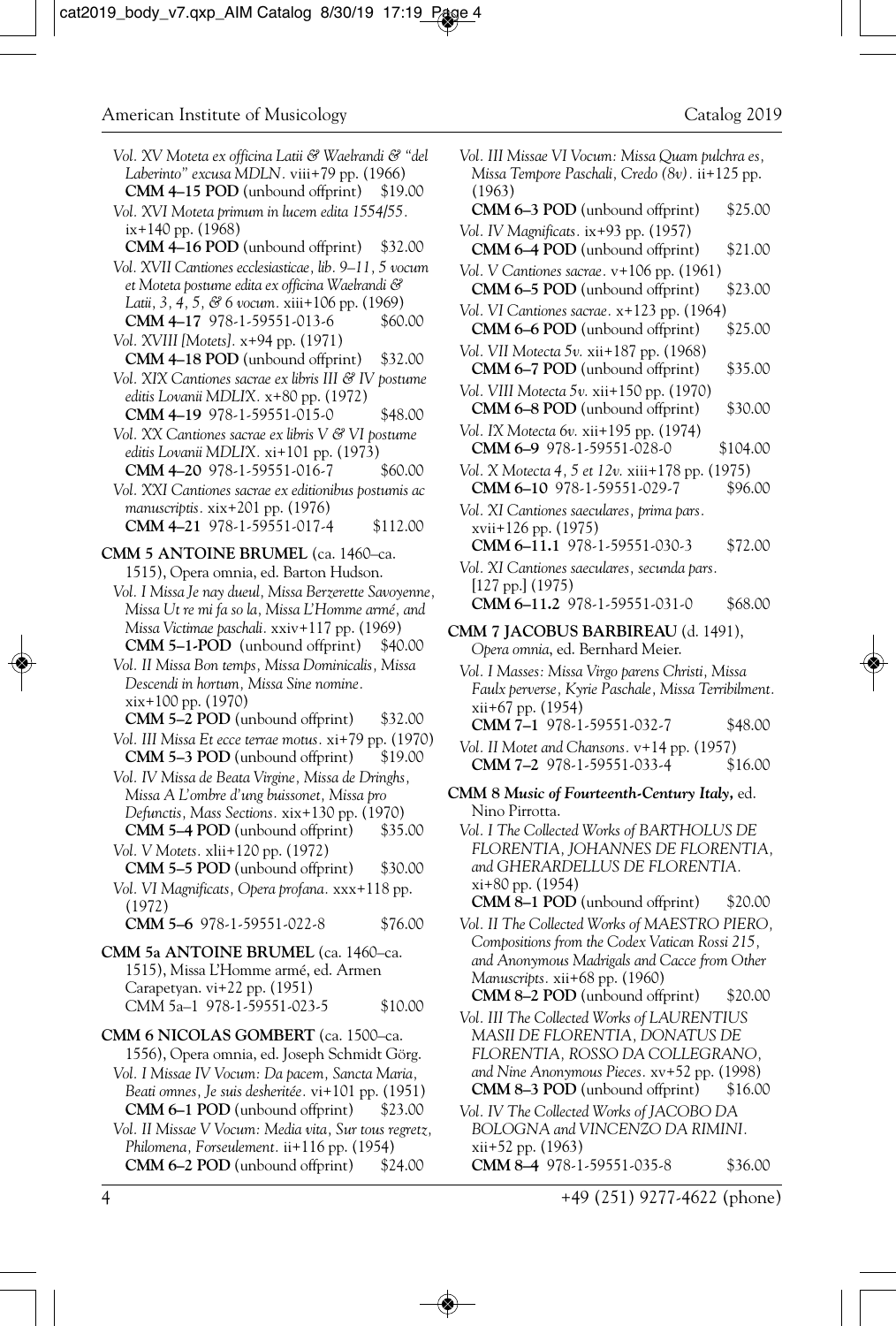- *Vol. V Works of ANDREAS DE FLORENTIA, GUILIELMUS DE FRANCIA, BONAIUTUS CORSINI, ANDREA STEFANI, SER FEO, JACOPO PIANELAIO, GIAN TOSCANO, and Anonymous, with an Appendix.* xvi+45 pp. (1998) **CMM 8–5 POD** (unbound offprint) \$16.00
- **CMM 9 JOHANNES REGIS** (ca. 1430–1485), *Opera omnia*, ed. C.W.H. Lindenburg.

*Vol. I Missae: Missa Dum sacrum mysterium (L'Homme armé), Missa Ecce ancilla Domini, Fragmentum missae patrem vilayge.* vi+66 pp. (1956)

- **CMM 9–1 POD** (unbound offprint) \$18.00 *Vol. II Motets and Chansons.* 8+65 pp. (1956) **CMM 9–2 POD** (unbound offprint) \$18.00
- **CMM 10 FRANCHINUS GAFURIUS** (1451– 1522), *Collected Musical Works,* ed. Lutz [Ludwig] Finscher.
	- *Vol. I [Masses: Missa de Carnival, Missa Sexti toni irregularis].* [ii]+30 pp. (1955) **CMM 10–1** 978-1-59551-037-2 \$20.00

*Vol. II [Missae: Kyrie et Agnus Dei ad Missal sexti toni irregularis, Missa (in Nat. D.N.J.C.) Omnipotens genitor, Missa Sanctae Catherinae V. et M. quarti toni, Missa de Tous biens pleine, Missa de O clara luce, Missa (sine nomine), Missa brevis [primi toni].* [I]+147 pp. (1960) **CMM 10–2** 978-1-59551-038-9 \$80.00

**CMM 11** *Early Fifteenth-Century Music,* ed. Gilbert Reaney.

- *Vol. I Works of BAUDE CORDIER, JOHANNIS CESARIS, JOHANNIS CARMEN, JOHANNIS TAPISSIER.* vi+xxi+82 pp. (1955) **CMM 11–1 POD** (unbound offprint) \$22.00
- *Vol. II Works of FRANCHOIS LEBERTOUL, GUILLAUME LE GRANT, JOHANNIS LE GRANT, GUILLERMI MALBECQUE, JOHANNIS RESON, GILET VELUT, and Others.* lxxii+148 pp. (1959) **CMM 11–2 POD** (unbound offprint) \$39.00
- *Vol. III Collected Works of RICHARD LOQUE-VILLE, ESTIENNE GROSSIN, R. LIBERT, and BENOIT.* xxx+107 pp. (1966)
- **CMM 11–3 POD** (unbound offprint) \$28.00
- *Vol. IV Anonymous Chansons from the Ms. Oxford, Bodleian Library, Canonici Misc. 213.*  xxxv+69 pp. (1969)
- **CMM 11–4 POD** (unbound offprint) \$21.00
- *Vol. V Collected Works of ANTONIUS DE CIVIDALE, BARTHOLOMEUS DE BONONIA, BARTHO-LOMEUS BROLLO, PREPOSITUS BRIXIENSIS, and P. ROSSO (P. Rubeus).* xxvii+100 pp. (1975) **CMM 11-5** 978-1-59551-041-9 \$64.00
- *Vol. VI Collected Works of ANTONIUS ZACHARA DE TERAMO, MAGISTER ZACHARIAS, NICOLAUS ZACHARIE, and ANTONIUS ROMANUS. xlii+184 pp.* (1977)<br>**CMM 11–6** 978-1-59551-042-6 \$116.00 **CMM 11-6** 978-1-59551-042-6 *Vol. VII Collected Works of NICOLAUS GRENON, HUBERTUS DE SALINIS, and BELTRAME FERAGUT.* xxvi+107 pp. (1983) **CMM 11–7 POD** (unbound offprint) \$25.00 **CMM 12 GIOVANNI GABRIELI** (ca. 1555– 1612). *Opera omnia*, ed. Richard Charteris. *Vol. I Motetta: 'Concerti' (1587), 'Sacrae symphoniae' (1597), I.* **CMM 12–1** (See **CMM 12a–1**)*Not yet published Vol. II Motetta: 'Sacrae symphoniae' (1597), II.*  **CMM 12–2** *Not yet published Vol. III Motetta: 'Sacrae symphoniae' (1615), I.*  **CMM 12–3** *Not yet published Vol. IV Motets in 'Symphoniae sacra' (Venice, 1615), II.* xlv+204 pp. (2000) **CMM 12–4** 978-1-59551-351-9 \$128.00 *Vol. V Motets In 'Sacrae symphoniae' (Venice, 1615), III.* xliii+256 pp. (1996) **CMM 12–5 POD** (unbound offprint) \$50.00 *Vol. VI Madrigalia.* xii+250 pp. (1974) Not yet published *Vol. VII Motets in Manuscript Sources and Printed Anthologies I.* xxxviii+212 pp. (2003) **CMM 12–7** 978-0-97250-624-3 \$128.00 *Vol. VIII Motets in Manuscript Sources and Printed Anthologies II.* xl+204 pp. (1996) **CMM 12–8 POD** (unbound offprint) \$42.00 *Vol. IX Incomplete Motets, Miscellaneous Works and Contrafacta in Manuscript Sources and Printed Anthologies.* liii+307 pp. (1996) **CMM 12–9 POD** (unbound offprint) \$59.00 *Vol. X Instrumental Ensemble Works in 'Sacrae symphoniae' (Venice,1597), Printed Anthologies and Manuscript Sources.* lxix+222 pp. (1998) **CMM 12–10 POD** (unbound offprint) \$49.00 *Vol. XI Instrumental Ensemble Works in 'Canzoni et sonate' (Venice, 1615).* xlix+275 pp. (1998) **CMM 12–11 POD** (unbound offprint) \$54.00 *Vol. XII Keyboard Works* **CMM 12–12** *Not yet published* **CMM 12a GIOVANNI GABRIELI** (ca. 1555– 1612). *Opera omnia*, ed. Denis Arnold. *Vol. I Motetta: 'Concerti' (1587), 'Sacrae Symphoniae' (1597), I.* v+181 pp. (1956) **CMM 12a–1** 978-1-59551-043-3 \$100.00 **CMM 12a–2 POD** (unbound offprint) \$44.00 **CMM 12a–3 POD** (unbound offprint) \$39.00 **CMM 12a-4 POD** (unbound offprint) \$37.00 **CMM 12a–5 POD** (unbound offprint) Call **CMM 12a–6 POD** (unbound offprint) \$45.00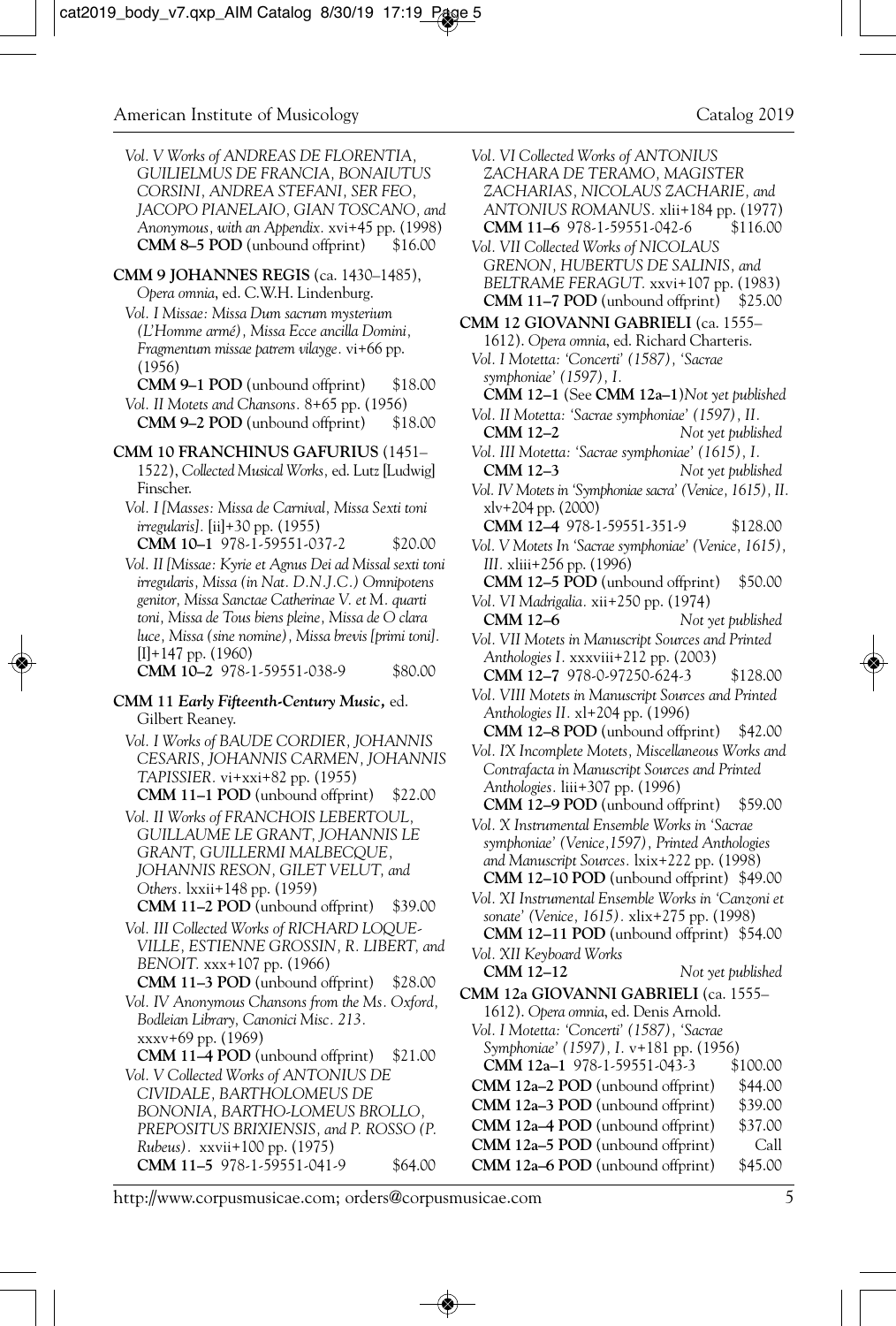- **CMM 13** *Missa Tornacensis* (*The Tournai Mass,* 14th cent.), ed. Charles Van den Borren. xi+33 pp. (1957) **CMM 13 POD** (unbound offprint)
- **CMM 14 CIPRIANO DE RORE** (1516–65), *Opera omnia*, ed. Bernhard Meier.
	- *Vol.I Motets for 5 voices.* (Rev. ed.) vi+154 pp. (1956)
	- **CMM 14–1 POD** (unbound offprint) \$30.00 *Vol.II Madrigalia 5 vocum.* vii+146 pp. (1963)
	- **CMM 14–2 POD** (unbound offprint) *Vol.III Madrigalia 5 vocum.* (Rev. ed.) viii+91 pp. (1997)
	- **CMM 14–3 POD** (unbound offprint) \$22.00 *Vol.IV Madrigalia 3–8 vocum.* ix+132 pp. (1969)
	- **CMM 14–4 POD** (unbound offprint) \$28.00
	- *Vol.V Madrigalia 4–6 vocum.* xx+146 pp. (1971) **CMM 14–5 POD** (unbound offprint) *Vol.VI Motets.* xvi+213 pp. (1975)
	- **CMM 14–6** 978-1-59551-044-0 \$116.00
	- *Vol.VII Massae: [Missa Vous ne l'aurez, Missa Vivat felix Hercules, Missa Praeter rerum seriem, Missa a note negre (Tout ce qu'on peut en elle voir), Missa Doulce memoire].* iv+148 pp. (1966)
	- **CMM 14–7 POD** (unbound offprint) \$30.00 *Vol.VIII Psalmi, Cantica B.M.V., Cantiones Gallicae, etc.* xxiii+95 pp. (1977) **CMM 14–8** 978-1-59551-045-7 \$60.00
- **CMM 15 LOYSET COMPÈRE** (ca. 1450–1518), *Opera omnia*, ed. Ludwig Finscher. (See also **MSD 12**.)
	- V*ol.I [Missae: Missa L'Homme armé, Missa Alles regrets, (Missa brevis sine nomine), Credo (sine nomine), Credo Mon père, Non père m'a donné mari].* viii+68 pp. (1958) **CMM 15–1 POD** (unbound offprint) \$18.00
	- *Vol.II [Three motet cycles].* iv+57 pp. (1959) **CMM 15–2 POD** (unbound offprint) \$16.00
	- *Vol.III [Four Tenor Motets, Four Magnificats, and Two Esurientes].* vii+52 pp. (1959)
	- **CMM 15–3 POD** (unbound offprint) \$19.00 *Vol.IV Motets.* iv+51 pp. (1961)
- **CMM 15–4 POD** (unbound offprint) \$16.00 *Vol.V [Motet-Chansons (5), Chansons (48), Frottole (2), Opera dubia (3)].* iii+69 pp. (1972) **CMM 15–5 POD** (unbound offprint) \$19.00
- **CMM 16 ROBERT CARVER** (1487–after 1546). *Collected Works: The Two Extant Motets: O bone Jesu (for 19 voices) and Gaude flore virginali,* ed. Denis Stevens. vi+30 pp. (1959) **CMM 16** 978-1-59551-051-8 \$24.00
- **CMM 17 ROBERT FAYRFAX** (ca. 1464–1521), *Collected Works,* ed. Edwin B. Warren.
	- *Vol.I The Masses: Missa O bone Jesu, Missa Albanus, Missa O quam glorifica, Missa Regali, Missa Tecum principium, Missa Sponsus amat sponsam.*  xi+180 pp. (1959) **CMM 17-1** 978-1-59551-052-5 \$96.00
- *Vol.II Magnificat and Motets, Missa Sponsus amat sponsam and Lute Fragments.* vii+104 pp. (1964) **CMM 17–2 POD** (unbound offprint)
- *Vol.III Secular and Incomplete Works.* [vii]+61 pp. (1966)
	- **CMM 17–3 POD** (unbound offprint) \$16.00
- **CMM 18 JOHANNES TINCTORIS** (ca. 1453– 1511), *Opera omnia*, ed. William Melin in 1 vol. (See also **CSM 22** and **MSD 5**.) xv+146 pp. (1976)
	- **CMM 18–0** 978-1-59551-053-2 \$84.00
- **CMM 18a JOHANNES TINCTORIS** (ca. 1453– 1511), *Opera omnia*, ed. Fritz Feldmann.
	- *Vol.I Missa 3 vocum [Dedicated to Ferdinand, King of Sicily and Aragon].* vi+23 pp. (1960) **CMM 18–1** 978-1-59551-054-9 \$20.00
- **CMM 19 WALTER FRYE** (active mid–15th cent.), *Opera omnia*, ed. Sylvia W. Kenney. xv+83 pp. (1960) **CMM 19 POD** (unbound offprint)
- **CMM 20 PIERRE ATTAINGNANT** (before 1500 after 1553), *Transcriptions of Chansons for Keyboard (1531),* ed. Albert Seay. 204 pp. (1961) **CMM 20** 978-1-59551-056-3
- **CMM 21** *Cypriot-French Repertory (15th cent.) of the Manuscript Torino, Biblioteca Nazionale, J.II.9,* ed. Richard H. Hoppin. (See also **MSD 19**.)
	- *Vol.I Polyphonic Mass Movements.* xvi+95 pp. (1960) **CMM 21–1 POD** (unbound offprint) \$24.00
	- *Vol.II Motets.* xxii+183 pp. (1961) **CMM 21–2 POD** (unbound offprint) \$38.00
	- *Vol.III Ballades.* xxxvi+180 pp. (1963) **CMM 21–3 POD** (unbound offprint) \$39.00
- *Vol.IV Virelais and Rondeaux.* xxv+77 pp. (1963) **CMM 21–4 POD** (unbound offprint) \$22.00
- **CMM 22 ALEXANDER AGRICOLA** (1446– 1506), *Opera omnia*, ed. Edward R. Lerner. *Vol.I Missa Le serviteur, Missa Je ne demande, Missa*
	- *Malheur me bat, Missa In myne zyn.* xxi+145 pp. (1961)
	- **CMM 22–1 POD** (unbound offprint) \$43.00 *Vol.II Missae, Fragmenta missarum: [Missa Paschalis, Missa primi toni, Missa secundi toni, Missa sine nomine, Credo Je ne vis oncques I, Credo Je ne vis oncques II, Credo Vilayge, Credo and Sanctus Sine nomine].* xii+132 pp. (1963)
		- **CMM 22–2** 978-1-59551-059-4 \$76.00
	- *Vol.III Lamentationes, Hymni, Magnificat.*  xviii+93 pp. (1966)
	- **CMM 22–3 POD** (unbound offprint) \$24.00 *Vol.IV Motetta, Contrafacta.* xvi+65 pp. (1966)
	- **CMM 22–4 POD** (unbound offprint) \$32.00

*Vol.V Cantiones, Musica instrumentalis, Opera dubia.* xcviii+132 pp. (1970)

**CMM 22–5 POD** (unbound offprint) \$41.00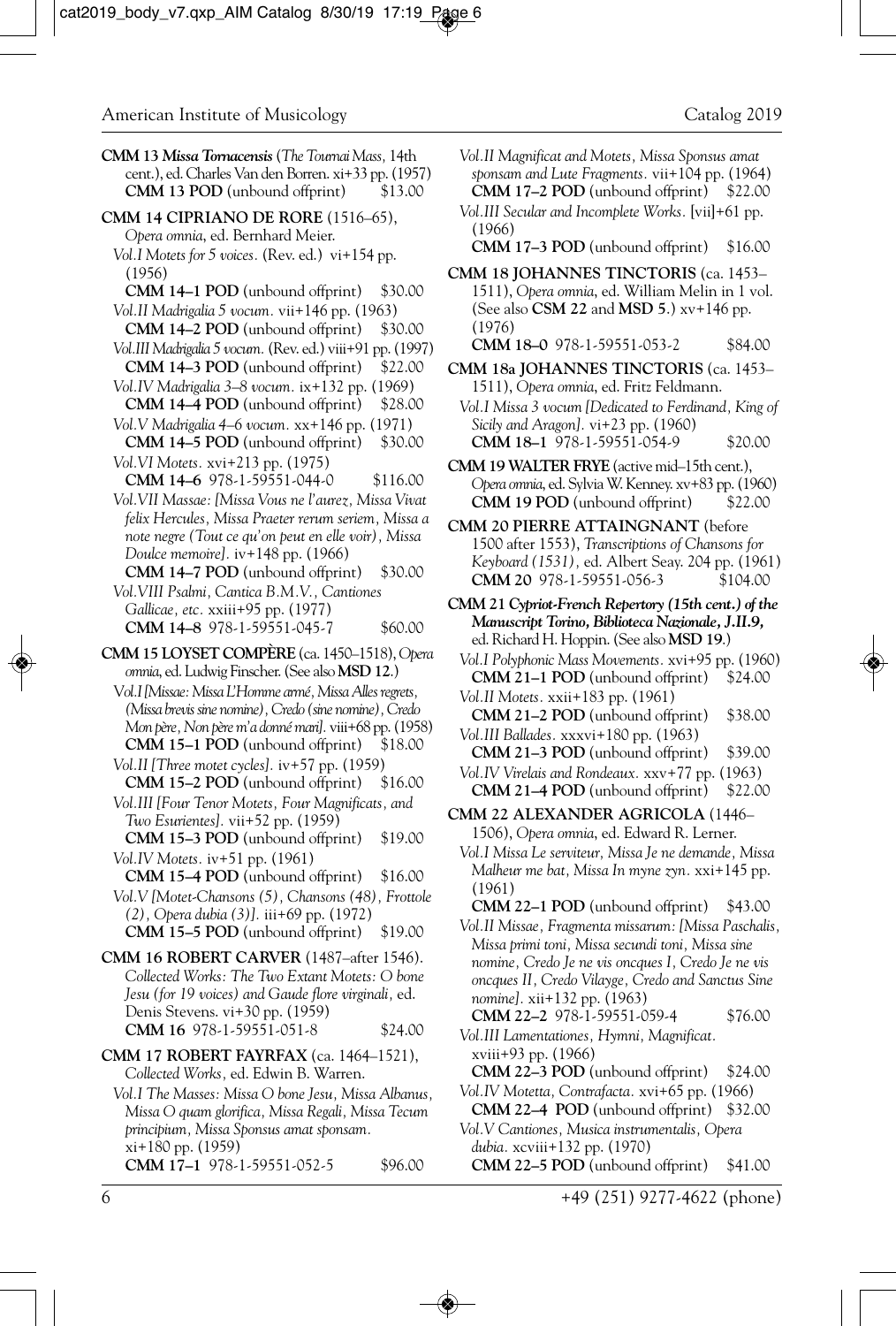**CMM 23 JOHANNES GHISELIN-VERBONNET** (active last part of 15th and early 16th cent.), *Opera omnia*, ed. Clytus Gottwald. *Vol.I Motets.* v+50 pp. (1961) **CMM 23-1** 978-1-59551-063-1 \$36.00 *Vol.II Missae: Missa La Belle se siet, Missa de Les armes, Missa Narayge.* x+96 pp. (1964) **CMM 23–2** 978-1-59551-064-8 \$56.00 *Vol.III Missae: Missa Gratieuse, Missa Je nay dueul, Missa Ghy syt die wertste boven al.* ix+81 pp. (1968) **CMM 23–3** 978-1-59551-065-5 \$48.00 *Vol.IV Chansons*. xii+50 pp. (1968) **CMM 23–4** 978-1-59551-066-2 \$32.00 **CMM 24 GIACHES DE WERT** (1535–96), Opera omnia, ed. Carol MacClintock and Melvin Bernstein. *Vol.I Madrigals (Madrigali a cinque voci, libro primo, 1558).* iii+126 pp. (1961) **CMM 24–1 POD** (unbound offprint) \$26.00 *Vol.II Madrigals (Madrigali a cinque voci, libro secondo, 1561).* [vii]+98 pp. (1962) **CMM 24–2 POD** (unbound offprint) \$27.00 *Vol.III Madrigals (Madrigali a cinque voci, libro III, 1563).* [vii]+118 pp. (1962) **CMM 24–3 POD** (unbound offprint) \$25.00 *Vol.IV Madrigals (Madrigali a cinque voci, libro IV, 1567).* [vii]+82 pp. (1965) **CMM 24–4 POD** (unbound offprint) \$19.00 *Vol.V Madrigals (Il Quinto libro de madrigali a cinque, sei, e sette voci, 1571).* vii+98 pp. (1966) **CMM 24–5 POD** (unbound offprint) \$29.00 *Vol.VI Madrigals (Il Sesto libro di madrigali a cinque voci, 1577).* vii+110 pp. (1966) **CMM 24–6 POD** (unbound offprint) \$23.00 *Vol.VII Madrigals (Il Settimo libro de madrigali a cinque voci, 1581).* vii+77 pp. (1967) **CMM 24–7 POD** (unbound offprint) \$18.00 *Vol.VIII Madrigals (L'Ottavo libro de madrigali a cinque voci, 1586).* viii+68 pp. (1968) **CMM 24–8 POD** (unbound offprint) \$17.00 *Vol.IX Madrigals (Il Nono libro de madrigali a cinque e sei voci, 1588).* xi+78 pp. (1970) **CMM 24-9** 978-1-59551-073-0 \$48.00 *Vol.X Madrigals (Il Decimo libro de madrigali a cinque voci, 1591).* xi+61 pp. (1970) **CMM 24-10** 978-1-59551-074-7 \$40.00 *Vol.XI Motectorum quinque vocum (1566).*  xi+108 pp. (1969) **CMM 24–11-POD** (unbound offprint) \$36.00 *Vol.XII Madrigals (L'Undecimo libro de madrigali a cinque voci, 1595).* xi+57 pp. (1972) **CMM 24-12** 978-1-59551-076-1 \$36.00 *Vol.XIII [Motets] (Il Secondo libro de motetti a cinque voci, 1581).* xi+84 pp. (1971) **CMM 24–13-POD** (unbound offprint) \$32.00

*Vol.XIV [Canzonette, Madrigals] (Il Primo libro delle canzonette villanelle a cinque voci, 1589; Additional Madrigals 1564–1616). xvi+94 pp. (1973)* **CMM 24-14 978-1-59551-078-5** *Vol.XV Madrigals (Il Primo libro de madrigali a quattro voci, 1561).* xiii+67 pp. (1972) **CMM 24-15** 978-1-59551-079-2 \$44.00 *Vol.XVI [Motets] (Modulationum cum sex vocibus, liber primus, 1581).* ix+106 pp. (1973) **CMM 24-16** 978-1-59551-080-8 \$60.00 *Vol.XVII Two Masses and Lesser Liturgical Works.* xiii+95 pp. (1977) **CMM 24-17** 978-1-59551-081-5 \$56.00 **CMM 25 COSTANZO FESTA** (ca. 1495–1545), *Opera omnia*, ed. Alexander Main and Albert Seay. *Vol.I Missae, Fragmenta missarum: Missa Et in terra pax, Missa Carminum, Missade de Domina nostra, Missa Se congie pris, Credo Solemnitas, Benedicamus Domino I–IV.* xii+108 pp. (1962) **CMM 25–1 POD** (unbound offprint) \$33.00 *Vol.II Magnificat.* xxvii+130 pp. (1968) **CMM 25-2** 978-1-59551-083-9 \$84.00 *Vol.III Motetti, I*. xv+120 pp. (1977) **CMM 25–3** 978-1-59551-084-6 \$72.00 *Vol.IV Motetti, II.* [v]+126 pp. (1977) **CMM 25-4** 978-1-59551-085-3 \$68.00 *Vol.V Motetti, III.* xx+164 pp. (1979) **CMM 25–5** 978-1-59551-086-0 \$92.00 *Vol.VI Lamentationes et Litaniae.* xvi+103 pp. (1977) **CMM 25–6** 978-1-59551-087-7 \$60.00 *Vol.VII Madrigali.* xxii+101 pp. (1977) **CMM 25-7** 978-1-59551-088-4 \$64.00 *Vol.VIII Madrigali.* xix+106 pp. (1978) **CMM 25–8** 978-1-59551-089-1 \$64.00 **CMM 26 NICOLA VICENTINO** (1511–76), *Collected Works,* ed. Henry W. Kaufmann. (See also **MSD 11**.) ix+163 pp. (1963) **CMM 26 POD** (unbound offprint) \$31.00 **CMM 27 NICOLAS LUDFORD** (ca. 1485–ca. 1557), *Collected Works,* ed. John D. Bergsagel. *Vol.I Seven Lady Masses.* iv+156 pp. (1963) **CMM 27–1** 978-1-59551-091-4 \$84.00 *Vol.II Festal Masses and Magnificat (Missa Lapidaverunt Stephanum [a 5], Missa Christi virgo [a 5], Missa Videte miraculum [a 6], Missa Benedicta [a 6], Magnificat Benedicta [a 6], Appendix: Plainsong Cantus firmi).* xv+195 pp. (1977) **CMM 27-2 978-1-59551-092-1 \$108.00 CMM 28 PHILIPPE VERDELOT** (d. ca. 1540?), *Opera omnia*, ed. Anne-Marie Bragard. *Vol.I [Masses, Hymns, Magnificat].* iv+86 pp. (1966) **CMM 28–1** 978-1-59551-093-8 \$52.00

*Vol.II [Motets from Mss Rome, Bibl. Vallicelliana E. II 55–60 and Florence, Opera del Duomo 13 and 27].*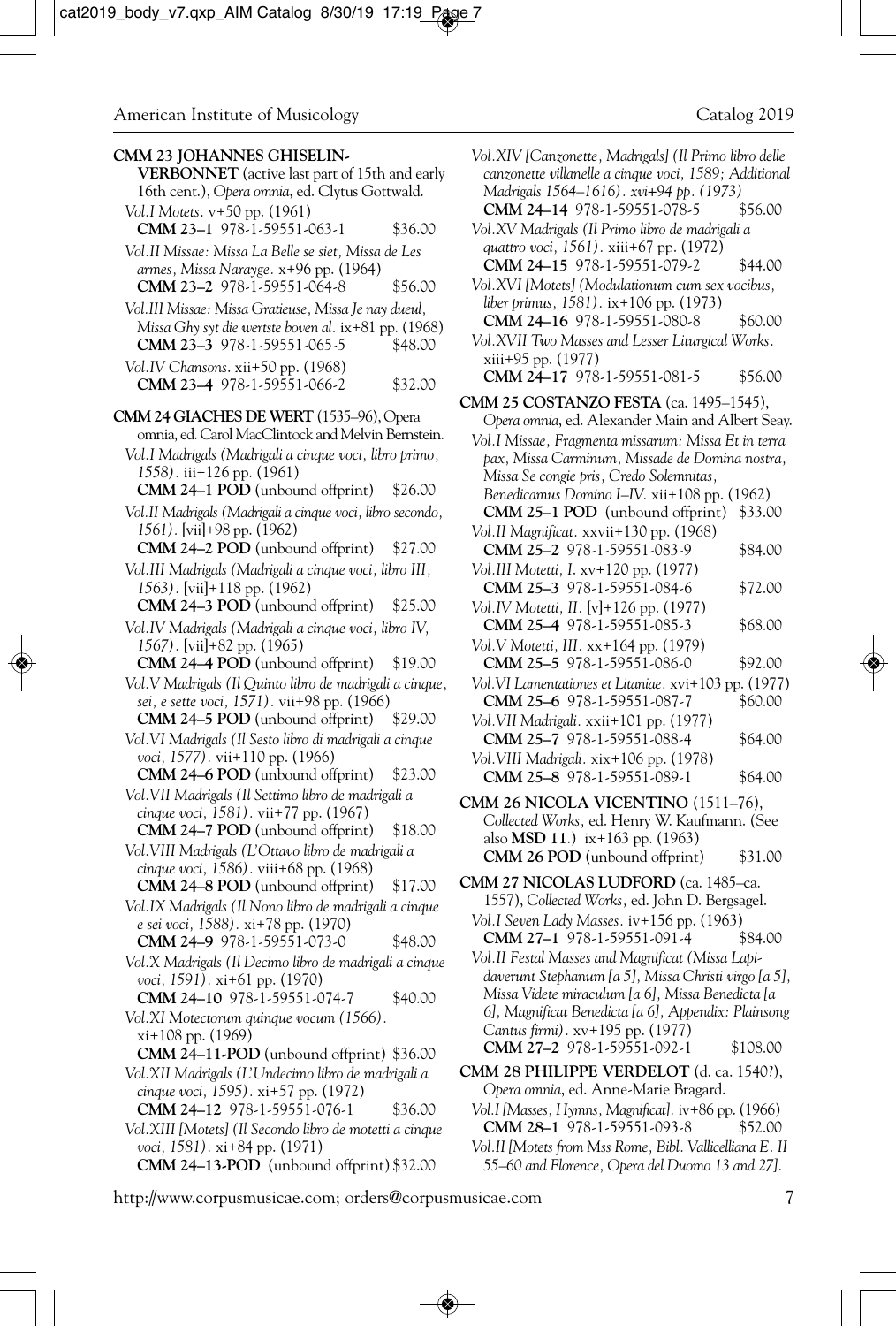xiv+170 pp. (1973) **CMM 28–2** 978-1-59551-094-5 \$92.00

- *Vol.III [Motets from Mss in Bergamo, Bologna, Chicago, Louvain, Padova, and Verona].* xiii+87 pp. (1979) **CMM 28–3** 978-1-59551-095-2 \$52.00 *Vol.IV Not yet published*
- **CMM 29** *Fourteenth-Century Mass Music in France,* ed. Hanna Stäblein-Harder. (See **MSD 7** for the critical apparatus and commentary.) 144 pp. (1962) **CMM 29 POD** (unbound offprint) \$29.00
- **CMM 30 The Works of JEHAN DE LESCUREL** (d. probably 1304), ed. Nigel Wilkins. [vi]+vii+40 pp. (1966) **CMM 30** 978-1-59551-097-6 \$36.00
- **CMM 31 JACOBUS ARCADELT** (ca. 1504–after 1567), *Opera omnia*, ed. Albert Seay.
- *Vol.I Missa Noe noe, Missa Ave Regina Caelorum, Missa de Beata Virgine.* [ix]+93 pp. (1965) **CMM 31–1 POD** (unbound offprint) \$21.00
- *Vol.II Madrigali, Libro primo.* xxvi+134 pp. (1970) **CMM 31–2 POD** (unbound offprint) \$29.00
- *Vol.III Il Secondo Libro di madrigali.* xix+61 pp. (1967) **CMM 31–3 POD** (unbound offprint) \$17.00
- *Vol.IV Il Terzo Libro di madrigali.* xxvii+109 pp. (1968) **CMM 31–4 POD** (unbound offprint) \$26.00
- *Vol.V Madrigali, Libro quarto.* xx+88 pp. (1968) **CMM 31–5 POD** (unbound offprint) \$22.00
- *Vol.VI Madrigali, Libro quinto.* xiv+46 pp. (1967) **CMM 31–6 POD** (unbound offprint) \$14.00
- *Vol.VII Madrigali miscellanei.* xxvi+194 pp. (1969)
- **CMM 31–7 POD** (unbound offprint) \$38.00 *Vol.VIII Chansons I.* xxxvii+100 pp. (1968)
- **CMM 31–8 POD** (unbound offprint) \$26.00 *Vol.IX Chansons II.* xx+109 pp. (1968)
- **CMM 31–9 POD** (unbound offprint) \$25.00 *Vol.X Motecta.* xviii+152 pp. (1970)
	- **CMM 31–10 POD** (unbound offprint) \$31.00
- **CMM 32** *Music of the Florentine Renaissance,* ed. Frank A. D'Accone and David Burn.
	- *Vol.I BERNARDO PISANO (d.1548), Collected Works.* xxvi+132 pp. (1966) **CMM 32–1** 978-1-59551-106-5 \$80.00
	- *Vol.II Collected Works of ALLESSANDRO COPPINI, BARTOLOMEO DEGLI ORGANI, GIOVANNI SERRAGLI, and Three Anonymous Works.* xxvii+152 pp. (1967)

**CMM 32–2** 978-1-59551-107-2 \$76.00

*Vol.III FRANCESCO DE LAYOLLE (1492–ca. 1540), Collected Secular Works for 2, 3, 4, and 5 Voices.* xix+86 pp. (1969) **CMM 32–3** 978-1-59551-108-9 \$56.00

- *Vol.IV FRANCESCO DE LAYOLLE (1492–ca. 1540), Collected Secular Works for 4 Voices.* xxi+113 pp. (1969) **CMM 32-4 978-1-59551-109-6**
- *Vol.V FRANCESCO DE LAYOLLE (1492–ca. 1540), Collected Motets for 2, 3, 4, 5, and 6 Voices.* xxii+154 pp. (1973)
	- **CMM 32–5** 978-1-59551-110-2 \$92.00
- *Vol.VI FRANCESCO DE LAYOLLE (1492–ca. 1540), Masses and Penitential Psalms.* xiv+132 pp. (1973) **CMM 32–6** 978-1-59551-111-9 \$76.00
- *Vol.VII MATTEO RAMPOLLINI (1497–1553), Il primo libro de la musica...sopra di alcuni canzoni del...Petrarca.* xxviii+196 pp. (1974) **CMM 32–7** 978-1-59551-112-6 \$116.00
- *Vol.VIII FRANCESCO CORTECCIA (1502–71), Collected Secular Works: The First Book of Madrigals for Four Voices.* xxviii+121 pp. (1981) **CMM 32–8** 978-1-59551-353-3 \$80.00
- *Vol.IX FRANCESCO CORTECCIA (1502–71), Collected Secular Works: The Second Book of Madrigals for Four Voices.* xxi+115 pp. (1981) **CMM 32-9 978-1-59551-354-0**
- *Vol.X FRANCESCO CORTECCIA (1502–71), Collected Secular Works: The First Book of Madrigals for Five and Six Voices.* xx+127 pp. (1981) **CMM 32–10** 978-1-59551-355-7 \$76.00
- *Vol.XI FRANCESCO CORTECCIA (1502–71), Collected Sacred Works: Music for the Triduum Sacrum.* xxxvi+179 pp. (1985) **CMM 32–11** 978-1-59551-356-4 \$112.00
- *Vol.XII FRANCESCO CORTECCIA (1502–71), Collected Sacred Works: Hymnary According to the Use of the Roman Church and the Florentine.*  lxviii+200 pp. (1996)
- **CMM 32–12 POD** (unbound offprint) \$46.00 *Vol.XIII FRANCESCO CORTECCIA (1502–71),*
- *Collected Sacred Works: Counterpoints on the Cantus Firmi of Solemn Massescmm.* xl+150 pp. (2009) **CMM 32–13** 978-1-59551-498-1 \$96.00
- *Vol.XIV BERNARDO PISANO and MARCO DA GAGLIANO, Music for Holy Week.*  xl+158 pp. (2018) **CMM 32–14** 978-1-59551-520-9 \$124.00
- **CMM 33** *The Musical Works of* **JOHN HOTHBY** (d. 1487), ed. Albert Seay. x+31 pp. (1964) **CMM 33** 978-1-59551-113-3 \$24.00
- **CMM 34 MATHAEUS PIPELARE** (d. shortly after 1500), *Opera omnia*, ed. Ronald Cross. *Vol.I Chansons and Motets.* xx+67 pp. (1966) **CMM 34–1** 978-1-59551-114-0 \$48.00
	- *Vol.II Credo de Sancto Johanne Evangelista, Missa de feria, Missa Dicit Dominus: Nihil tuleritis in via, Missa Floruit egregius infans Livinus in actis, Missa Fors seulement.* xiv+113 pp. (1967)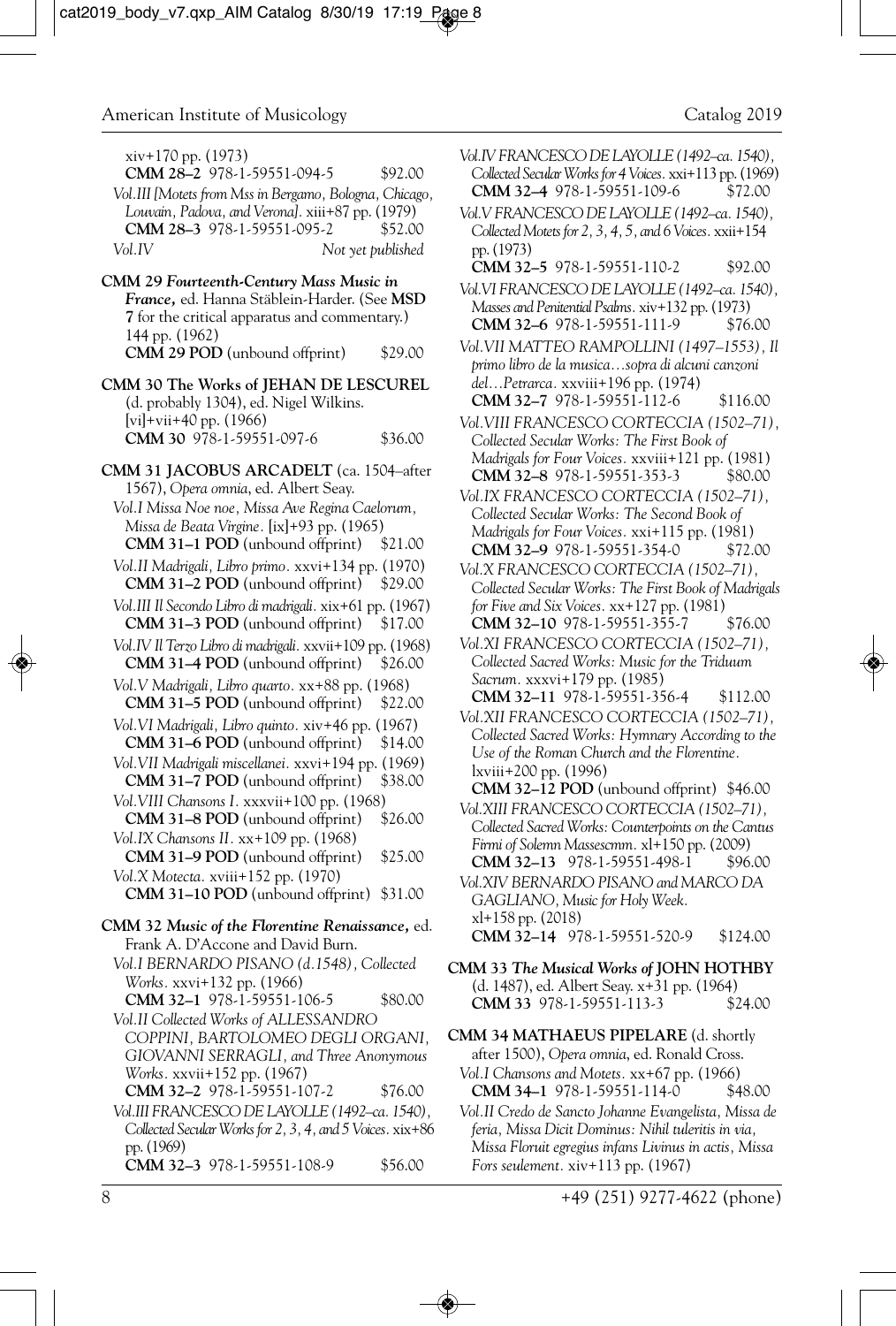| Vol.III Missa Joannes Christi care—Ecce puer meus,<br>Missa L'Homme armé, Missa Mi mi, Missa sine<br>nomine (Segovia-Jena), Missa sine nomine (Vienna).<br>$xiv+121$ pp. $(1967)$ |         |  |
|-----------------------------------------------------------------------------------------------------------------------------------------------------------------------------------|---------|--|
| CMM 34-3 978-1-59551-116-4                                                                                                                                                        | \$72.00 |  |
| <b>CMM 35 JOHANNES BRASSART</b> (first half of<br>15th cent.), Opera omnia, ed. Keith E. Mixter.<br>Vol.I Fragmenta Missarum. xxviii+66 pp. (1965)                                |         |  |
| CMM 35-1 978-1-59551-117-1                                                                                                                                                        | \$52.00 |  |
| Vol.II Motetti. xxii+47 pp. (1971)<br>CMM 35-2 978-1-59551-118-8                                                                                                                  | \$36.00 |  |

**CMM 34–2** 978-1-59551-115-7 \$68.00

- **CMM 36** *14th-Century Repertory (52 Ballade, Virelais, Rondeaux) from the Codex Reina (Paris, Bibliothèque Nationale, Nouv. acq. fr., 6771)*, ed. Nigel Wilkins. xxii+69 pp. (1966) **CMM 36 POD** (unbound offprint) \$20.00
- **CMM 37** *A 15th-Century Repertory from the Codex Reina (Paris, Bibliothèque Nationale, Nouv. acq. fr., 6771)*, ed. Nigel E. Wilkins. xx+37 pp. (1966) **CMM 37 POD** (unbound offprint)
- **CMM 38** *Canons in the Trent Codices,* ed. Richard Loyan. xxvi+81 pp. (1967) **CMM 38** 978-1-59551-120-1 \$56.00
- **CMM 39** *The Motets of the Manuscripts Chantilly, Musée condé, 564 (olim 1047) and Modena, Biblioteca estense, a. M. 5, 24 (olim lat. 568),* ed. Ursula Günther. lxv+70 pp. (1965) **CMM 39 POD** (unbound offprint) \$27.00
- **CMM 40** *The Music of the Pepys Manuscript 1236,* ed. Sydney Robinson Charles. xxviii+169 pp. (1967) **CMM 40** 978-1-59551-122-5 \$100.00
- **CMM 41 JEAN PULLOIS** (d. 1478), *Opera omnia*, ed. Peter Gülke. xix+50 pp. (1967) **CMM 41** 978-1-59551-123-2 \$28.00
- **CMM 42** *The Unica in the Chansonnier Cordiforme (Paris, Bibliothèque Nationale, Rothschild 2973),* ed. Edward L. Kottick. xiv+18 pp. (1967) **CMM 42** 978-1-59551-124-9 \$20.00
- **CMM 43 JEAN MOUTON** (ca. 1459–1522), *Opera omnia*, ed. Andrew C. Minor and Thomas G. MacCracken.
	- *Vol.I Missa Alleluya, Missa Alma redemptoris mater, Missa Benedictus Dominus Deus.* xv+128 pp. (1967) **CMM 43-1** 978-1-59551-125-6 \$72.00
	- *Vol.II Missa Dictes moy toutes voz pensées, Missa Ecce quam bonum, Missa Faulte d'argent.* xiv+132 pp. (1967) **CMM 43–2** 978-1-59551-126-3 \$76.00
	- *Vol.III Missa Lo serai je dire, Missa Quem dicunt homines, Missa Regina mearum, Missa sans candence.* xv+138 pp. (1969)

**CMM 43–3** 978-1-59551-127-0 \$80.00

- *Vol.IV Missa Tu es Petrus, Missa Tua est potentia, Missa Verbum bonum.* xvi+130 pp. (1974) **CMM 43-4** 978-1-59551-128-7 \$76.00
- *Vol. V Missae sine nomine, Magnificats, Chansons*  ed. Thomas MacCracken. cxxxii+281 pp. (2014)<br>**CMM 43–5** 978-1-59551-511-7 \$199.00 **CMM 43-5** 978-1-59551-511-7 *Vol.VI–IX Motets Not yet published*
- **CMM 44 ADAM DE LA HALE** (1236–87), *Lyric Works: Chansons, Jeuz-partis, Rondeaux, Motets,* ed. Nigel Wilkins. xiii+82 pp. (1984) **CMM 44** 978-1-59551-129-4 \$52.00
- **CMM 45 PASSEREAU** (16th. cent.), *Opera omnia*, ed. Georges Dottin. xvi+71 pp. (1967) **CMM 45** 978-1-59551-130-0 \$48.00
- **CMM 46** *The Old Hall Manuscript* (15th cent.)*,* ed. Andrew Hughes and Margaret Bent. *Vol.I, part 1.* xxxii+188 pp. (1985) **CMM 46–1.1 POD** (unbound offprint) \$38.00 *Vol.I, part 2.* [240 pp.] (1969) **CMM 46–1.2 POD** (unbound offprint) \$42.00 *Vol.II.* xviii+124 pp. (1969) **CMM 46–2 POD** (unbound offprint) \$27.00
	- *Vol.III Commentary.* 74 pp. (1973) **CMM 46–3** 978-1-59551-131-7 \$40.00
- **CMM 47 PIERRE SANDRIN** (d. after 1561), *Opera omnia*, ed. Albert Seay in 1 vol. xxiv+80 pp. (1968) **CMM 47 978-1-59551-132-4**
- **CMM 48 JEAN LHÉRITIER** (first half 16th cent.), *Opera omnia*, ed. Leeman Perkins.
	- *Vol.I, part 1 [Mass, Magnificats, and 15 Motets].*  lxvi+138 pp. (1969) **CMM 48-1.1** 978-1-59551-133-1 \$104.00
	- *Vol.I, part 2 [Motets 16–44]*. [vi]+[211] pp. (1969) **CMM 48-1.2** 978-1-59551-134-8 \$112.00
- **CMM 49 ANDREAS DE SILVA** (last quarter, 15th–first third, 16th cent.), *Opera omnia*, ed. Winfried Kirsch.
	- *Vol.I Motetta 3 et 4 vocum.* xviii+79 pp. (1970) **CMM 49-1** 978-1-59551-135-5 \$52.00
	- *Vol.II Motetta 5 et 6 vocum.* xxiii+82 pp. (1971) **CMM 49–2** 978-1-59551-136-2 \$56.00
	- *Vol.III Masses, Magnificat, Motets, and Chanson.* xxix+277 pp. (2012) **CMM 49–3** 978-1-59551-506-3 \$139.00
- **CMM 50 LIONEL POWER** (d. 1445), Complete Works, ed. Charles Hamm.
	- *Vol.I Motets.* xxv+61 pp. (1969) **CMM 50–1 POD** (unbound offprint) \$19.00
- **CMM 51 CLAUDIO MERULO** (1533–1604), *Opera omnia (Musica sacra)*, ed. James Bastian. *Vol.I Missarum quinque vocum, liber primus (1573).* x+116 pp. (1970)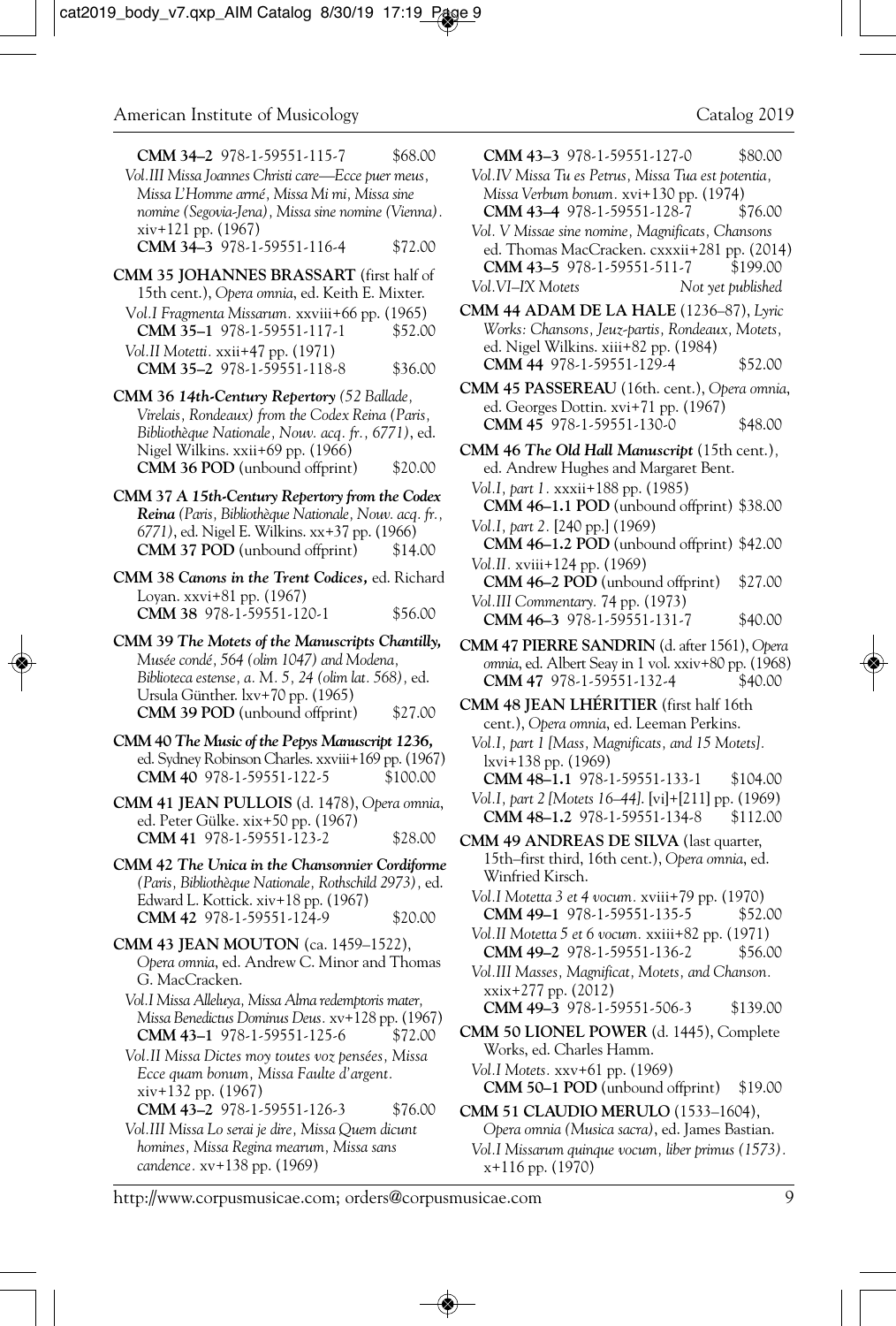| \$64.00                                                                                          |                                                                                                  |
|--------------------------------------------------------------------------------------------------|--------------------------------------------------------------------------------------------------|
| CMM 51-1 978-1-59551-138-6<br>Vol.II Missae duae, cum octo, et duodecim vocibus                  | CMM 53 French Secular Compositions of the<br><b>Fourteenth Century, ed. Willi Apel. Literary</b> |
| concinende (1609). viii+168 pp. (1971)                                                           | texts, ed. Samuel N. Rosenberg.                                                                  |
| CMM 51-2 978-1-59551-139-3<br>\$92.00                                                            | Vol.I Ascribed Compositions. 1xxv+230 pp. (1970)                                                 |
| Vol.III Liber primus sacrarum cantionum, Liber                                                   | <b>CMM 53–1 POD</b> (unbound offprint)<br>\$51.00                                                |
| secundus sacrarum cantionum. xv+115 pp. (1971)                                                   | Vol.II Anonymous Ballades. xxxiii+104 pp. (1971)                                                 |
| CMM 51-3 978-1-59551-140-9<br>\$68.00                                                            | CMM 53-2 POD (unbound offprint)<br>\$26.00                                                       |
| Vol. IV Il primo libro de mottetti a sei voci (1583); Il secondo                                 | Vol.III Anonymous Virelais, Rondeaux, Chansons,                                                  |
| libro de motetti a sei voci, con giunta di molti a sette, per                                    | Canons; Appendix: Compositions with Latin Texts.                                                 |
| concerti, & per cantare (1593). xv+208 pp. (1977)                                                | lxiv+223 pp. (1972)                                                                              |
| CMM 51-4 978-1-59551-141-6<br>\$116.00                                                           | CMM 53-3 978-1-59551-147-8<br>\$148.00                                                           |
| Vol.V Il primo libro de mottetti a quattro voci pari                                             | CMM 54 JACHET DE MANTUA (1483-1559),                                                             |
| (1584), Sacrorum concentuum octonis, den:                                                        | Opera omnia, ed. Philip T. Jackson and George                                                    |
| duoden: & sexdenis vocibus modulandorum liber                                                    | Nugent.<br>Vol.I The four Masses of Scotto's Print of 1554.                                      |
| primus (1594), part 1. xiii+134 pp. (1982)                                                       | $xy+123$ pp. $(1971)$                                                                            |
| $CMM$ 51–5 POD (unbound offprint)<br>\$28.00                                                     | CMM 54-1 978-1-59551-148-5<br>\$72.00                                                            |
| Vol. VI Sacrorum concentuum octonis, den: duoden:                                                | Vol.II Hymni vesperorum totius anni (1566).                                                      |
| $\mathcal C$ sexdenis vocibus modulandorum liber primus<br>$(1594)$ , part 2. x+189 pp. $(1984)$ | xvii+123 pp. (1972)                                                                              |
| CMM 51-6 978-1-59551-358-8<br>\$104.00                                                           | CMM 54-2 978-1-59551-149-2<br>\$72.00                                                            |
| Vol.VII Il primo libro de' madrigali a cinque voci                                               | Vol.III Messe del Fiore a cinque voci. Libro primo                                               |
| (1566); Il secondo libro de madrigali a cinque voci                                              | (1561): Missa Vado ad eum, Missa Enceladi cei-que                                                |
| (1604); Miscellan-eous Madrigals for Five Voices.                                                | soror, Missa Alla dolce ombra, Missa Quarti toni                                                 |
| xxxv+349 pp. (1994)                                                                              | sine nomine. xviii+98 pp. (1976)<br>CMM 54-3 978-1-59551-150-8<br>\$60.00                        |
| <b>CMM 51-7 POD</b> (unbound offprint)<br>\$63.00                                                | Vol.IV Primo libro dei motetti a quattro voci (1539).                                            |
| Vol. VIII Il primo libro de madrigali a tre voci (1580),                                         | xxiv+123 pp. (1986)                                                                              |
| Miscellaneous Madrigals for Three Voices; Il primo                                               | CMM 54-4 978-1-59551-359-5<br>\$76.00                                                            |
| libro de madrigali a quattro voci (1579), Miscella-                                              | Vol.V Primo libro dei motetti a cinque voci (1539).                                              |
| neous Madrigals for Four, Six, Seven, and Eight                                                  | xxix+211 pp. (1986)                                                                              |
| Voices. xl+247 pp. (1995)<br><b>CMM 51–8 POD</b> (unbound offprint)<br>\$49.00                   | CMM 54-5 978-1-59551-360-1<br>\$124.00                                                           |
| Vol.IX Il primo libro de ricercari da cantare, a quattro                                         | Vol.VI The Masses of Scotto's 1540 Collections.                                                  |
| voci (1574), Miscellaneous Canzoni for Four and                                                  | xxxi+187 pp. (1986)                                                                              |
| <i>Five Voices.</i> xiv+149 pp. (1996)                                                           | CMM 54-6 978-1-59551-361-8<br>\$112.00<br>Vol. VII Motets for three, six, seven and eight voices |
| CMM 51-9 POD (unbound offprint)<br>\$30.00                                                       | CMM 54-7 978-1-59551-507-0<br>\$85.00                                                            |
| CMM 52 CLAUDIN DE SERMISY (ca. 1490-                                                             | CMM 55 PIERRE DE MANCHICOURT (1510-                                                              |
| 1562), Opera omnia, ed. Gaston Allaire and                                                       | 86), Opera omnia, ed. John D. Wicks and Lavern                                                   |
| Isabelle Cazeaux.                                                                                | Wagner.                                                                                          |
| Vol.I Magnificats and Magnificat Sections.                                                       | Vol.I Attaingnant Motets. xxii+190 pp. (1971)                                                    |
| xiii+56 pp. (1970)                                                                               | CMM 55-1 978-1-59551-151-5<br>\$108.00                                                           |
| <b>CMM 52–1</b> 978-1-59551-142-3<br>\$36.00                                                     | Vol.II The Masses: Noe, noe; Quo abiit dilectus tuus;                                            |
| Vol.II Holy Week Music. xii+64 pp. (1972)                                                        | Gris e tannet me fault poster; Se dire je losoie; Reges                                          |
| CMM 52-2 978-1-59551-143-0<br>\$40.00                                                            | terrae congregati sunt; Povre cuer. xv+186 pp. (1982)<br>CMM 55-2 978-1-59551-362-5<br>\$104.00  |
| Vol. III Chansons. xxiii+150 pp. (1974)                                                          | Vol.III The Masses: Nisi Dominus; Non conturbetur                                                |
| CMM 52-3 978-1-59551-144-7<br>\$88.00                                                            | corvestrum; Congratulamini; Ceste une dure departie;                                             |
| Vol. IV Chansons II. xvi+136 pp. (1974)                                                          | De Retourner; Ego flos campi. x+178 pp. (1982)                                                   |
| CMM 52-4 978-1-59551-145-4<br>\$80.00                                                            | CMM 55-3 978-1-59551-363-2<br>\$96.00                                                            |
| Vol.V Missa I Attaingnant, Viginti Missarum 1532.<br>xii+158 pp. (1977)                          | Vol.IV The Masses: Reges terre; Veni Sancte Spiritus;                                            |
| CMM 52-5 978-1-59551-146-1<br>\$88.00                                                            | De Requiem; De Domina Virgine Maria.                                                             |
| Vol. VI Missa II. xxi+227 pp. (1986)                                                             | xii+193 pp. (1982)                                                                               |
| CMM 52-6 POD (unbound offprint)<br>\$43.00                                                       | CMM 55-4 978-1-59551-364-9<br>\$104.00<br>Vol.V The Masses: Cuides vous que Dieu; Deus in        |
| Vol. VII 28 Motets Published by Attaingnant in 1542.                                             | adjutorium; Surge et illuminare; Mass Section,                                                   |
| xliv+208 pp. (2014)                                                                              | "Dominus Deus." xi+116 pp. (1982)                                                                |
| CMM 52-7 978-1-59551-508-7<br>\$139.00                                                           | CMM 55-5 978-1-59551-365-6<br>\$66.00                                                            |
|                                                                                                  |                                                                                                  |

10 +49 (251) 9277-4622 (phone)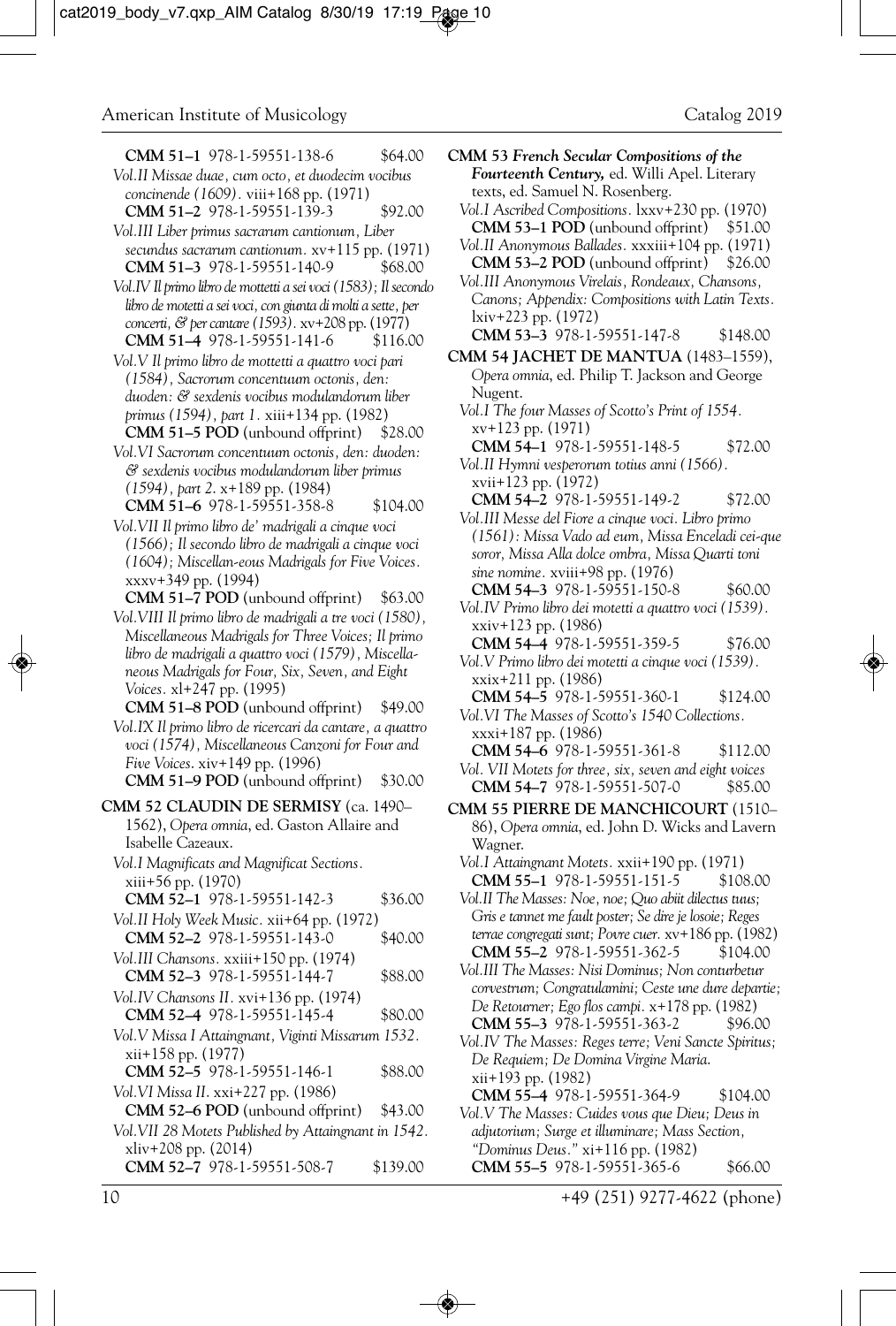*Vol.VI Motets.* xxi+246 pp. (1984) **CMM 55–6** 978-1-59551-366-3 \$136.00 *Vol.VII Phalèse Motets.* xxiv+205 pp. (1999) Corrected reprint in progress **CMM 56 GEORGE DE LA HELE** (1547–86), *Collected Works,* ed. Lavern Wagner. *Vol.I [Missae].* xiii+167 pp. (1972) **CMM 56–1** 978-1-59551-152-2 \$92.00 *Vol.II [Missae, Motet, Chanson].* [vi]+[155] pp. (1972) **CMM 56–2** 978-1-59551-153-9 \$84.00 **CMM 57** *Keyboard Music of the Late Middle Ages in Codex Faenza 117***,** ed. Dragan Plamenac. (See also **MSD 10**.) xxxvii+134 pp. (2019) **CMM 57** 978-1-59551-528-5 \$60.00 **CMM 58 ELZÉAR GENET (CARPENTRAS)** (ca. 1470–1548), *Opera omnia*, ed. Albert Seay. *Vol.I Missae.* xv+152 pp. (1972) **CMM 58–1** 978-1-59551-154-6 \$88.00 *Vol.II [Lamentations].* xix+187 pp. (1973) **CMM 58–2** 978-1-59551-155-3 \$108.00 V*ol.III, part 1 Hymni.* xix+123 pp. (1972) **CMM 58–3.1** 978-1-59551-156-0 \$76.00 *Vol.III, part 2 Motets.* [iv]+243 pp. (1972) **CMM 58–3.2** 978-1-59551-157-7 \$124.00 *Vol.IV, part 1 Cantici Magnificat [1].* xvi+130 pp. (1972) **CMM 58–4.1** 978-1-59551-158-4 \$76.00 *Vol.IV, part 2 [Cantici Magnificat 2].* [iv]+284 pp. (1972) **CMM 58-4.2** 978-1-59551-159-1 *Vol.V [Residuum: Motets, madrigals, a chanson].*  xiv+128 pp. (1973) **CMM 58–5** 978-1-59551-160-7 \$72.00 **CMM 59 DOMINIQUE PHINOT** (16th cent.), *Opera omnia*, ed. Janez Höfler and Roger Jacob. *Vol.I Motetta: Liber primus motettarum quinque vocum.* xvi+157 pp. (1972) **CMM 59–1** 978-1-59551-161-4 \$88.00 *Vol.II [Motets].* xvii+163 pp. (1974) **CMM 59–2** 978-1-59551-162-1 \$92.00 *Vol.III [Chansons, part 1].* xxiv+103 pp. (1979) **CMM 59-3.1** 978-1-59551-163-8 \$64.00 *Vol.III [Chansons, part 2].* xvii+119 pp. (1979) **CMM 59–3.2** 978-1-59551-164-5 \$72.00 *Vol.IV [Motets, bk. 2, 1548].* xvi+189 pp. (1982) **CMM 59-4 978-1-59551-367-0 CMM 60 NICOLAS CHAMPION** (active 1501– 33), *Collected Works,* ed. Nors S. Josephson. xiv+116 pp. (1973) **CMM 60** 978-1-59551-165-2 \$68.00 **CMM 61 PHILIPPE ROGIER** (ca. 1561–96), *Opera omnia*, ed. Lavern Wagner. *Vol.I The Masses: Philippus Secundus Rex Hispaniae; Inclita stirps Jesse; Dirige gressus meos; Ego sum qui sum; Inclina Domine aurem tuam.* xii+200 pp. (1974) **CMM 61-1** 978-1-59551-166-9 \$108.00

*Vol.II [Missa Domine Dominus Noster (a 8), Missa Domine Dominus noster (a 12), Missa Domini in virtute tua (a 8); 12 Motets for 5, 6, 8, and 12 voices].* x+211 pp. (1976) **CMM 61–2** 978-1-59551-167-6 \$112.00 *Vol.III Motets and Chansons.* xi+156 pp. (1976) **CMM 61-3** 978-1-59551-168-3 **CMM 62 JACOBUS REGNART** (ca. 1540–99), *Opera omnia*, ed. Walter Pass. *Vols.I–III Not yet published Vol.IV Sacrae aliquot cantiones, 1575.* xvii+135 pp. (1975) **CMM 62-4** 978-1-59551-169-0 \$80.00 *Vol.V Aliquot cantiones, 1577.* xvii+99 pp. (1973) **CMM 62-5** 978-1-59551-170-6 \$60.00 *Vols.VI–IX Not yet published* **CMM 63 THOMAS CRECQUILLON** (ca. 1510– ca. 1557), *Opera omnia*, ed. Barton Hudson, Mary Tiffany Ferer, and Laura Youens. *Vol.I Missae quatuor vocum: Missa D'amours me plains, Missa Kain in der Welt so schön, Missa Las il fauldra, Missa Je prens en gré.* xix+105 pp. (1974) **CMM 63-1** 978-1-59551-171-3 \$64.00 *Vol.II Missae quatuor vocum: Missa Doulce memoire, Missa Congratulamini, Missa Nisi Dominus.* x+72 pp. (1974) **CMM 63–2** 978-1-59551-172-0 \$44.00 *Vol.III Missae quinque vocum: Missa Mort m'a privé, Missa Pis ne me peult venir, Missa Se dire je l'osoie, Missa D'ung petit mot.* xi+117 pp. (1974) **CMM 63–3** 978-1-59551-173-7 \$68.00 *Vol.IV Missae sex vocum: Missa Domine da nobis auxilium, Missa Domine Deus omnipotens.* xii+91 pp. (1975) **CMM 63–4** 978-1-59551-174-4 \$56.00 *Vol.V Motetta octo, sex, et trium vocum.*  lxxiv+116 pp. (1990) **CMM 63-5** 978-1-59551-368-7 \$96.00 *Vol.VI Motetta quinque vocum.* l+128 pp. (1996) **CMM 63–6 POD** (unbound offprint) \$32.00 *Vol.VII Motetta quinque vocum.* xliv+135 pp. (1996) **CMM 63–7 POD** (unbound offprint) \$32.00 *Vol.VIII Motetta quinque vocum.* xli+139 pp. (1997) **CMM 63–8 POD** (unbound offprint) \$32.00 *Vol.IX Motetta quinque vocum.* xxix+85 pp. (1997) **CMM 63–9 POD** (unbound offprint) \$22.00 *Vol.X Motetta quinque vocum*. xxxvii+121 pp. (1999) **CMM 63–10 POD** (unbound offprint) \$30.00 *Vol.XI Motetta quatuor vocum.* lx+132 pp. (1996) **CMM 63–11 POD** (unbound offprint) \$34.00 *Vol.XII Motetta quatuor vocum.* xxxiv+112 pp. (1997) **CMM 63–12 POD** (unbound offprint) \$27.00 *Vol.XIII Motetta quatuor vocum.* xl+178 pp. (2003) **CMM 63–13** 978-0-97250-620-5 \$112.00 *Vol.XIV Cantiones quatuor vocum.* lxvii+104 pp. (1998) **CMM 63–14 POD** (unbound offprint) \$31.00

*Vol.XV Cantiones quatuor vocum.* lxxi+122 pp. (2000) **CMM 63–15 POD** (unbound offprint) \$44.00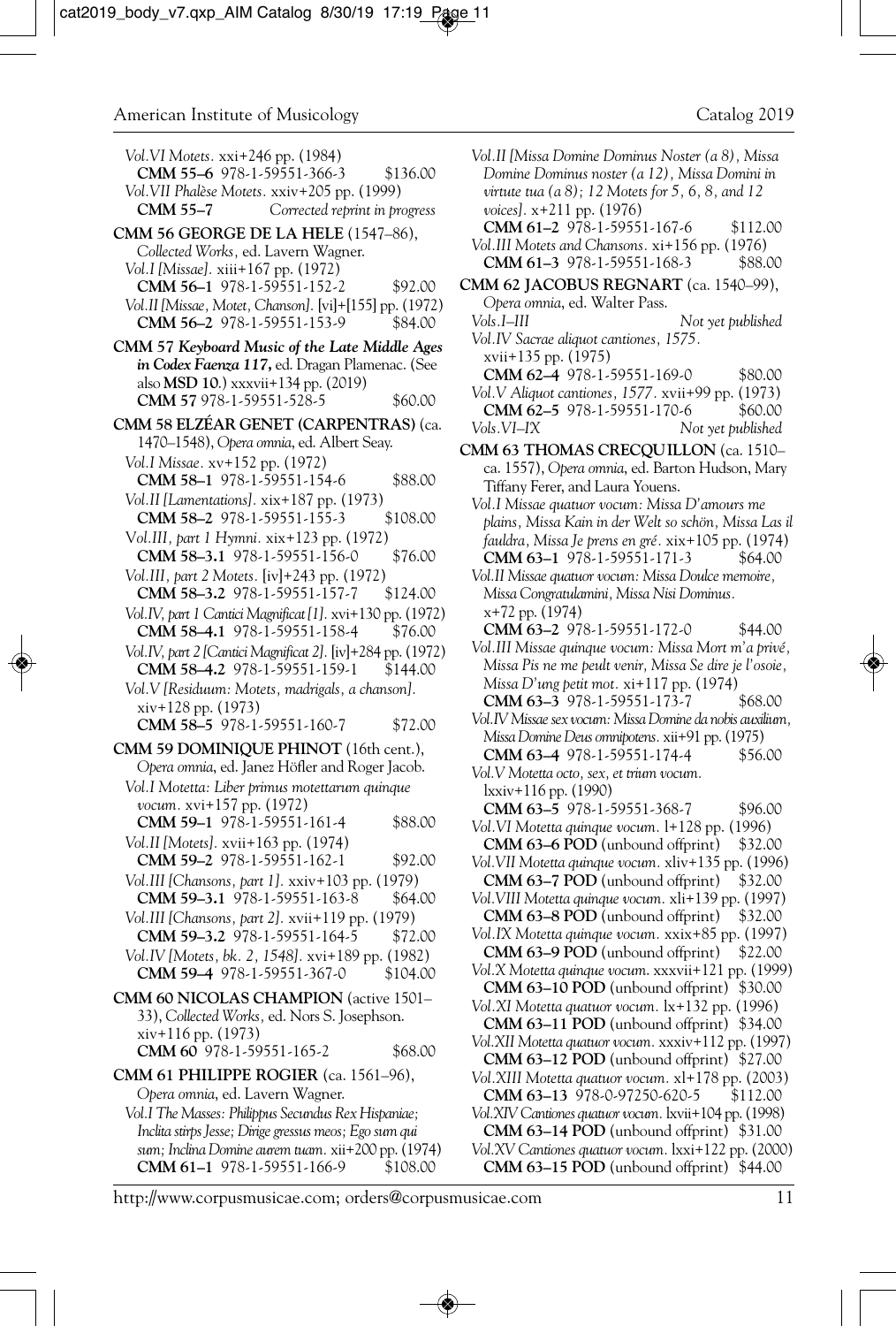| Vol.XVI Cantiones quatuor vocum. lxiii+126 pp. (2003)<br>CMM 63-16 978-0-97250-621-2<br>Vol.XVII. Cantiones quatuor vocum. lxxiii+127 pp. (2005)<br>CMM 63-17 978-1-59551-325-0<br>XVIII. Cantiones quatuor vocum. cxiv+120 pp. (2011)<br>CMM 63-18 978-1-59551-504-9<br>Vol.XIX Cantiones quinque vocum. lxxxii+145 pp. (2000)<br><b>CMM 63-19 POD</b> (unbound offprint) \$51.00<br>Vol.XX. Cantiones Tres, Sex, Septem, et Duodecim Vocum.<br>lxxxviii+120 pp. (2011)<br>CMM 63-20 978-1-59551-506-6 | \$96.00<br>\$104.00<br>\$130.00<br>\$110.00 |
|---------------------------------------------------------------------------------------------------------------------------------------------------------------------------------------------------------------------------------------------------------------------------------------------------------------------------------------------------------------------------------------------------------------------------------------------------------------------------------------------------------|---------------------------------------------|
| CMM 64 PIETRO GIOVANELLI (Compiler), Novus                                                                                                                                                                                                                                                                                                                                                                                                                                                              |                                             |
| thesaurus musicus (1568). Vol. V, ed. Albert Dunning.                                                                                                                                                                                                                                                                                                                                                                                                                                                   |                                             |
| Pars I. xix+142 pp. (1974)                                                                                                                                                                                                                                                                                                                                                                                                                                                                              |                                             |
| CMM 64-1 978-1-59551-175-1                                                                                                                                                                                                                                                                                                                                                                                                                                                                              | \$88.00                                     |
| Pars II. [144 pp.] (1974)                                                                                                                                                                                                                                                                                                                                                                                                                                                                               |                                             |
| CMM 64-2 978-1-59551-176-8                                                                                                                                                                                                                                                                                                                                                                                                                                                                              | \$76.00                                     |
|                                                                                                                                                                                                                                                                                                                                                                                                                                                                                                         |                                             |
| CMM 65 HEINRICH ISAAC (ca. 1450-1517),<br>Opera omnia, ed. Edward R. Lerner.                                                                                                                                                                                                                                                                                                                                                                                                                            |                                             |
|                                                                                                                                                                                                                                                                                                                                                                                                                                                                                                         |                                             |
| Vol.I [Alternatium Masses for Six Voices].                                                                                                                                                                                                                                                                                                                                                                                                                                                              |                                             |
| xv+102 pp. (1974)                                                                                                                                                                                                                                                                                                                                                                                                                                                                                       |                                             |
| CMM 65-1 978-1-59551-177-5                                                                                                                                                                                                                                                                                                                                                                                                                                                                              | \$60.00                                     |
| Vol.II [Alternatim Masses for Five Voices, I].                                                                                                                                                                                                                                                                                                                                                                                                                                                          |                                             |
| xiii+96 pp. (1974)<br>CMM 65-2 978-1-59551-178-2                                                                                                                                                                                                                                                                                                                                                                                                                                                        |                                             |
| Vol.III [Alternatim Masses for Five Voices, II].                                                                                                                                                                                                                                                                                                                                                                                                                                                        | \$56.00                                     |
| xi+96 pp. (1974)                                                                                                                                                                                                                                                                                                                                                                                                                                                                                        |                                             |
| CMM 65-3 978-1-59551-179-9                                                                                                                                                                                                                                                                                                                                                                                                                                                                              | \$56.00                                     |
| Vol.IV [Alternatim Masses for four voices].                                                                                                                                                                                                                                                                                                                                                                                                                                                             |                                             |
| xxxi+126 pp. (1977)                                                                                                                                                                                                                                                                                                                                                                                                                                                                                     |                                             |
| CMM 65-4 978-1-59551-180-5                                                                                                                                                                                                                                                                                                                                                                                                                                                                              | \$80.00                                     |
| Vol.V [Credo 1–17]. xvii+155 pp. (1977)                                                                                                                                                                                                                                                                                                                                                                                                                                                                 |                                             |
| CMM 65-5 978-1-59551-181-2                                                                                                                                                                                                                                                                                                                                                                                                                                                                              | \$88.00                                     |
| Vol. VI [Four-voice Masses, I]. 1+190 pp. (1984)                                                                                                                                                                                                                                                                                                                                                                                                                                                        |                                             |
| CMM 65-6 POD (unbound offprint)                                                                                                                                                                                                                                                                                                                                                                                                                                                                         | \$41.00                                     |
| Vol. VII [Four-voice Masses, II]. xlv+140 pp. (1984)                                                                                                                                                                                                                                                                                                                                                                                                                                                    |                                             |
| CMM 65-7 POD (unbound offprint)                                                                                                                                                                                                                                                                                                                                                                                                                                                                         | \$33.00                                     |
| Vol.VIII [Four- and Six-voice Masses].                                                                                                                                                                                                                                                                                                                                                                                                                                                                  |                                             |
| xlvi+196 pp. (1998)                                                                                                                                                                                                                                                                                                                                                                                                                                                                                     |                                             |
| CMM 65-8 POD (unbound offprint)                                                                                                                                                                                                                                                                                                                                                                                                                                                                         | \$41.00                                     |
| Vol. IX [Masses]<br>Not yet published                                                                                                                                                                                                                                                                                                                                                                                                                                                                   |                                             |
| Vol. X, MotetsPart 1. lxx+176 pp. (2011)                                                                                                                                                                                                                                                                                                                                                                                                                                                                |                                             |
| CMM 65-10 978-1-59551-501-8                                                                                                                                                                                                                                                                                                                                                                                                                                                                             | \$130.00                                    |
| Vol. XI, Motets, Part 2. xciv+208 pp. (2011)                                                                                                                                                                                                                                                                                                                                                                                                                                                            |                                             |
| CMM 65-11 978-1-59551-502-5                                                                                                                                                                                                                                                                                                                                                                                                                                                                             | \$158.00                                    |
| CMM 66 Musica Gallicana de saeculo sextondecimo.                                                                                                                                                                                                                                                                                                                                                                                                                                                        |                                             |
| Vol.I. MITTANTIER and VASSAL, Opera omnia,                                                                                                                                                                                                                                                                                                                                                                                                                                                              |                                             |
| ed. Albert Seay. xxi+53 pp. (1974)                                                                                                                                                                                                                                                                                                                                                                                                                                                                      |                                             |
| CMM 66-1 978-1-59551-182-9                                                                                                                                                                                                                                                                                                                                                                                                                                                                              | \$40.00                                     |
|                                                                                                                                                                                                                                                                                                                                                                                                                                                                                                         |                                             |
| CMM 67 The Songs of JEHAN ERART, 13th-<br>century Trouvére [of Arras], ed. Terence Newcombe.                                                                                                                                                                                                                                                                                                                                                                                                            |                                             |
| xxx+26 pp. (1975)                                                                                                                                                                                                                                                                                                                                                                                                                                                                                       |                                             |
| CMM 67 978-1-59551-183-6                                                                                                                                                                                                                                                                                                                                                                                                                                                                                | \$32.00                                     |
|                                                                                                                                                                                                                                                                                                                                                                                                                                                                                                         |                                             |

**CMM 68** *Motets of the Manuscript La Clayette (Paris, Bibliothèque Nationale, Nouv.acq.f.fr. 13521),* ed. Gordon A. Anderson. xcviii+70 pp. (1975)<br>**CMM 68** 978-1-59551-184-3 \$88.00 **CMM 68** 978-1-59551-184-3

**CMM 69 GÉRY DE GHERSEM** (ca. 1572–1630), *Missa Ave virgo sanctissima,* ed. Lavern J. Wagner. xii+52 pp. (1974) **CMM 69** 978-1-59551-185-0 \$36.00

**CMM 70 ANTONIUS JANUE** (15th cent.), *Opera omnia*, ed. Masakata Kanazawa. xxi+50 pp. (1974) **CMM 70** 978-1-59551-186-7 \$40.00

**CMM 71 SEBASTIÁNI AGUILERA DE HERE-DIA** (d. 1627), *Magnificats (Saragossa, 1618),* ed. Barton Hudson. *Pars I.* xxiv+145 pp. (1975) **CMM 71–1** 978-1-59551-187-4 \$88.00 *Pars II.* [v]+135 pp. (1975) **CMM 71-2** 978-1-59551-188-1 \$72.00 *Pars III.* [v]+117 pp. (1975)

**CMM 71-3** 978-1-59551-189-8 \$64.00

**CMM 72 LUCA MARENZIO** (1553–99), *Opera omnia*, ed. Bernhard Meier and Roland Jackson. *Vol.I Musica sacra.* xvii+122 pp. (1978)

**CMM 72–1** 978-1-59551-190-4 \$72.00 *Vol.II Motectorum pro festis totius anni, 1585.*  ix+131 pp. (1976)

**CMM 72–2** 978-1-59551-191-1 \$72.00

*Vol.III Motets (a 5, 8, 9, 10, 12).* x+193 pp. (1979) **CMM 72–3** 978-1-59551-192-8 \$104.00

*Vol.IV The First and Second Books of Madrigals (1581, 1584).* ix+218 pp. (1978) **CMM 72–4** 978-1-59551-193-5 \$116.00

*Vol.V The Third and Fourth Books of Madrigals for Six Voices (1585, 1587).* ix+206 pp. (1983) **CMM 72–5 POD** (unbound offprint) \$38.00

*Vol.VI The Fifth and Sixth Books of Madrigals for Six Voices (1591, 1595)*. x+223 pp. (1983) **CMM 72–6 POD** (unbound offprint) \$41.00

*Vol.VII Musica sacra.* xxiv+140 pp. (2000) **CMM 72–7 POD** (unbound offprint) \$38.00

**CMM 73** *The Anthologies of Black-Note Madrigals,* ed. Don Harrán.

*Vol.I, pars Ia Il primo libro d'i madrigali...a misura di breve...quatuor vocum (1542) (Nos. 1–21).*  lvii+79 pp. (1978)

**CMM 73–1.1** 978-1-59551-194-2 \$72.00

*Vol.I, pars Ib Il primo libro d'i madrigali … a misura di breve...quatuor vocum (1542) (Nos. 22–54).* [xxx]+[154] pp. (1978)

**CMM 73-1.2** 978-1-59551-195-9 \$96.00 Vol.II Il secondo libro de li madrigali...a misura di breve...a quatro voci (1543). xliii+148 pp. (1978) **CMM 73–2** 978-1-59551-196-6 \$100.00

*Vol.III Libro terzo...li madrigali a quatro voce a notte negre (1549).* xxxv+117 pp. (1980)

**CMM 73-3** 978-1-59551-374-8 \$80.00 *Vol.IV Il vero terzo libro di madrigali...a note negre*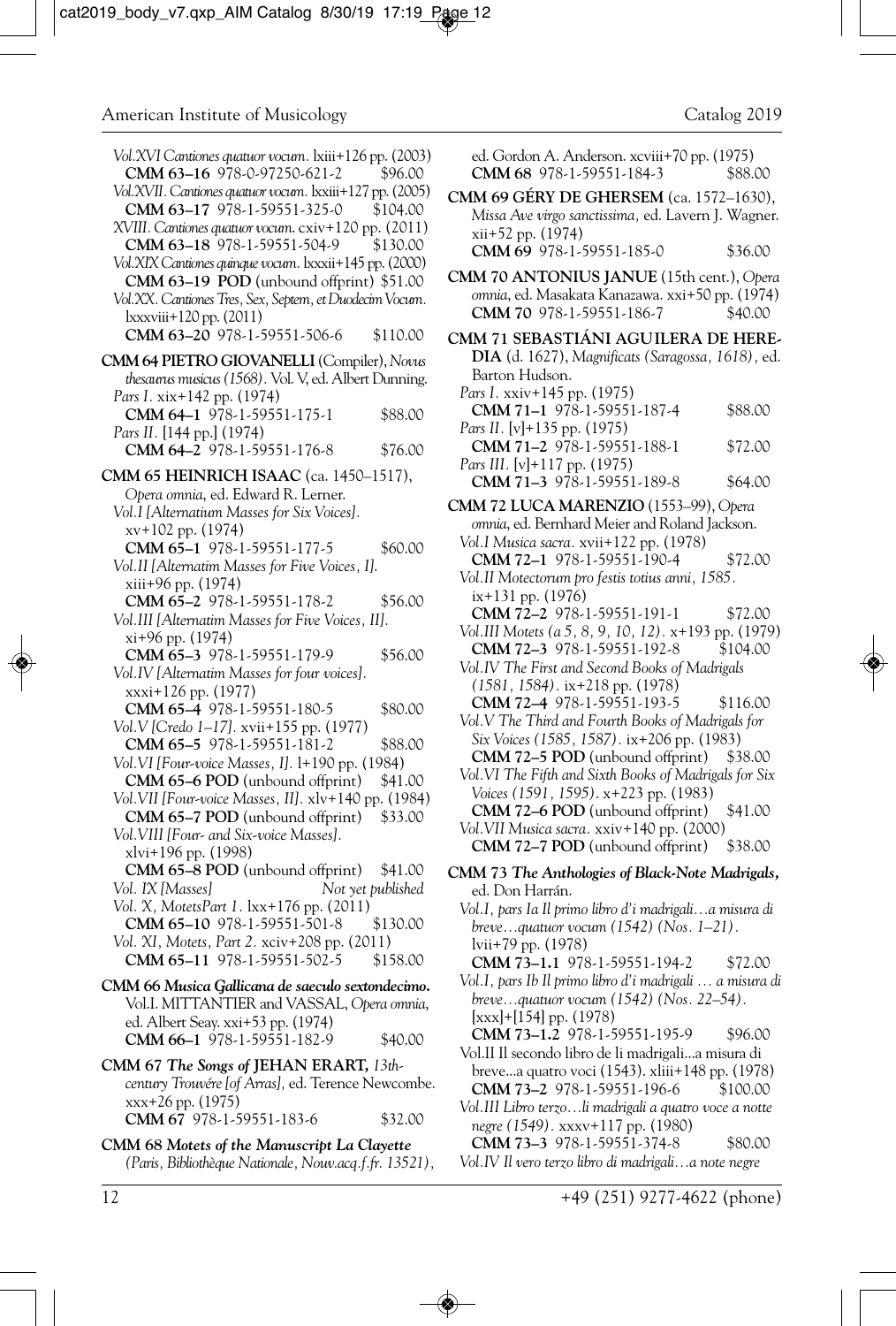*(1549).* xliii+131 pp. (1980)

- **CMM 73-4** 978-1-59551-375-5 \$92.00 *Vol.V Works a la misura breve, Thus Designated, from Collections of Claudio Veggio and Girolamo Scotto (1540, 1541, 1542).* xxiv+49 pp. (1981) **CMM 73-5** 978-1-59551-376-2
- **CMM 74 HAYNE VAN GHIZEGHEM** (15th cent.), *Opera omnia*, ed. Barton Hudson. li+45 pp. (1977) **CMM 74** 978-1-59551-197-3 \$52.00
- **CMM 75** *Compositions of the Bamberg Manuscript Bamberg, Staatsbibliothek, Lit. 115 (olim Ed. IV.6.),* ed. Gordon A. Anderson. cxxx+144 pp. (1977)<br>**CMM 75** 978-1-59551-198-0 \$140.00 **CMM 75** 978-1-59551-198-0
- **CMM 76** *Italian Laude and Latin unica in MS Capetown, Grey 3.b.12* (around 1500), ed. Giulio Cattin in 1 vol. xxxiii+79 pp. (1977)<br>**CMM 76** 978-1-59551-199-7 \$60.00 **CMM 76** 978-1-59551-199-7
- **CMM 77** *The Anonymous Pieces in the Chansonnier El Escorial, Bibl. del Monasterio, V.III.24* (15th cent.), ed. Walter H. Kemp in 1 vol. xv+46 pp. (1980) **CMM 77** 978-1-59551-200-0 \$32.00
- **CMM 78 BERTRANDUS VAQUERAS** (ca. 1450–ca. 1507), *Opera omnia*, ed. Richard Sherr in 1 vol. xv+153 pp. (1978) **CMM 78** 978-1-59551-201-7 \$88.00
- **CMM 79** *The Las Huelgas Manuscript. Burgos, Monasterio de Las Huelgas* (13th cent.), ed. Gordon A. Anderson. *Vol.I Cantus ecclesiastici ad missam pertinentes.*  xliv+125 pp. (1984) **CMM 79–1 POD** (unbound offprint) \$31.00 *Vol.II Motetti et conductus.* xlv+123 pp. (1982) **CMM 79–2 POD** (unbound offprint) \$31.00 **CMM 80 FRANCESCO CELLAVENIA** (mid-16th cent.), *Collected Works,* ed. David Crawford. xv+105 pp. (1978)
- **CMM 80** 978-1-59551-202-4 \$64.00
- **CMM 81 JOHANNES RICHAFORT** (ca. 1480– ca. 1548), *Opera omnia*, ed. Harry Elzinga. *Vol.I Missa O genetrix, Missa Veni sponsa Christi, Requiem.* xviii+101 pp. (1979) **CMM 81-1** 978-1-59551-203-1 \$64.00 *Vol.II Motets.* lxxiv+227 pp. (1999) **CMM 81–2 POD** (unbound offprint) \$51.00 *Vol.III Magnificats and Chansons.* lx+73 pp. (1999) **CMM 81–3 POD** (unbound offprint) \$25.00 *Vol.IV Tres Missae super "Quem dicunt homines"* xxxiv+112 pp. (2006) **CMM 81-4** 978-1-59551-349-6 \$76.00 **CMM 82 P. SYMON and DECAPELLA,** *Opera omnia*, ed. Albert Seay. xv+64 pp. (1978)

**CMM 82** 978-1-59551-204-8 \$44.00

- **CMM 83 FRANÇOIS ROUSSEL,** *Opera omnia*, ed. Greer Garden. *Vol.I Missa Virtute magna, Missa Souspirs ardans, Missa de Mes ennuitz, Missa Emendemus in melius.*  xvi+111 pp. (1980) **CMM 83–1** 978-1-59551-205-5 \$68.00 *Vol.II Masses: Missa La sol fa mi re ut, Missa de fantasia (incomplete), Missa a 6; Motets.* xiii+126 pp. (1980) **CMM 83–2** 978-1-59551-206-2 \$72.00 *Vol.III Madrigals (Originally Published in Anthologies).* xv+112 pp. (1980) **CMM 83-3** 978-1-59551-207-9 \$68.00 *Vol.IV Madrigals (Il primo libro delli madrigali a cinque voci di Francesco Rossello, Rome, Valerio Dorico, 1563).* xii+153 pp. (1980) **CMM 83–4** 978-1-59551-208-6 \$84.00 *Vol.V Chansons: 1. (Originally Published in Anthologies); 2. (Chansons nouvelles … Paris, A. le Roy & R. Ballard, 1577).* xvi+139 pp. (1982) **CMM 83-5** 978-1-59551-377-9 \$80.00 **CMM 84 JOHANNES LUPI,** *Opera omnia*, ed. Bonnie Blackburn. *Vol.I Jo. Lupi … Musicae cantiones (Attaingnant, 1542).* xxxvii+149 pp. (1980)
	- **CMM 84–1** 978-1-59551-209-3 \$96.00 *Vol.II Motets.* xxxii+215 pp. (1986) **CMM 84–2** 978-1-59551-378-6 \$128.00 *Vol.III Masses and Chansons.* xxxiii+163 pp. (1989) **CMM 84-3** 978-1-59551-379-3
- **CMM 85** *Six Anonymous l'Homme armé Masses in Naples, Biblioteca Nazionale, Ms VI E 40,* ed. Judith Cohen. xvi+286 pp. (1981) **CMM 85** 978-1-59551-380-9 \$156.00
- **CMM 86 LE GENDRE, MAILLE, MORPAIN** (1538–54), *Collected Chansons,* ed. Clement A. Miller. xiv+97 pp. (1981) **CMM 86** 978-1-59551-381-6 \$60.00
- **CMM 87 NINOT LE PETIT** (d. ca. 1502), *Opera omnia*, ed. Barton Hudson. xxviii+141 pp. (1979) **CMM 87** 978-1-59551-210-9 \$88.00
- **CMM 88** *Anonymous Pieces in the MS El Escorial IV. a. 24,* ed. Eileen Southern. xxiv+85 pp. (1981) **CMM 88** 978-1-59551-382-3 \$64.00
- **CMM 89 BENEDETTO PALLAVICINO** (ca. 1551– 1601), *Opera omnia*, ed. Peter Flanders and Kathryn Bosi Monteath.
	- *Vol.I Il primo libro de madrigali a cinque voci, 1581; Il secondo libro de madrigali a cinque voci, 1584.*  xvi+206 pp. (1982)
	- **CMM 89–1** 978-1-59551-383-0 \$112.00 *Vol.II Il terzo libro de madrigali a cinque voci, 1585; Il quattro libro de madrigali a cinque voci, 1588.*  xiv+199 pp. (1983) **CMM 89-2** 978-1-59551-384-7 \$112.00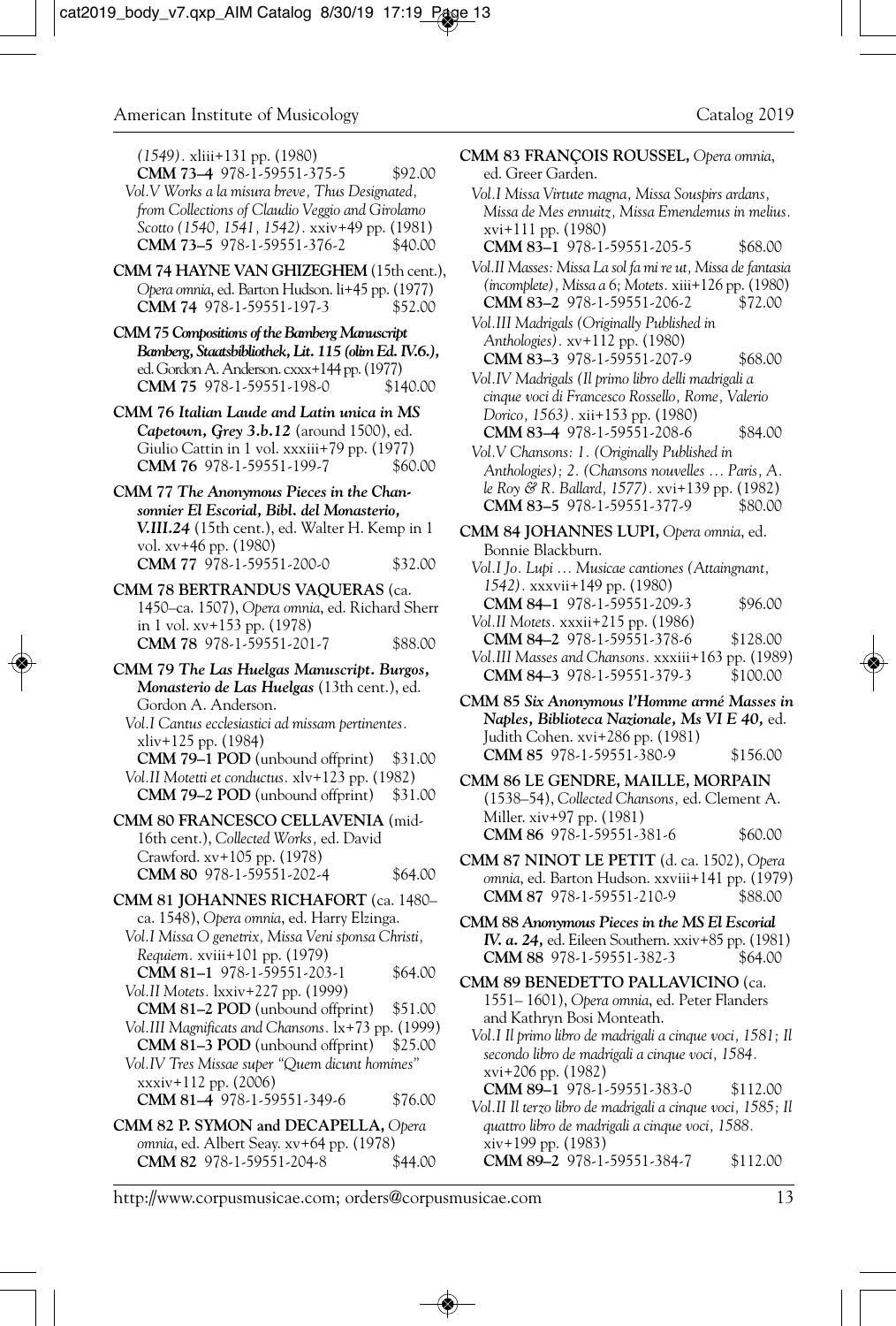| Vol.III Il quinto libro de madrigali a cinque voci, 1593;<br>Il sesto libro de madrigali a cinque voci, 1600. |          | Vol.II. xiv+246 pp. (1982)<br>CMM 95-2 978-1-59551-401-1                                        | \$132.00 |
|---------------------------------------------------------------------------------------------------------------|----------|-------------------------------------------------------------------------------------------------|----------|
| xiii+181 pp. (1983)<br>CMM 89-3 978-1-59551-385-4                                                             | \$100.00 | CMM 96 ALFONSO FERRABOSCO THE                                                                   |          |
| Vol.IV Il settimo libro de madrigali a cinque voci, 1604;                                                     |          | ELDER (1543–88), Opera omnia, ed. Richard<br>Charteris.                                         |          |
| L'ottavo libro de madrigali a cinque voci, 1612.<br>xxvii+163 pp. (1993)                                      |          | Vol. I Motets. xxviii+202 pp. (1984)                                                            |          |
| <b>CMM 89-4 POD</b> (unbound offprint) \$46.00                                                                |          | <b>CMM 96-1</b> 978-1-59551-402-8                                                               | \$116.00 |
| Vol.V Il primo libro de madrigali a quattro voci, 1579;                                                       |          | Vol.II Motets, Lamentations, An Anthem and<br>Incomplete Motets. xx+211 pp. (1984)              |          |
| Il primo libro de madrigali a sei voci, 1587.<br>$xii+153$ pp. $(1987)$                                       |          | <b>CMM 96-2</b> 978-1-59551-403-5                                                               | \$120.00 |
| CMM 89-5 978-1-59551-387-8                                                                                    | \$84.00  | Vol.III Latin Songs, French Chansons, and English                                               |          |
| Vol.VI Sacrae Dei laudes (1605). xiv+134 pp.                                                                  |          | Songs. xvii+71 pp. (1984)<br>CMM 96-3 978-1-59551-404-2                                         | \$48.00  |
| (1996)<br><b>CMM 89–6-POD</b> (unbound offprint) \$42.00                                                      |          | Vol.IV Il primo libro de madrigali a cinque (Venice,                                            |          |
| Vol.VII Liber primus missarum, (1603) et parali-                                                              |          | $1587$ . xx+174 pp. (1986)                                                                      |          |
| pomena, ed. Peter Flanders. xvi+174 pp. (1996)<br><b>CMM 89–7 POD</b> (unbound offprint)                      | \$34.00  | CMM 96-4 978-1-59551-405-9<br>Vol.V Il secondo libro de madrigali a cinque (Venice,             | \$100.00 |
| CMM 90 JOHANNES PRIORIS (15th cent.), Opera                                                                   |          | 1587). xviii+137 pp. (1986)                                                                     |          |
| omnia, ed. T. Herman Keahey and Conrad Douglas.                                                               |          | <b>CMM 96-5</b> 978-1-59551-406-6                                                               | \$80.00  |
| Vol.I [Masses]. xxi+167 pp. (1982)                                                                            |          | Vol.VI Italian Madrigals in Manuscript and Printed<br>Anthologies I. xix+183 pp. (1987)         |          |
| CMM 90-1 978-1-59551-389-2<br>Vol. II [Requiem, 5 Magnificats]. xiii+115 pp. (1982)                           | \$96.00  | <b>CMM 96–6-POD</b> (unbound offprint) \$53.00                                                  |          |
| CMM 90-2 978-1-59551-390-8                                                                                    | \$68.00  | Vol.VII Italian Madrigals in Manuscript and Printed                                             |          |
| Vol.III Motets and Chansons. xxii+130 pp. (1985)<br>CMM 90-3 978-1-59551-391-5                                | \$80.00  | Anthologies II. xvi+165 pp. (1987)<br>CMM 96-7 978-1-59551-408-0                                | \$92.00  |
| CMM 91 WULFRAN SAMIN and MEIGRET,                                                                             |          | Vol.VIII Italian Madrigals in Manuscript and Printed                                            |          |
| Opera omnia, ed. Albert Seay. xviii+110 pp.                                                                   |          | Anthologies III. xiv+154 pp. (1987)                                                             |          |
| (1982)<br>CMM 91 978-1-59551-392-2                                                                            | \$68.00  | <b>CMM 96–8 POD</b> (unbound offprint) \$30.00<br>Vol.IX Instrumental Music. xxi+198 pp. (1988) |          |
| <b>CMM 92 JOHN COPRARIO</b> (ca. 1570–1626),                                                                  |          | CMM 96-9 978-1-59551-410-3                                                                      | \$112.00 |
| The Five-Part Pieces, ed. Richard Charteris.                                                                  |          | <b>CMM 97 PIERRE DE LA RUE</b> (ca. 1460–1518),                                                 |          |
| xxvi+222 pp. (1981)<br>CMM 92 978-1-59551-393-9                                                               | \$128.00 | Opera omnia, ed. Nigel St. John Davison, J. Evar                                                |          |
| CMM 93 Cantus anonymorum de libris Petri                                                                      |          | Kreider, and T. Herman Keahey.<br>Vol.I [Five Masses]. 1xxviii+197 pp. (1989)                   |          |
| Attaingnant [Anonymous Chansons Published                                                                     |          | <b>CMM 97–1 POD</b> (unbound offprint)                                                          | \$63.00  |
| by Pierre Attaingnant], ed. Albert Seay and                                                                   |          | Vol.II [Five Masses]. 1xxii+217 pp. (1992)                                                      |          |
| Courtney Adams.<br>Vol.I. xix+85 pp. (1983)                                                                   |          | <b>CMM 97–2 POD</b> (unbound offprint)<br>Vol.III [Five Masses]. lix+236 pp. (1992)             | \$63.00  |
| CMM 93-1 978-1-59551-394-6                                                                                    | \$56.00  | CMM 97-3 978-1-59551-413-4                                                                      | \$152.00 |
| Vol.II. xv+95 pp. (1983)<br>CMM 93-2 978-1-59551-395-3                                                        | \$60.00  | Vol.IV [Five Masses]. 1xxix+152 pp. (1996)                                                      |          |
| Vol.III. xix+107 pp. (1986)                                                                                   |          | <b>CMM 97–4 POD</b> (unbound offprint)<br>Vol. V [Five Masses]. lxxx+152 pp. (1996)             | \$40.00  |
| CMM 93-3 978-1-59551-396-0                                                                                    | \$68.00  | CMM 97-5 POD (unbound offprint)                                                                 | \$40.00  |
| Vol.IV. xv+150 pp. (1986)<br>CMM 93-4 978-1-59551-397-7                                                       | \$84.00  | Vol. VI Masses. 1xiii + 134 pp. (1996)                                                          |          |
| Vol.V. xv+191 pp. (1987)                                                                                      |          | <b>CMM 97–6 POD</b> (unbound offprint)                                                          | \$35.00  |
| <b>CMM 93–5 POD</b> (unbound offprint)                                                                        | \$50.00  | Vol. VII Mass Dubia and Isolated Mass Movements.<br>lxxiii+183 pp. (1998)                       |          |
| CMM 94 HUBERT NAICH (16th cent.), Opera                                                                       |          | <b>CMM 97–7 POD</b> (unbound offprint)                                                          | \$44.00  |
| omnia, ed. Don Harrán. lvii+197 pp. (1983)<br>CMM 94 978-1-59551-399-1                                        | \$132.00 | Vol. VIII Magnificats and Lamentations.<br>lvi+145 pp. (1998)                                   |          |
| CMM 95 Early Sixteenth-Century Sacred Music                                                                   |          |                                                                                                 |          |
|                                                                                                               |          | <b>CMM 97–8 POD</b> (unbound offprint)                                                          | \$35.00  |
| <i>from the Papal Chapel, ed. Nors S. Josephson.</i>                                                          |          | Vol.IX The Motets. clx+234 pp. (1996)                                                           |          |
| Vol.I. xix+372 pp. (1982)<br>CMM 95-1 978-1-59551-400-4                                                       | \$200.00 | <b>CMM 97–9 POD</b> (unbound offprint)<br>Vols.X–XI<br>Not yet published                        | \$64.00  |

14 +49 (251) 9277-4622 (phone)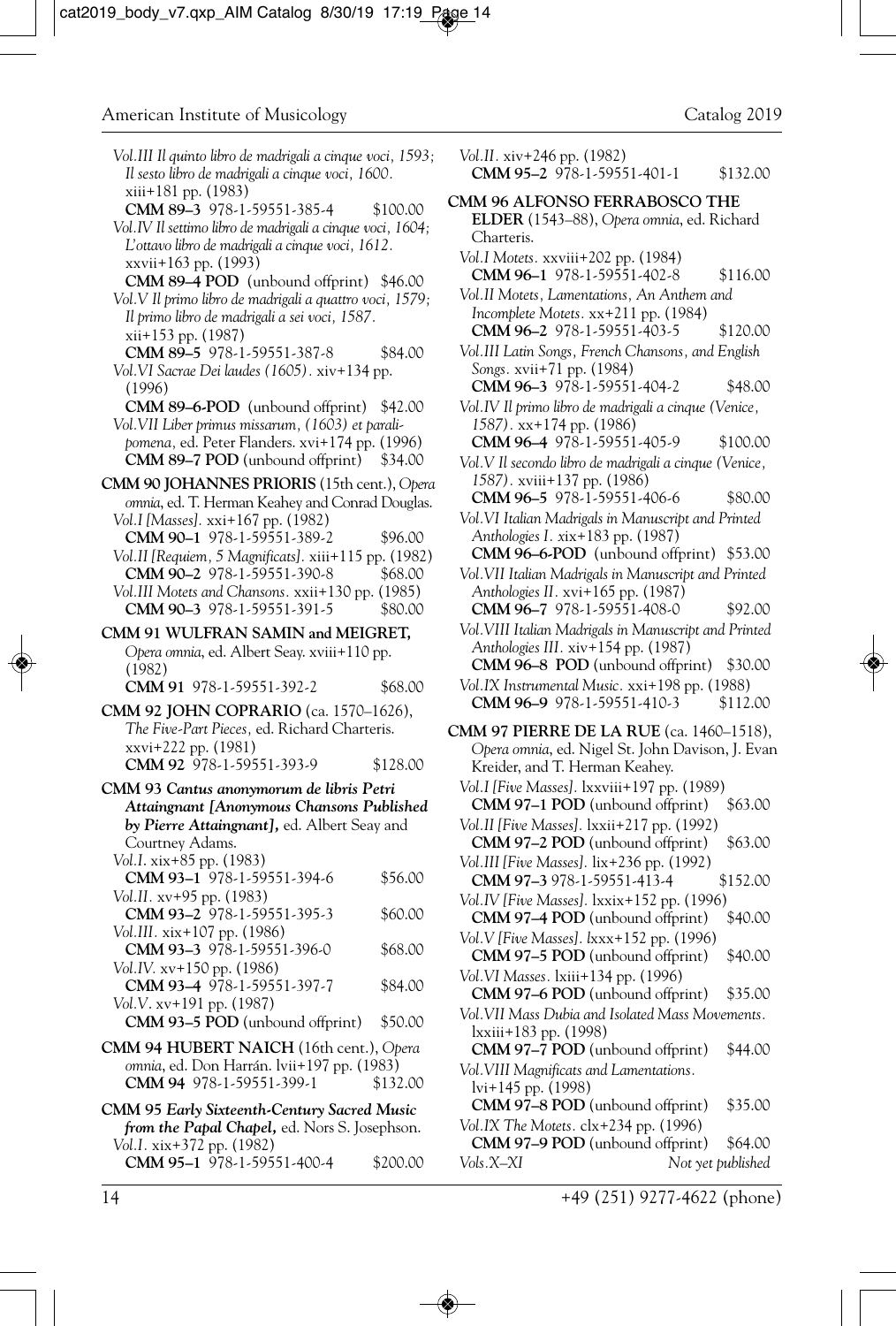- **CMM 98** *The Elvas Songbook,* ed. Gil Miranda. lxiii+79 pp. (1987)
	- **CMM 98 POD** (unbound offprint) \$34.00
- **CMM 99 GEORG PRENNER,** *Motets,* ed. H. Lowen Marshall. xxxviii+240 pp. (1996)<br>**CMM 99 POD** (unbound offprint) \$48.00 **CMM 99 POD** (unbound offprint)
- **CMM 100 SALAMONE ROSSI** (ca. 1570–ca. 1628), *Complete Works,* ed. Don Harrán.
	- *Vols. 1–2. Part I: Secular Vocal Works: Vol. 1 Madrigals 5v, Book 1; Vol. 2 Madrigals 5v., Book 2.*  lxxxvi+94+xxxii+68 pp. (1995)
	- **CMM 100–1 POD** (unbound offprint) \$47.00 *Vols. 3–5. Part I: Secular Vocal Works: Vol. 3 Madrigals 5v, Book 3; Vol. 4 Madrigals 5v, Book 4;*
	- *Vol. 5 Madrigals 5v, Book 5.*  xxxv+67+xxxvi+67+xxxiv+23 pp. (1995)
	- **CMM 100–2 POD** (unbound offprint) \$45.00 *Vols. 6–8. Part I: Secular Vocal Works: Vol. 6*
	- *Canzonette 3v.; Vol. 7 Madrigals 4v.; Vol. 8 Madrigaletti 2–3v. and Miscellanea.*  xxxvi+32+xxxiii +59+lix+67 pp. (1995)
	- **CMM 100–3 POD** (unbound offprint) \$48.00 *Vols. 9–12. Part II: Instrumental Works: Vol. 9: Sinfonie, gagliarde, etc. Book 1; Vol. 10: Sinfonie, gagliarde, etc. Book 2; Vol. 11 Sonatas, sinfonie, etc. Book 3; Vol. 12 Sonatas, sinfonie, etc. Book 4.* xxviii+37+xx+55+xxiii+83 + xxiv+91 pp. (1995)
	- **CMM 100–4 POD** (unbound offprint) \$61.00 *Vol. 13a. Part III: Sacred Vocal Works in Hebrew ...*
	- *General Introduction.* xxix+222 pp. (2003) **CMM 100-5** 978-0-97250-622-9
	- *Vol. 13b. Part III: Sacred Vocal Works in Hebrew ... Music.* viii+238 pp. (2003)
	- **CMM 100–6** 978-0-97250-623-6 \$132.00
- **CMM 101 GIOVANNI BASSANO** (ca. 1558– 1617): *Opera omnia*, ed. Richard Charteris.
	- *Vol.I Motetti per concerti ecclesiastici a 5. 6. 7. 8. & 12. voci (Venice, 1598).* lxiii+185 pp. (1999) **CMM 101–1 POD** (unbound offprint) \$58.00
- *Vol.II Concerti ecclesiastici a cinque, sei, sette, otto, & dodeci voci (Venice, 1599*) lvii+189 pp. (2003) **CMM 101-2** 978-0-97250-625-0 \$124.00 *Vols.III–IV Not yet published*
- **CMM 102 DOMENICO MARIA FERRABOSCO** (1513–74), *Opera omnia*, ed. Richard Charteris. cii+220 pp. (1992) **CMM 102** 978-1-59551-416-5 \$164.00
- **CMM 103** *Les Chansons de* **GONTIER DE SOIGNIES,** ed. Terence H. Newcombe and revised by H.H. Lucas and Nigel Wilkins. xxi+71 pp. (1995) **CMM 103 POD** (unbound offprint) \$19.00
- **CMM 104 MATHURINI FORESTIER** (fl. ca. 1504–41), *Opera omnia*, ed. Nors S. Josephson and Thomas G. MacCracken. xxxiii+153 pp. (1996) **CMM 104 POD** (unbound offprint) \$33.00

**CMM 105 GASPAR de ALBERTIS,** *Opera omnia*, ed. Gary Towne and David Crawford. *Vol.I Missae.* xxxviii+310 pp. (1999) **CMM 105–1** 978-1-59551-417-1 \$176.00 *Vol.II Music for Vespers Not yet published Vol.III Music for Compline, Hymns, and Motets*

 *Not yet published Vol.IV Music for Holy Week Not yet published*

- **CMM 106 GASPAR VAN WEERBEKE,** *Collected Works*, ed. Gerhard Croll, Eric F. Fiedler, Andrea Paul Korb, Lindmayr-Brandl, Agnese Pavanello.
	- *Vol.I Masses, Part 1* xcvii+156 pp. (2016) **CMM 106-1 978-1-59551-515-5**
	- *Vol. II Masses, Part 2* xcxi+170 pp. (2017) **CMM 106–2** 978-1-59551-518-8 *Forthcoming Vol. III The Motet Cycles.* c+57 pp. (1998)
	- **CMM 106–3 POD** (unbound offprint) \$36.00 *Vol. IV Motets for Four Voices* lxxx+110 pp.
- (2010) **CMM 106–4** 978-1-59551-500-1\$98.00
- *Vol. V Not yet published*
- **CMM 107** *Trouvère Lyrics with Melodies: Complete Comparative Edition,* ed. Hans Tischler.
	- *Vol.I Introductio, Tabulae, Cantica 1–50*. [xvi]+180+[218] pp. (1997)
	- **CMM 107–1 POD** (unbound offprint) \$66.00
	- *Vol.II Cantica 51–150.* [viii]+[428] pp. (1997) **CMM 107–2 POD** (unbound offprint) \$71.00
	- *Vol.III Cantica 151–250.* [x]+[408] pp. (1997)
	- **CMM 107–3 POD** (unbound offprint) \$68.00 *Vol.IV Cantica 251–350.* [x]+[436] pp. (1997)
	- **CMM 107–4 POD** (unbound offprint) \$94.00 *Vol.V Cantica 351–450.* [x]+[410] pp. (1997)
	- **CMM 107–5 POD** (unbound offprint) \$93.00 *Vol.VI Cantica 451–550.* [x]+[390] pp. (1997)
	- **CMM 107–6 POD** (unbound offprint) \$85.00
	- *Vol.VII Cantica 551–650.* [x]+[421] pp. (1997) **CMM 107–7 POD** (unbound offprint) \$91.00
	- *Vol.VIII Cantica 651–740.* [x]+[408] pp. (1997) **CMM 107–8 POD** (unbound offprint) \$89.00
	- *Vol.IX Cantica 741–840.* [x]+[420] pp. (1997) **CMM 107–9 POD** (unbound offprint) \$91.00
	- *Vol.X Cantica 841–935.* [x]+[422] pp. (1997) **CMM 107–10 POD** (unbound offprint) \$91.00
	- *Vol.XI Cantica 936–1035.* [viii]+[434] pp. (1997) **CMM 107–11 POD** (unbound offprint) \$93.00
	- *Vol.XII Cantica 1036–1135.* [viii]+[406] pp. (1997) **CMM 107–12 POD** (unbound offprint) \$88.00
	- *Vol.XIII Cantica 1136–1224.* [viii]+[398] pp. (1997)
	- **CMM 107–13 POD** (unbound offprint) \$66.00 *Vol.XIV Introductio II, Rondelli 1–45, Lais 1–28.*  [viii]+37+[385] pp. (1997)

*Vol.XV Lais 29–93.* [vi]+[393] pp. (1997)

**CMM 107–15 POD** (unbound offprint)\$86.00

**CMM 107–14 POD** (unbound offprint) \$91.00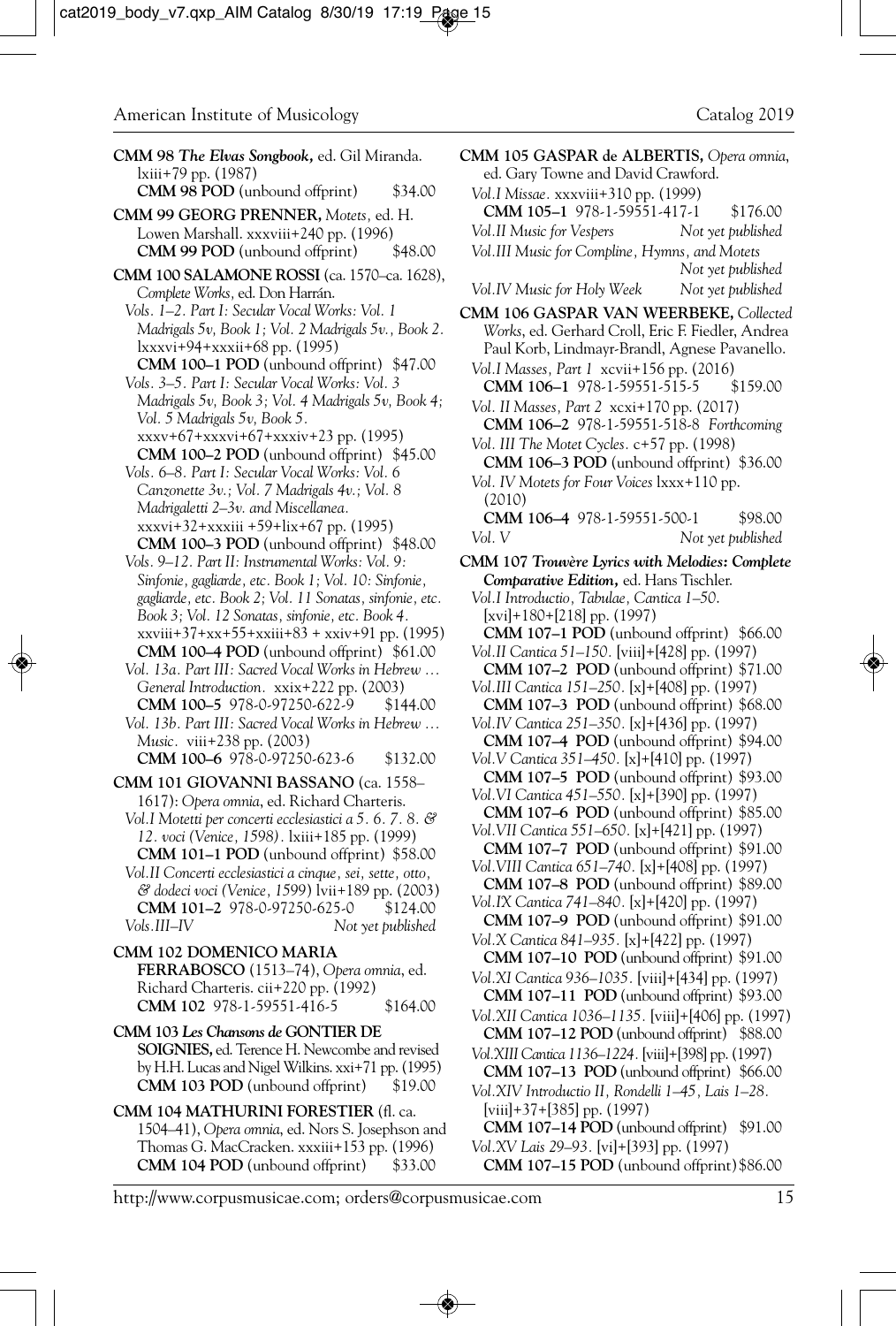**CMM 108** *The Gonzaga Masses in the Conservatory Library of Milan, Fondo Santa Barbara,* ed. Ottavio Beretta. *Vol.I Masses of GUGLIELMO GONZAGA and FRANCESCO ROVIGO.* xxi+221 pp. (1997) **CMM 108–1 POD** (unbound offprint) \$61.00 *Vol.II Masses of GIOVANNI GIACOMO GASTOLDI, ALESSANDRO STRIGGIO, GIACOMO CASTRATI, and GIULIO BRUSCHI.* xviii+180 pp. (2007) **CMM 108–2** 978-1-59551-348-9 \$100.00 *Vol.III Missae In feris per annum (6 Masses by G. BRUSCHI, J. DE WERT, F. ROVIGO, G. G. GASTOLSI, V. SUARDI, P. PEZZANI).* xxiii+68 pp. (2000) **CMM 108–3** 978-1-59551-435-6 \$48.00 *Vols. IV–VI Not yet published* **CMM 109 MATEO ROMERO (MAESTRO CAPITÁN)** (ca. 1575–1647), *Opera omnia* latina, ed. Judith Etzion. *Vol.I, part 1 Missa 'Un jour l'amant et l'amye.' 8 vocum; Missa 'Qui habitat.' 8 vocum.* xlii+172 pp. (2001) **CMM 109–1.1** 978-1-59551-436-3 \$108.00 *Vol.I, part 2 Missa 'Bonae voluntatis.' 9 vocum; Missa pro Defunctis. 8 vocum.* xxiii+[234] pp. (2001) **CMM 109–1.2** 978-1-59551-437-0 \$132.00 *Vol.II Missae. 4 & 5 vocum.* xxix+183 pp. (2001) **CMM 109–2** 978-1-59551-438-7 \$108.00 *Vol.III Canticae B. Mariae Virginis et Psalmi. 8 & 12 vocum.* xxxi+303 pp. (2001) **CMM 109–3** 978-1-59551-439-4 \$172.00 *Vol.IV Miscellanea. 4–8 vocum.* xxix+196 pp. (2001) **CMM 109–4** 978-1-59551-440-0 \$116.00 **CMM 110 HIERONYMUS PRAETORIUS** (1575– 1647), *Collected Vocal Works,* ed. Frederick K. Gable. *Vol.I. Opus musicum I Not yet published Vol.II. Opus musicum II: Magnificats and Five Motets* xl+268 pp. (2008) **CMM 110–2** 978-1-59551-495-0 \$110.00 *Vol.III. Opus musicum III: Six Masses* li+436 pp. (2014) **CMM 110–3** 978-1-59551-510-0 \$219.00 **CMM 111 CORNELIUS CANIS** (1506–62), *Opera omnia,* ed. Martin Ham *Vol.I. Chansons* xlii+116 pp. (2010) **CMM 111-1** 978-1-59551-499-8 \$94.00 **CMM 112 ALESSANDRO GRANDI** (ca. 1586– 1630), *Opera omnia,* ed. Jeffrey Kurtzman, et al. *Vol. 1. Il primo libro de motetti* (1610). lvi+137 pp. (2011) **CMM 112–1** 978-1-59551-503-2 \$110.00 *Vol. II*. *Il quattrolibro de motetti* (1616). lvii+71 pp. (2015) **CMM 112–5** 978-1-59551-513-1 \$129.00

**CMM 113 CAROLUS LUYTHON (**1557/58– 1620), *Collected Works,* ed. Carmelo Peter Comberiati and Nicholas Johnson. *Vol. 1. Liber primus Missarum*. lv+264 pp. (2017) **CMM 113–1** 978-1-59551-517-9 \$179.00

### **CEKM**

| CEKM 1 Keyboard Music of the Fourteenth and<br>Fifteenth Centuries, ed. Willi Apel.<br>xv+54 pp. (Reprint 2018)                  |         |
|----------------------------------------------------------------------------------------------------------------------------------|---------|
| CEKM 1 978-1-59551-521-6                                                                                                         | \$44.00 |
| CEKM 2 MARCO FACOLI, Collected Works, ed.<br>Willi Apel. v+35 pp. (1963)                                                         |         |
| CEKM 2 POD (unbound offprint)                                                                                                    | \$17.00 |
| CEKM 3 GIOVANNI SALVATORE (d. 1688?),<br>Collected Keyboard Works, ed. Barton Hudson.<br>ix+84 pp. (1964)                        |         |
| CEKM 3 978-1-59551-212-3                                                                                                         | \$41.00 |
| CEKM 4 HIERONYMUS PRAETORIUS (1560-                                                                                              |         |
| 1629), Magnificats, ed. Clare G. Rayner. [vii]+81 pp.<br>(1963)                                                                  |         |
| CEKM 4 978-1-59551-213-0                                                                                                         | \$37.00 |
| CEKM 5 BERNARDO PASQUINI (1637-1710),<br>Collected Works for Keyboard, ed. Maurice Brooks<br>Haynes.                             |         |
| Vol.I [Capriccio (2), Fantasia, Ricercare (2),<br>Canzona (3), Fuga, Sonata (2)]. ix+62 pp. (1998)<br>CEKM 5-1 978-1-59551-529-2 | \$35.00 |
| Vol.II Suites. ix+61 pp. (1998)<br>CEKM 5-2 978-1-59551-530-8                                                                    | \$35.00 |
| Vol.III [Variations]. ix+69 pp. (1998)<br>CEKM 5-3 978-1-59551-531-5                                                             | \$37.00 |
| Vol.IV [Variations, Passagagli]. ix+69 pp. (1998)<br>CEKM 5-4 978-1-59551-532-2                                                  | \$37.00 |
| Vol. V [Toccatas]. ix+80 pp. (1998)<br>CEKM 5-5 978-1-59551-533-9                                                                | \$42.00 |
| Vol.VI [Toccatas, Sonatas]. ix+76 pp. (1983)<br>CEKM 5-6 978-1-59551-534-6                                                       | \$39.00 |
| Vol. VII [Figured Bass Sonatas; Miscellaneous works].<br>ix+124 pp. (1998)                                                       |         |
| CEKM 5-7 978-1-59551-535-3                                                                                                       | \$60.00 |
| CEKM 6 JOHANNES OF LUBLIN (16th. cent.),<br>Tablature of Keyboard Music (1540), ed. John<br>Reeves White.                        |         |
| Vol.I [Organ Preambula, Organ Masses, Mass<br>Ordinary Sections]. ix+93 pp. (1982)                                               |         |
| CEKM 6-1 POD (unbound offprint)                                                                                                  | \$29.00 |
| Vol.II Introits, Sequences, Hymns, Antiphons.<br>ix+96 pp. (1966)                                                                |         |
| CEKM 6-2 978-1-59551-214-7                                                                                                       | \$44.00 |
| Vol.III [Intabulations of Motets and Other Sacred<br>Pieces]. ix+101 pp. (1966)                                                  |         |
| CEKM 6-3 978-1-59551-215-4                                                                                                       | \$47.00 |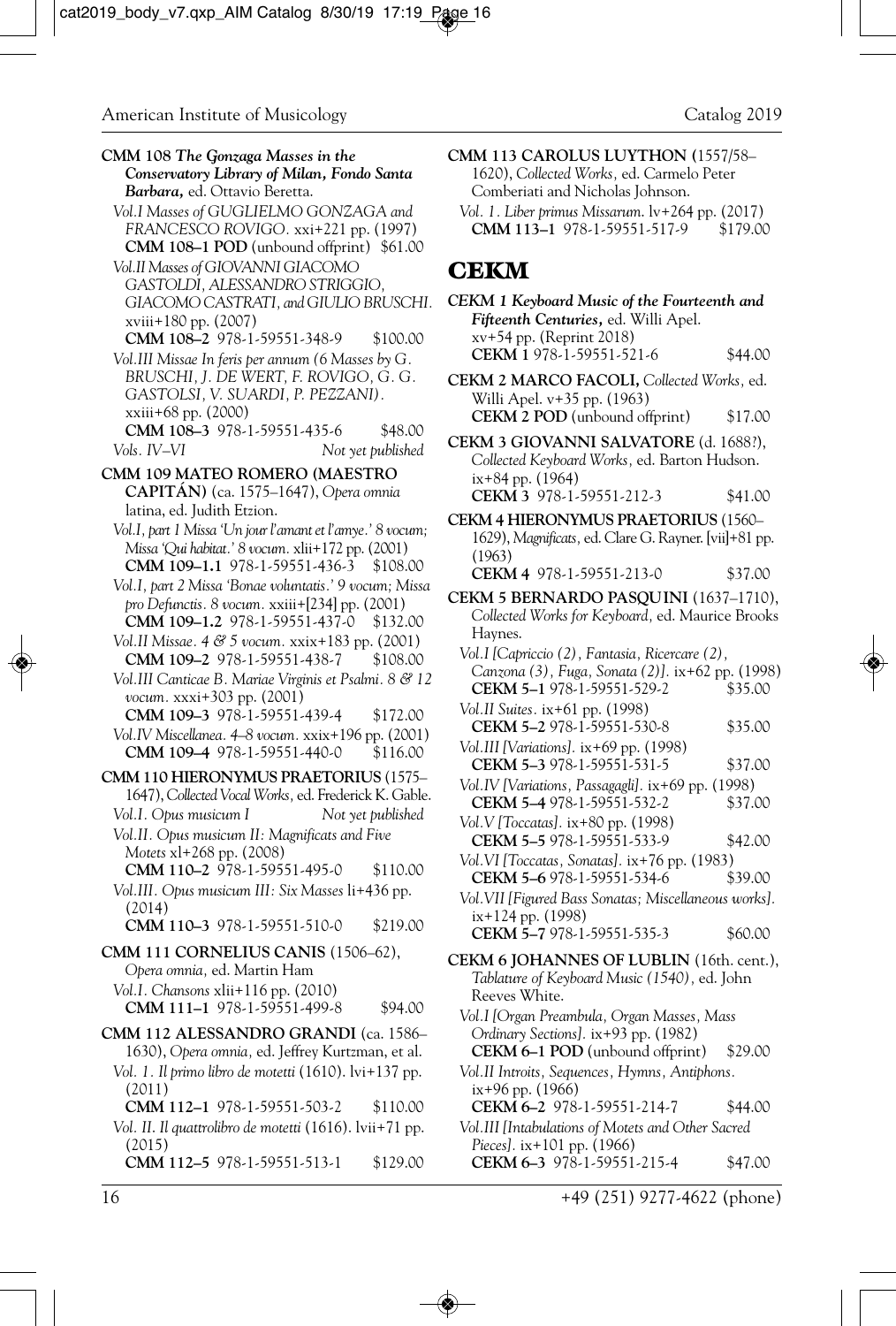| Vol.IV [French, German, and Italian Compositions].<br>ix+67 pp. (1967)                                                | С           |
|-----------------------------------------------------------------------------------------------------------------------|-------------|
| CEKM 6-4 978-1-59551-216-1<br>\$31.00                                                                                 |             |
| Vol.V [Dances, Polish Songs, Untitled, and<br>Unidentified Works]. ix+80 pp. (1967)                                   | С           |
| CEKM 6-5 POD (unbound offprint)<br>\$30.00                                                                            |             |
| Vol. VI [Tones of the Psalms and Magnificat,<br>Fundamentum Examples, Conclusiones,                                   | С           |
| Clausulae]. ix+55 pp. (1967)<br><b>CEKM 6–6 POD</b> (unbound offprint)<br>\$21.00                                     |             |
| CEKM 7 BERNARDO STORACE (17th cent.),                                                                                 |             |
| Selva di varie compositioni d'intavolatura per cimbalo ed<br>organo (1664), ed. Barton Hudson. xii+ 163 pp.<br>(2005) | С           |
| CEKM 7 (rev. ed.) 978-0-97250-629-8 \$60.00                                                                           |             |
| CEKM 8 Keyboard Dances from the Earlier Sixteenth                                                                     | С           |
| Century, ed. Daniel Heartz. xiii+59 pp. (2019)<br>CEKM 8 978-1-59551-527-8<br>\$32.00                                 |             |
| CEKM 9 COSTANZO ANTEGNATI (1549-                                                                                      |             |
| 1624), L'Antegnata. Intavolatura de Ricercari de<br>Organo (1608), ed. Willi Apel. viii+36 pp.                        | С           |
| (1965)                                                                                                                |             |
| CEKM 9 978-1-59551-217-8<br>\$19.00                                                                                   |             |
| CEKM 10 Keyboard Music from Polish Manuscripts<br>(17th cent.), ed. Jerzy Golos and Adam Sutykowski.                  | $\mathbf C$ |
| Vol.I Organ Chorales of NICOLAUS HASSE and                                                                            |             |
| EWALDT. viii+51 pp. (1965)<br><b>CEKM 10-1 POD</b> (unbound offprint)<br>\$20.00                                      | Ċ           |
| Vol. II Organ Chorales of HEINRICH SCHEIDE-                                                                           |             |
| MANN and FRANZ TUNDER.                                                                                                |             |
| vii+83 pp. (1967)<br><b>CEKM 10–2 POD</b> (unbound offprint) \$26.00                                                  | Ċ           |
| Vol.III Fantasias from Ms 300. R. Vv., 123, Archiwum                                                                  |             |
| Wojewódzkie, Gdánsk. [viii]+33 pp. (1967)                                                                             |             |
| CEKM 10-3 POD (unbound offprint) \$21.00<br>Vol.IV Organ Music by D. CATO, J. PODBIELSKI,                             |             |
| M. WARTECKI, P. ZELECHOWSKI and                                                                                       | $\mathbf C$ |
| Anonymous Composers. viii+73 pp. (1967)<br>CEKM 10-4 POD (unbound offprint) \$24.00                                   |             |
| CEKM 11 GREGORIO STROZZI (early 17th cent.-                                                                           | C           |
| after 1687), Capricci da sonare cembali et organi<br>(1687), ed. Barton Hudson. xiii+134 pp. (1982)                   |             |
| <b>CEKM 11 POD</b> (unbound offprint)<br>\$38.00                                                                      |             |
| CEKM 12 ERCOLE PASQUINI (b. ca. 1560),                                                                                | С           |
| Collected Keyboard Works, ed. W. Richard                                                                              |             |
| Shindle. ix+103 pp. (1983)<br><b>CEKM 12 POD</b> (unbound offprint)<br>\$31.00                                        |             |
| CEKM 13 JOHANN ULRICH STEIGLEDER                                                                                      |             |
| (1593-1635), Compositions for Keyboard, ed.                                                                           |             |
| Willi Apel and collaborators.<br>Vol.I Tabulator Buch Dass Vatter Unser 1627.                                         |             |
| xiii+99 pp. (1968)                                                                                                    | С           |
| CEKM 13-1 POD (unbound offprint) \$31.00                                                                              |             |
| Vol.II Ricercar Tabulatura 1624. xiii+74 pp. (1969)<br>CEKM 13-2 978-1-59551-218-5<br>\$34.00                         |             |
|                                                                                                                       |             |

| CEKM 14 Spanish Organ Music after Antonio de |         |
|----------------------------------------------|---------|
| Cabezon, ed. Willi Apel. xiv+121 pp. (1983)  |         |
| <b>CEKM 14 POD</b> (unbound offprint)        | \$36.00 |

**CEKM 15 MICHELANGELO ROSSI** (1601/2– 1656), *Works for Keyboard,* ed. John R. White. x+53 pp. (2018) **CEKM 15** 978-1-59551-522-3 \$44.00

**CEKM 16 ADAM REINCKEN** (1623–1722), *Collected Keyboard Works,* ed. Willi Apel. xii+94 pp. (1967) **CEKM 16** 978-1-59551-220-8 \$44.00

**CEKM 17** *The Tablature of Celle, 1601. A Collection of Early German Organ Chorales,* ed. Willi Apel. vii+171 pp. (1971) **CEKM 17 POD** (unbound offprint) \$44.00

**CEKM 18 CHRISTOPHER GIBBONS** (1615– 76), *Keyboard Compositions,* ed. John Caldwell. xviii+40 pp. (1989) **CEKM 18** 978-1-59551-222-2 \$22.00

**CEKM 19 ELIZABETH ROGERS,** *Hir Virginall Booke (1656) (British Museum. Add. Ms 10337),* ed. George Sargent. xii+45 pp. (1971) **CEKM 19** 978-1-59551-445-5 \$25.00

**CEKM 20 GIOVANNI PAOLO CIMA** (b. ca. 1570), *Partito de Ricercari & Canzoni alla Francese (1606),* ed. Clare G. Rayner. xvi+90 pp. (1969) **CEKM 20 978-1-59551-223-9** 

**CEKM 21 BENEDICT SCHULTHEISS,** *Muthund Geist-Ermuntrender Clavier-Lust, 1679–80,* ed. Richard Hudson. xxi+45 pp. (1993) **CEKM 21** 978-1-59551-446-2 \$28.00

**CEKM 22 ANTONIO MORTARO,** *Primo libro de canzoni da sonare, Venice 1600,* ed. Gabriella Gentili (Verona). xv+120 pp. (1995) **CEKM 22 POD** (unbound offprint) \$35.00

**CEKM 23 DELPHIN STRUNCK and PETER MOHRHARDT** (17th cent.), *Original Compositions for Organ,* ed. Willi Apel. xi+101 pp. (1973) **CEKM 23** 978-1-59551-224-6 \$47.00

**CEKM 24** *Neapolitan Keyboard Composers* (ca. 1600), ed. Roland Jackson. xiii+45 pp. (1967) **CEKM 24 POD** (unbound offprint) \$20.00

**CEKM 25 SIMON LOHET** (ca. 1550–1611), *Compositions for Organ,* ed. Larry W. Peterson. viii+38 pp. (1976) **CEKM 25 POD** (unbound offprint) \$18.00

**CEKM 26 PIETER CORNET** (16th–17th cent.), *Collected Keyboard Works,* ed. Willi Apel. xii+81 pp. (1969) **CEKM 26** 978-1-59551-226-0 \$37.00

**CEKM 27 SAMUEL MARESCHAL** (1554–1640), *Selected Works,* ed. Jean-Marc Bonhôte. xii+31 pp. (1967) **CEKM 27** 978-1-59551-227-7 \$19.00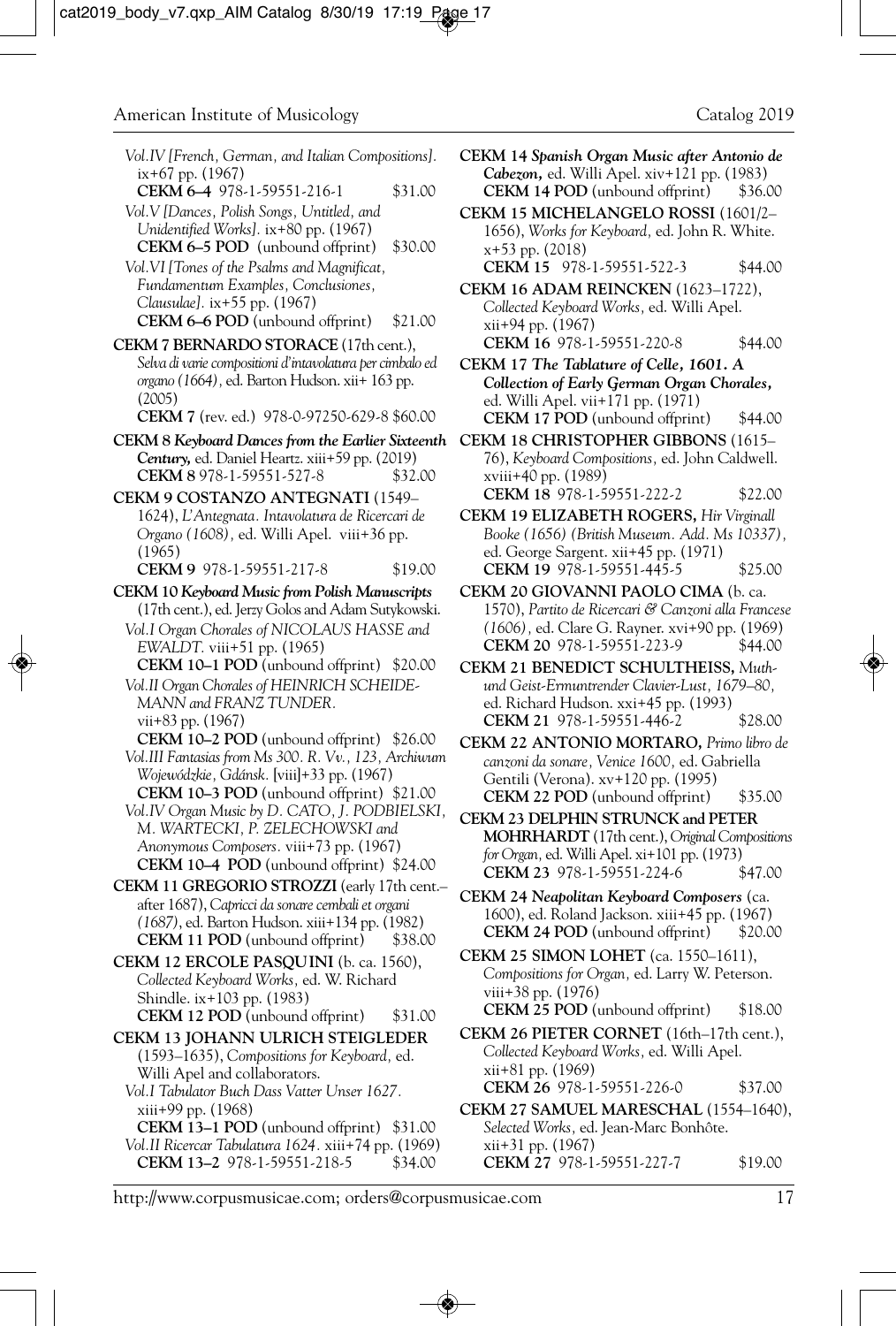| CEKM 28 The Anders von Düben Tablature,<br>Uppsala, University Library, Instr. Mus. I. Hs.<br>408, ed. John Irving. xxvii+86 pp. (2000)<br>CEKM 28 978-1-59551-447-9                                                                                                                                                                                                                                                                                 | \$47.00            | Vol.IV Toccatas. [v]+155 pp. (1976)<br>CEKM 36-4 POD (unbound offprint) \$40.00<br>Vol.V Introits, an Intonation, a Hymn, Magnificats,<br>Kyries, Appendix. [v]+177 pp. (1977)                                                                                                                                                                                                                                                                |                               |
|------------------------------------------------------------------------------------------------------------------------------------------------------------------------------------------------------------------------------------------------------------------------------------------------------------------------------------------------------------------------------------------------------------------------------------------------------|--------------------|-----------------------------------------------------------------------------------------------------------------------------------------------------------------------------------------------------------------------------------------------------------------------------------------------------------------------------------------------------------------------------------------------------------------------------------------------|-------------------------------|
| CEKM 29<br>Not yet published                                                                                                                                                                                                                                                                                                                                                                                                                         |                    | <b>CEKM 36–5 POD</b> (unbound offprint) \$49.00                                                                                                                                                                                                                                                                                                                                                                                               |                               |
| CEKM 30 GIROLAMO FRESCOBALDI (1583-<br>1643), Keyboard Compositions Preserved in<br>Manuscripts, ed. W. R. Shindle.<br>Vol.I Toccatas. x+87 pp. (1968)<br><b>CEKM 30–1 POD</b> (unbound offprint) \$28.00<br>Vol.II Capricci, Canzoni, and Other Contrapuntal<br>Compositions. $x+79$ pp. (1984)<br><b>CEKM 30–2 POD</b> (unbound offprint) \$26.00<br>Vol.III Hinni, Partite, Corrente. x+73 pp. (1984)<br>CEKM 30-3 POD (unbound offprint) \$25.00 |                    | CEKM 37 Keyboard Music at Castell'Arquato<br><i>(middle 16th cent.),</i> ed. H. Colin Slim.<br>Vol.I Dances and Dance Songs. xiv+54 pp. (2018)<br>CEKM 37-1 978-1-59551-519-3<br>Vol.II Masses, Magnificat, Liturgical Works, Dances,<br>and Madrigals. xvi+44 pp. (2019)<br>CEKM 37-2 978-1-59551-525-4<br>Vol.III Ricercari, Mass Movements, Motet, Chanson,<br>and Madrigal Arrangements. xix+75 pp. (2005)<br>CEKM 37-3 978-0-97250-626-7 | \$44.00<br>\$30.00<br>\$32.00 |
| CEKM 31 JOSÉ JIMENEZ (d. 1678), Collected<br>Organ Compositions, ed. Willi Apel. ix+97 pp.<br>(1975)<br><b>CEKM 31 POD</b> (unbound offprint)                                                                                                                                                                                                                                                                                                        | \$30.00            | CEKM 38 GIOVANNI PICCHI (16th-17th<br>cent.), Collected Keyboard Works, ed. J. Evan<br>Kreider. xii+52 pp. (2019)<br>CEKM 38 978-1-59551-524-7                                                                                                                                                                                                                                                                                                | \$35.00                       |
| CEKM 32 Seventeenth-Century Keyboard Music<br>in the Chigi Manuscripts of the Vatican<br>Library, ed. Harry B. Lincoln.                                                                                                                                                                                                                                                                                                                              |                    | CEKM 39 The Mylau Tabulaturbuch, Forty Selected<br>Compositions, ed. John R. Shannon. viii+89 pp.<br>(1977)                                                                                                                                                                                                                                                                                                                                   |                               |
| Vol.I Liturgical and Imitative Forms. Rev. ed. John                                                                                                                                                                                                                                                                                                                                                                                                  |                    | CEKM 39 978-1-59551-237-6                                                                                                                                                                                                                                                                                                                                                                                                                     | \$41.00                       |
| Caldwell. xvi+51 pp. (2001)                                                                                                                                                                                                                                                                                                                                                                                                                          |                    | CEKM 40 An Anthology of Keyboard Music from a                                                                                                                                                                                                                                                                                                                                                                                                 |                               |
| CEKM 32-1 978-1-59551-229-1<br>Vol.II Toccatas, Dances, and Miscellaneous Forms.<br>Rev. ed. John Caldwell. $ix+67$ pp. $(2001)$<br>CEKM 32-2 978-1-59551-230-7                                                                                                                                                                                                                                                                                      | \$31.00<br>\$31.00 | South-German Manuscript (München, Bayer-<br>ische Staatsbibliothek, Ms Mus. 1581), ed.<br>Clare G. Rayner.                                                                                                                                                                                                                                                                                                                                    |                               |
| Vol.III Variation Forms. viii+70 pp. (1968)<br><b>CEKM 32–3 POD</b> (unbound offprint) $$24.00$                                                                                                                                                                                                                                                                                                                                                      |                    | Vol.I Miscellaneous Compositions. xviii+101 pp. (1976)<br><b>CEKM 40–1 POD</b> (unbound offprint) \$32.00<br>Vol. II Liturgical Compositions. [v]+184 pp. (1976)                                                                                                                                                                                                                                                                              |                               |
| CEKM 33 GIOVANNI MARIA RADINO (b.<br>before 1560), Il primo libro d'intavolatura di balli<br>d'arpicordo, ed. Susan Ellingworth. xiv+25 pp.<br>(1968)<br>CEKM 33 POD (unbound offprint)                                                                                                                                                                                                                                                              | \$16.00            | <b>CEKM 40–2 POD</b> (unbound offprint) \$46.00<br>Vol.III Miscellaneous Compositions and Fantasias.<br>$[v]+101$ pp. (1976)<br>CEKM 40-3 POD (unbound offprint) \$30.00                                                                                                                                                                                                                                                                      |                               |
| CEKM 34 ANNIBALE PADOVANO (ca. 1527-<br>ca. 1575) and SPERINDIO BERTHOLDO<br>(ca. 1530–70), Compositions for Keyboard, ed.                                                                                                                                                                                                                                                                                                                           |                    | CEKM 41 FRANCESCO BIANCIARDI (1572?-<br>1607), COSTANZO PORTA (ca. 1529–1601),<br>Keyboard Compositions, ed. Bernhard Billeter. x+62<br>pp. (1977)                                                                                                                                                                                                                                                                                            |                               |
| Klaus Speer. xiii+86 pp. (2019)                                                                                                                                                                                                                                                                                                                                                                                                                      |                    | CEKM 41 978-1-59551-241-3                                                                                                                                                                                                                                                                                                                                                                                                                     | \$31.00                       |
| CEKM 34 978-1-59551-526-1                                                                                                                                                                                                                                                                                                                                                                                                                            | \$38.00            | CEKM 42 LUIGI BATTIFERRI, Ricercari, ed.                                                                                                                                                                                                                                                                                                                                                                                                      |                               |
| CEKM 35 VINCENZO PELLEGRINI (ca. 1560– ca.<br>1631), Canzoni de intavolatura d'organo fatte alla                                                                                                                                                                                                                                                                                                                                                     |                    | George G. Butler. x+35 pp. (1981)<br><b>CEKM 42 POD</b> (unbound offprint)                                                                                                                                                                                                                                                                                                                                                                    | \$17.00                       |
| francese (1599), ed. Robert B. Lynn. x+59 pp. (1972)<br><b>CEKM 35 POD</b> (unbound offprint)                                                                                                                                                                                                                                                                                                                                                        | \$22.00            | CEKM 43 GIOVANNI CAVACCIO, Sudori<br>Musicali (1626), ed. J. Evan Kreider. xi+90 pp.                                                                                                                                                                                                                                                                                                                                                          |                               |
| CEKM 36 CHRISTIAN ERBACH (ca. 1570-<br>1635), Collected Keyboard Compositions, ed. Clare G.                                                                                                                                                                                                                                                                                                                                                          |                    | (1984)<br><b>CEKM 43 POD</b> (unbound offprint)                                                                                                                                                                                                                                                                                                                                                                                               | \$28.00                       |
| Rayner.<br>Vol.I [Ricercars]. xxiii+75 pp. (1971)<br><b>CEKM 36–1 POD</b> (unbound offprint)                                                                                                                                                                                                                                                                                                                                                         | \$28.00            | CEKM 44 English Court & Country Dances of the<br>Early Baroque from MS Drexel 5612, ed. Hilda<br>Gervers. xvi+71 pp. (1982)                                                                                                                                                                                                                                                                                                                   |                               |
| Vol.II Ricercars. [v]+130 pp. (1998)<br><b>CEKM 36–2 POD</b> (unbound offprint) \$35.00                                                                                                                                                                                                                                                                                                                                                              |                    | <b>CEKM 44 POD</b> (unbound offprint)<br>CEKM 45 HANS LEO HASSLER, Toccatas, ed.                                                                                                                                                                                                                                                                                                                                                              | \$26.00                       |
| Vol.III Fantasias, Fugues, Canzonas. [v]+127 pp. (1972)<br>CEKM 36-3 978-1-59551-233-8                                                                                                                                                                                                                                                                                                                                                               | \$53.00            | Stijn Stribos. xviii+64 pp. (1985)<br>CEKM 45 978-1-59551-452-3                                                                                                                                                                                                                                                                                                                                                                               | \$34.00                       |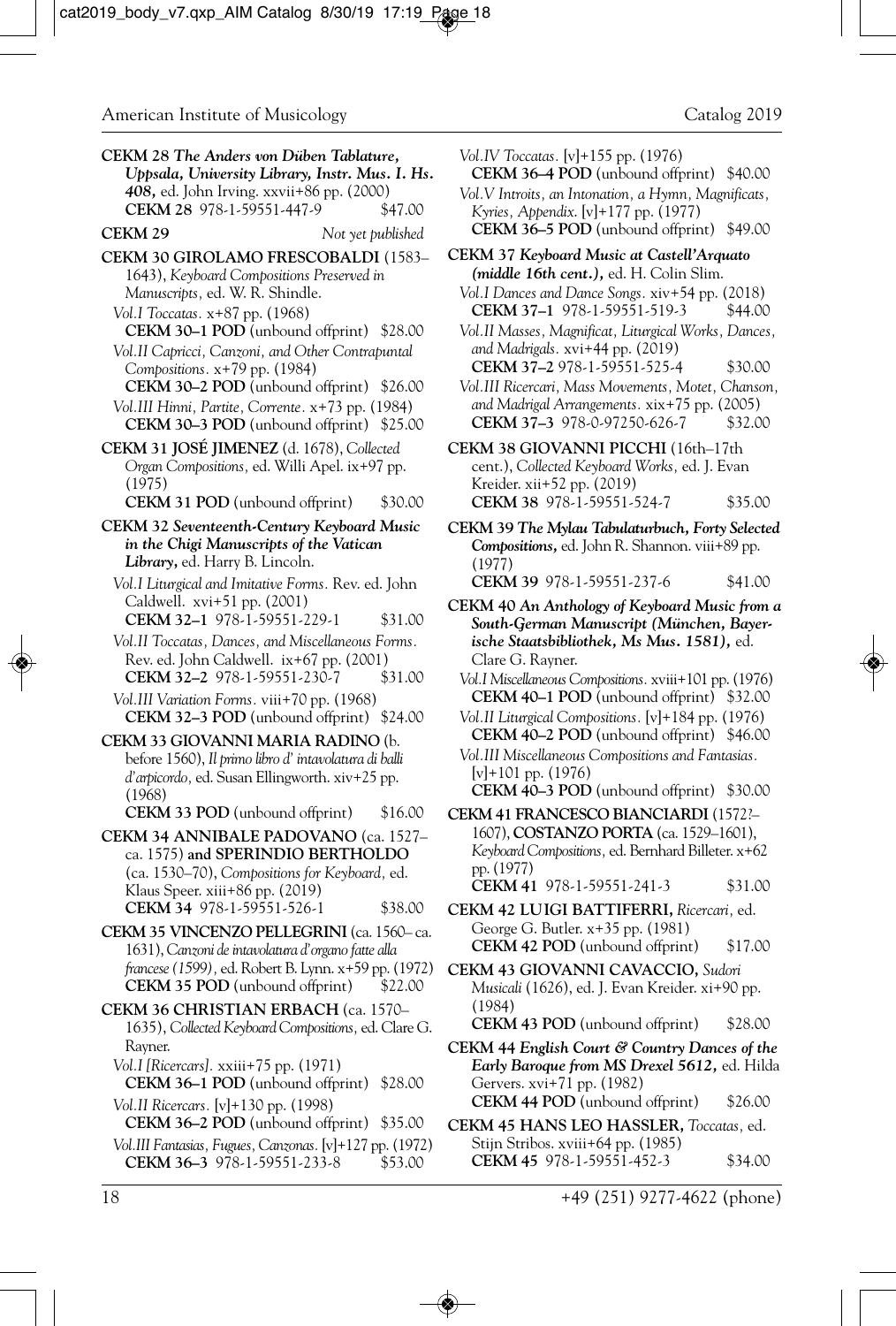| CEKM 46 OTTAVIO BARIOLLA (1573–1619),<br>Keyboard Compositions, ed. William Young. |   |
|------------------------------------------------------------------------------------|---|
| $xii+152$ pp. $(1986)$<br>CEKM 46 978-1-59551-453-0<br>\$66.00                     | М |
| <b>CEKM 47 CLAUDIO MERULO, Collected</b>                                           |   |
| Keyboard Compositions, ed. Robert Judd and Frank<br>Shelton.                       | M |
| Vols. I–IV<br>Not yet published                                                    |   |
| Vol.V Messe d'intavolatura d'organo 1568.                                          |   |
| xxviii+108 pp. (1991)                                                              |   |
| <b>CEKM 47–5 POD</b> (unbound offprint)<br>\$36.00                                 | M |
| Vol.VI<br>Not yet published                                                        |   |
| CEKM 48 JUAN CABANILLES and his CON-                                               |   |
| <b>TEMPORARIES</b> , Keyboard Music from the                                       |   |
| Felanitx Manuscripts, ed. Nelson Lee.                                              |   |
| Vol. I. xxxii + 188 pp. (1999)                                                     | М |
| CEKM 48-1 POD (unbound offprint) \$52.00                                           |   |
| Vol II xlii+163 pp. (2017)                                                         |   |
| CEKM 48-2 978-1-59551-516-2<br>\$122.00                                            |   |
| Vol III $1+246$ pp. $(2018)$                                                       |   |
| CEKM 48-3 978-1-59551-519-3<br>\$125.00                                            | м |
| Vols. VI–V<br>Not yet published                                                    |   |
|                                                                                    |   |

#### **MSD**

- **MSD 1** Jos. Smits van Waesberghe, *Cymbala (Bells in the Middle Ages).* 63 pp. (1951) **MSD 1 POD** (unbound offprint) \$15.00
- **MSD 2** Luther Dittmer, *The Worcester Fragments: A Catalogue Raisonné and Transcription of the Entire Material.* 74+185 pp. (1957) **MSD 2 POD** (unbound offprint) \$39.00
- **MSD 3 GIROLAMO MEI (1519–94),** *Letters on Ancient and Modern Music to Vicenzo Galilei and Giovanni Bardi. A Study with Annotated Texts,* by Claude V. Palisca. Rev. ed. xi+213 pp. (1977) **MSD 3** 978-1-59551-242-0 \$60.00
- **MSD 4 GEORG MUFFAT** (1653–1704), *Essay on Thoroughbass, edited with an introduction by Helmut Federhofer.* 130 pp. (1961) **MSD 4 POD** (unbound offprint) \$22.00
- **MSD 5 JOHANNES TINCTORIS** (ca. 1453– 1511), *The Art of Counterpoint (Liber de arte contrapuncti),* trans. and ed. Albert Seay. 141 pp. (1961) **MSD 5 POD** (unbound offprint) \$25.00
- **MSD 6 HEINRICH GLAREAN** (1488–1563), *Dodecachordon (1547),* trans., transcr., and ed. Clement A. Miller.
	- *Vol.I [Books 1 and 2].* xxi+223 pp. (1965) **MSD 6–1 POD** (unbound offprint) \$38.00

*Vol.II [Book 3].* xiii+[328] pp. (1965) **MSD 6–2 POD** (unbound offprint) \$50.00

- **MSD 7** Hanna Stäblein-Harder, *Fourteenth-Century Mass Music in France.* (See also **CMM 29** for music.) 182 pp. (1962)
	- **MSD 7 POD** (unbound offprint) \$29.00
- **MSD 8 RENÉ DESCARTES** (1596–1650), *Compendium of Music,* translated by Walter Robert, intro. and notes by Charles Kent. 55 pp. (1961) **MSD 8 POD** (unbound offprint) \$13.00
- **MSD 9** (a) **ERCOLE BOTTRIGARI** (1531–1612), *Discorso sopra la musica* and (b) **VICENZO GIUSTI-NIANI** (1564–1637), *Il Desiderio,* complete texts, translated, and ed. Carol MacClintock. 85 pp. (1962) **MSD 9** 978-1-59551-247-5
- **MSD 10** *An Early Fifteenth-Century Italian Source of Keyboard Music: The Codex Faenza, Bibliotheca Communale, 117 (early 15th cent.), A Facsimile Edition.* (See also **CMM 57**.) 112 pp. (1961) **MSD 10 POD** (unbound offprint)
- **MSD 11** Henry William Kaufmann, *The Life and Works of* **NICOLA VICENTINO** (1511–ca. 1576). (See also **CMM 26**.) 241 pp. (1966) **MSD 11 POD** (unbound offprint) \$39.00
- **MSD 12** Ludwig Finscher, **LOYSET COMPÈRE** (ca. 1450–1518), *Life and Works.* 262 pp. (1964) MSD 12 978-1-59551-250-5
- **MSD 13** *The Manscript London, British Museum, Additional 29987 [Lo] (14th cent.). A Facsimile Edition with an Introduction,* by Gilbert Reaney. 26 pp.+88 fol. (1965) **MSD 13 POD** (unbound offprint) \$32.00
- **MSD 14** James Haar, *The Tugendsterne of* **HARS-DÖRFFER** (1607–58) *and* **STADEN** (1607–55). *An Exercise in Musical Humanism*. 72 pp. (1965) **MSD 14** 978-1-59551-251-2 \$21.00
- **MSD 15** Jean Maillard, *Lais et Chansons* **d***'***ERNOUL GASTINOIS** (13th cent.). 42 pp. (1964) **MSD 15** 978-1-59551-252-9 (a few copies left, covers slightly soiled) \$7.00
- **MSD 16** Egon Kenton, **GIOVANNI GABRIELI** (1555–1612/1613), *Life and Works.* [viii]+557 pp. (1967)
	- **MSD 16** 978-1-59551-253-6 \$150.00
- **MSD 17** Carol MacClintock, **GIACHES DE WERT** (1535–96), *Life and Works.* 285 pp. (1966) **MSD 17 POD** (unbound offprint) \$43.00
- **MSD 18** Jean Maillard, **CHARLES D'ANJOU,** *Roi-Trouvère du XIIIème siècle.* 73 pp. (1967) **MSD 18** 978-1-59551-255-0 (a few copies left, covers slightly soiled) \$10.00
- **MSD 19** Richard H. Hoppin, *Cypriot Plainchant of the Manuscript Torino, Biblioteca Nazionale J. II.*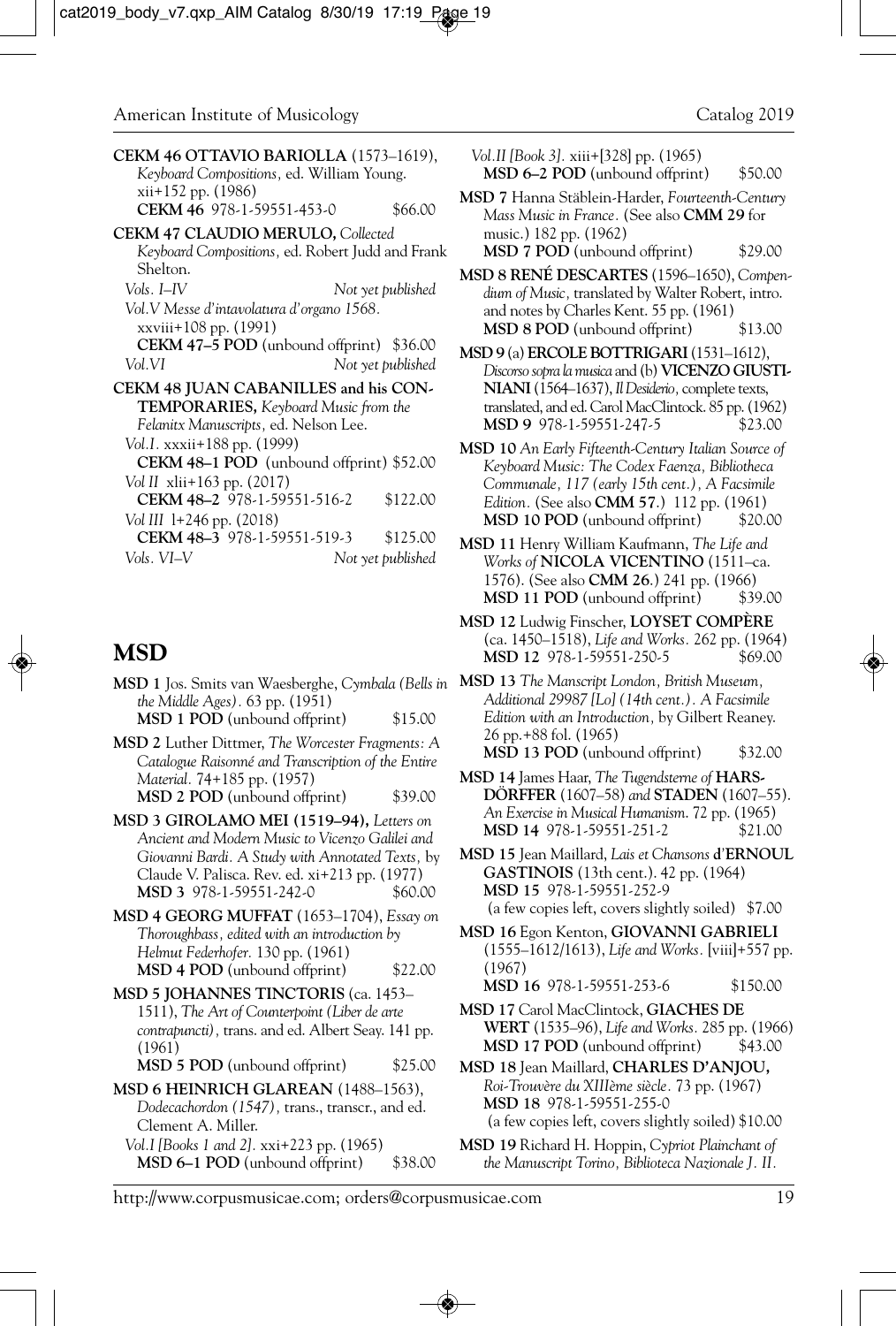*9. A Facsimile Edition with Commentary.* (See also **CMM 21**.) 16 pp. (1968) **MSD 19** 978-1-59551-256-7 \$44.00

- **MSD 20 FRANCHINUS GAFFURIUS** (1451– 1522), *Practica musicae,* trans. and transcr. Clement A. Miller. 244 pp. (1968) **MSD 20** 978-1-59551-257-4 \$64.00
- **MSD 21** Judith Cohen, *The Six Anonymous l'Homme armé Masses in Naples, Biblioteca Nazionale, MS VI E 40.* 80 pp. (1968) **MSD 21** 978-1-59551-258-1 \$23.00
- **MSD 22** Edwin B. Warren, **ROBERT FAYRFAX** (ca. 1464–1521), *Life and Works.* [xiv]+213 pp. (1969) **MSD 22** 978-1-59551-259-8 \$60.00
- **MSD 23 JOHANNES COCHLAEUS** (1479– 1552), *Tetrachordum musices,* trans. and ed. Clement A. Miller. 99 pp. (1970) **MSD 23** 978-1-59551-260-4 \$29.00
- **MSD 24** Gaston G. Allaire, *The Theory of Hexachords, Solmization and the Modal System.* 165 pp. (1972) **MSD 24** 978-1-59551-261-1 \$44.00
- **MSD 25** *Le Balet Comique de la Royne, 1581,* trans. Carol and Lander MacClintock; music transcr. Carol MacClintock. 112 pp. (1971) **MSD 25** 978-1-59551-262-8 \$29.00
- **MSD 26 SEBALD HEYDEN** (d.1561), *De arte canendi,* trans. and transcr. Clement A. Miller. 141 pp. (1972) **MSD 26** 978-1-59551-263-5 \$37.00
- **MSD 27** Andrew Hughes, *Manuscript Accidentals: Ficta in Focus 1350–1450.* 145 pp. (1972) **MSD 27** 978-1-59551-264-0 \$40.00
- **MSD 28** Murray C. Bradshaw, *The Origin of the Toccata.* 139 pp. (1972) **MSD 28** 978-1-59551-265-9 \$37.00
- **MSD 29 PROSDOCIMUS DE BELDEMANDIS** (ca. 1380–1428), *A Treatise on the Practice of Mensural Music in the Italian Manner,* trans. and ed. Jay A. Huff. 59 pp. (1972) **MSD 29** 978-1-59551-266-6 \$17.00
- **MSD 30** Howard Mayer Brown, *Sixteenth-Century Instrumentation: The Music for the Florentine Intermedii*. 229 pp. (1973) **MSD 30 POD** (unbound offprint) \$47.00
- **MSD 31 WALTER ODINGTON** (born ca. 1278), *De speculatione musicae, part VI,* translated by Jay A. Huff. (See also **CSM 14**.) 40 pp. (1973) **MSD 31** 978-1-59551-268-0 \$10.00
- **MSD 32 JEROME CARDAN,***Writings on Music,* intro., trans., and ed. Clement A. Miller. 227 pp. (1973) MSD 32 978-1-59551-269-7
- **MSD 33 FRANCHINUS GAFFURIUS** (1451– 1522), *De Harmonia musicorum instrumentorum opus,* ed. Clement A. Miller. 222 pp. (1977) **MSD 33** 978-1-59551-270-3
- **MSD 34** Murray C. Bradshaw, *The Falsobordone. A Study in Renaissance and Baroque Music.* 212 pp. (1978) MSD 34 978-1-59551-271-0
- **MSD 35** Richard Hudson, *The Folia, the Sara-band, the Passacaglia, and the Chaconne. The Historical Evolution of Four Forms that Originated in Music for the Five-course Spanish Guitar*.
	- *Vol.I The Folia.* xl+146 pp. (1982) **MSD 35–1 POD** (unbound offprint) \$36.00
	- *Vol.II The Saraband.* xlii+131 pp. (1982) **MSD 35–2 POD** (unbound offprint) \$39.00
	- *Vol.III The Passacaglia.* xliii+153 pp. (1982) **MSD 35–3 POD** (unbound offprint) \$43.00
- *Vol.IV The Chaconne.* xlii+148 pp. (1982) **MSD 35–4 POD** (unbound offprint) \$42.00
- **MSD 36** Paul F. Cutter, *Musical Sources of the Old-Roman Mass: An Inventory of MS Rome, St. Cecilia Gradual 1071; MS Rome, Vaticanum latinum 5319; MSS Rome, San Pietro F 22 and F11.* 50 pp. (1979) **MSD 36** 978-1-59551-272-7 \$133.00
- **MSD 37 NICOLAUS BURTIUS,** *Musices opusculum (1487),* trans. and ed. Clement A. Miller. 140 pp. (1983) **MSD 37** 978-1-59551-460-8 \$37.00
- **MSD 38 JOHANNES THOMAS FREIG,** *Paedagogus (1582), The Chapter on Music,* trans. and ed. with an intro. by Jeremy Yudkin. 94 pp. (1983)
	- **MSD 38** 978-1-59551-461-5 \$25.00
- **MSD 39 VINCENZO GALILEI**, *Fronimo (1584),* trans. and ed. Carol MacClintock. 248 pp. (1985) **MSD 39 POD** (unbound offprint) \$49.00
- **MSD 40** Don Harrán, *Word-Tone Relations in Musical Thought: From Antiquity to the Seventeenth Century.* xviii+517 pp. (1986) **MSD 40 POD** (unbound offprint) \$74.00
- **MSD 41***The Music Treatise of Anonymous IV: A New Translation,* trans. and ed. Jeremy Yudkin. 82 pp. (1985) **MSD 41 POD** (unbound offprint) \$23.00
- **MSD 42** Don Harrán, *In Search of Harmony: Hebrew and Humanistic Elements in Sixteenth-Century Musical Thought.* xx+301 pp. (1988) **MSD 42 POD** (unbound offprint) \$47.00
- **MSD 43** Marie Louise Göllner, *The Manuscript Cod. lat. 5539 of the Bavarian State Library: With an Edition of the Original Treatises and of the Twovoice Organal Settings.* xvi+242 pp. (1993) MSD 43 978-1-59551-465-3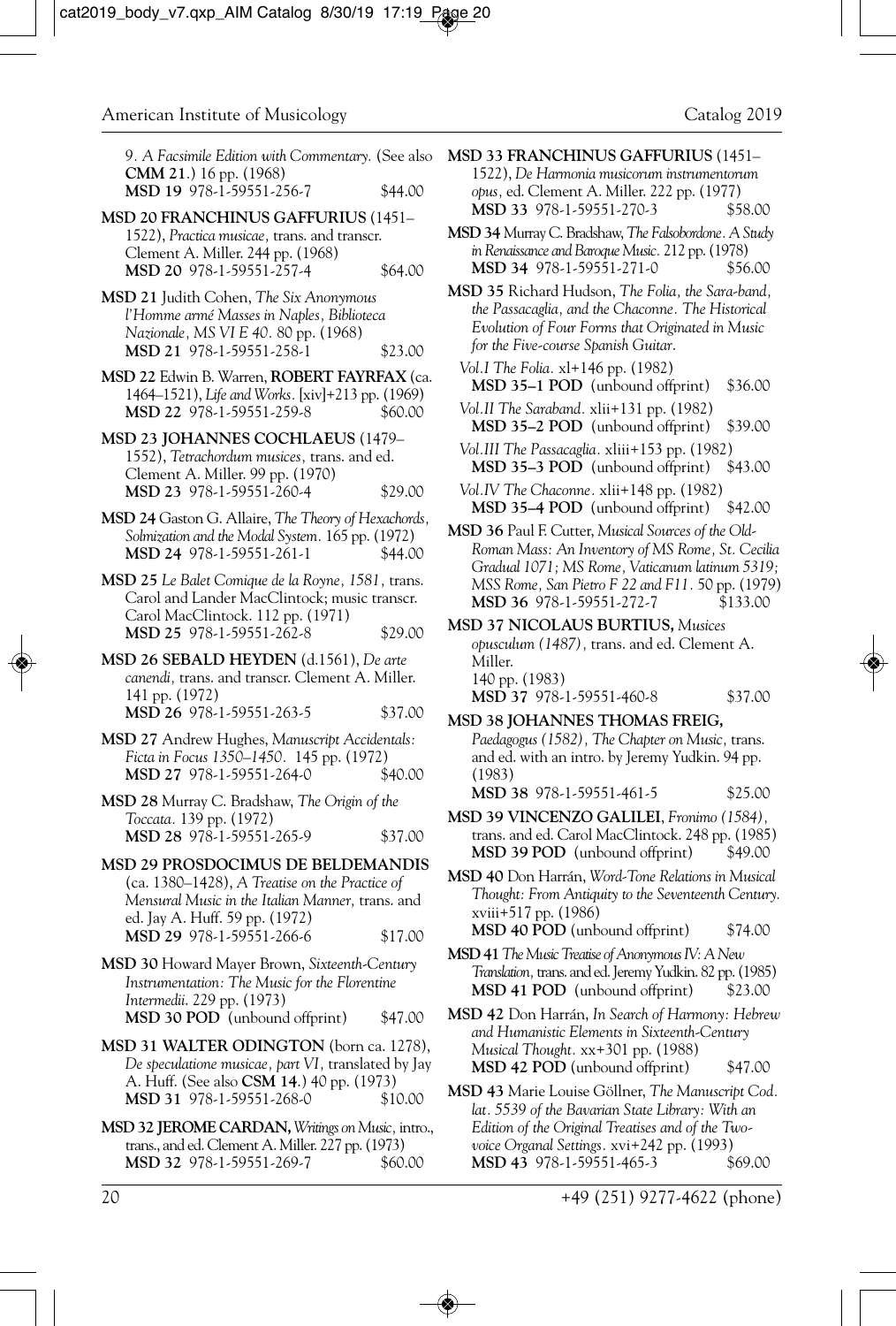**MSD 44 BARTOLOMEO RAMIS DE PAREIA,** *Musica practica,* comm. and trans., ed. Clement A. Miller. 180 pp. (1993) **MSD 44 POD** (unbound offprint) \$30.00

**MSD 45***The Cypriot-French Repertory of the Manuscript Torino MS J.II.9, Report of the International Musicological Congress, Paphos 20–25 March, 1992*, ed. Ursula Günther and Ludwig Finscher. xii+545 pp. (1997) **MSD 45 POD** (unbound offprint) \$78.00

**MSD 46** Dorit Tanay, *Noting Music, Marking Culture: The Intellectual Context of Rhythmic Notation 1250–1400.* viii+302 pp. (1999)<br>**MSD 46 POD** (unbound offprint) \$46.00 **MSD 46 POD** (unbound offprint)

**MSD 47** David Fallows, *The Songs of* **GUILLAUME DUFAY:** *Critical Commentary to the Revision of Corpus Mensurabilis Musicae, ser. I, Vol. 6.* xiii+276 pp. (1995, Reprint, softcover 2016) **MSD 47** 978-1-59551-512-4 \$65.00

**MSD 48** Richard Charteris, **ADAM GUMPELZ-HAIMER'S** *Little-Known Score-Books in Berlin and Kraków.* xiii+156 pp. (1996) **MSD 48 POD** (unbound offprint) \$27.00

**MSD 49** *Modality in the Music of the Fourteenth and Fifteenth Centuries, Modalität in der Musik des 14. und 15. Jahrhunderts,* ed. Ursula Günther, Ludwig Finscher, and Jeffrey Dean. viii+320 pp. (1997) **MSD 49 POD** (unbound offprint) \$48.00

**MSD 50** Elisabeth Schedensack, *Die Solomotetten* **ISABELLA LEONARDAS** (1620–1704). *Analysen sämtlicher Solomotetten und ausgewählte Transcriptionen. [The Solo Motets of* **ISABELLA LEONARDA** (1620–1704)].

*Vol.I Darstellung [Documentation].* viii+147 pp. (1998) **MSD 50-1 POD** (unbound offprint) \$31.00

*Vol.II Analysen und ausgewählte Transcriptionen [Analyses and Selected Transcriptions].* [vi]+194 pp. (1998) **MSD 50–2 POD** (unbound offprint) \$38.00

**MSD 51** Maria Halaburda, *Fortuna in weltlichen mehrstim-migen Kompositionen des 14. und frühen 15. Jahrhunderts. Eine Untersuchung textlichmusikalischer Sinnbezüge. [Fortune in Secular Polyphonic Compositions of the 14th and Early 15th Centuries. An Investigation of Textual-Musical Interrelations].* 245 pp. (1999) **MSD 51 POD** (unbound offprint) \$44.00

**MSD 52** Jürgen Neubacher, *Die Musikbibliothek des Hamburger Kantors und Musikdirektors* **THOMAS SELLE** *(1599–1663). [The Music Library of the Hamburg Kantor and Musical Director* **THOMAS SELLE***].* 128 pp. (1997) **MSD 52 POD** (unbound offprint) \$22.00

**MSD 53** Richard Charteris, *Newly Discovered Music Manuscripts from the Private Collection of Emil Bohn*. 337 pp. (1999) **MSD 53 POD** (unbound offprint) \$49.00

**MSD 54** Theodore Karp, *An Introduction to the Post-Tridentine Mass Proper* in 2 parts.

*Part 1. Text.* viii+321 pp. with Audio CD. MSD 54-1 978-1-59551-339-7 *Part 2. Music Examples.* x+342 pp.

**MSD 54-2** 978-1-59551-345-8 \$70.00

**MSD 55** *Borderline Areas in Fourteenth and Fifteenth-Century Music / Grenzbereiche in der Musik des 14. und 15. Jahrhunderts,* ed. Karl Kügel and Lorenz Welker. xi+253 pp. (2009) **MSD 55** 978-1-59551-497-4 \$70.00

# **CSM**

**CSM 1 JOHANNES AFFLIGEMENSIS** (Cotto) (John of Affligem) (b. in the last decades of the 11th cent.), *De Musica cum tonario,* ed. Josph. Smits van Waesberghe. 207 pp. (1950) **CSM 1** 978-1-59551-274-1 \$86.00

**CSM 2 ARIBO** (11th cent.), *De musica,* ed. Jos. Smits van Waesberghe. xxviii+72 pp. (1951)<br>CSM 2 978-1-59551-275-8 \$48.00 **CSM 2** 978-1-59551-275-8

**CSM 3 JACOBUS LEODIENSIS** (Jacobus of Liège) (1260?–1330?), *Speculum Musicae,* ed. Roger Bragard.

*Vol.I Liber primus.* xx+229 pp. (1955) **CSM 3–1** 978-1-59551-471-4 \$102.00

*Vol.II Liber secundus, [Pars I].* 309 pp. (1961) **CSM 3–2.1** 978-1-59551-276-5 \$128.00

*Vol.II Liber secundus, [Appendix].* [138 pp.] (1961) **CSM 3–2.2** 978-1-59551-277-2 \$58.00

*Vol.III Liber tertius.* 163 pp. (1963) **CSM 3-3** 978-1-59551-278-9 \$67.00 *Vol.IV Liber quartus.* 126 pp. (1965) **CSM 3–4** 978-1-59551-279-6 \$54.00

*Vol.V Liber quintus.* 184 pp. (1968) **CSM 3–5** 978-1-59551-280-2 \$80.00 *Vol.VI Liber sextus.* 317 pp. (1973)

**CSM 3–6** 978-1-59551-281-9 \$131.00 *Vol.VII Liber septimus.* 112 pp. (1973) **CSM 3–7** 978-1-59551-282-6 \$48.00

**CSM 4 GUIDO ARETINUS** (Guido of Arezzo) (shortly before 1000–ca. 1050), *Micrologus,* ed. Joseph Smits van Waesberghe. 243 pp. (1955) **CSM 4 POD** (unbound offprint) \$37.00

**CSM 5 ANONYMOUS,** *Notitia del valore delle note del canto misurato,* ed. Armen Carapetyan. 63 pp. (1957) **CSM 5** 978-1-59551-283-3

**CSM 6 MARCHETTUS OF PADUA** (active early 14th cent.), *Pomerium,* ed. Giuseppe Vecchi. 218 pp. (1961) **CSM 6** 978-1-59551-284-0 \$93.00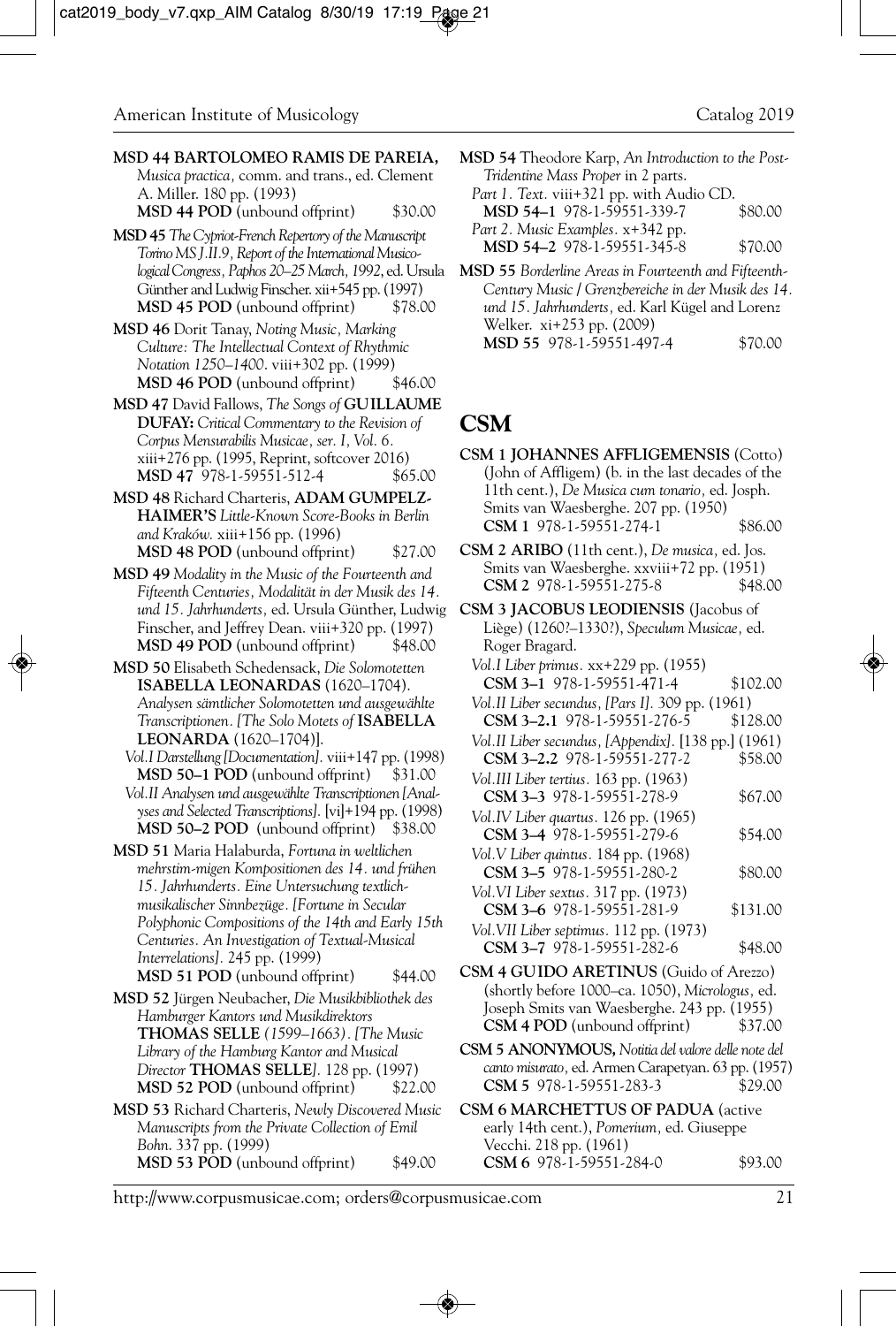| CSM 7 UGOLINUS URBEVETANIS (Ugolino<br>of Orvieto) (ca. 1380-ca. 1457), Declaratio<br>musicae disciplinae, ed. Albert Seay.<br>Vol.I Liber primus. 230 pp.+32 pp. (1959)<br>CSM 7-1 978-1-59551-285-7<br>\$109.00<br>Vol.II Liber secundus and Liber tertius.<br>266 pp. + 24 pp. (1960)<br>CSM 7-2 978-1-59551-286-4<br>\$122.00<br>Vol.III Liber quartus, Liber quintus, and the Tractatus<br>monochordi. 253 pp. (1962)<br>CSM 7-3 978-1-59551-287-1<br>\$106.00 | <i>artis,</i> ed. I<br><b>CSM 16</b><br>CSM 17 JOI<br>cent.) No<br>practicae,<br><b>DIONYS</b><br>Ulrich M<br>CSM 17<br>$CSM$ 18 FR<br>cantus me<br>and Andr |
|---------------------------------------------------------------------------------------------------------------------------------------------------------------------------------------------------------------------------------------------------------------------------------------------------------------------------------------------------------------------------------------------------------------------------------------------------------------------|--------------------------------------------------------------------------------------------------------------------------------------------------------------|
| CSM 8 PHILIPPE DE VITRY (1291-1361), Ars<br>Nova, ed. Gilbert Reaney, André Gilles, and<br>Jean Maillard. 93 pp. (1964)<br>CSM 8 978-1-59551-288-8<br>\$42.00                                                                                                                                                                                                                                                                                                       | CSM 18<br><b>CSM 19 JOI</b><br>half of the<br>Gallo. 46                                                                                                      |
| CSM 9 ANONYOUS, Ex Codice Vaticano Lat.<br>5129 (ca. 1400), ed. Albert Seay. 48 pp. (1964)<br>CSM 9 978-1-59551-289-5<br>\$19.00<br>CSM 10 JOHN HOTHBY (d. 1487), Tres tractatuli                                                                                                                                                                                                                                                                                   | <b>CSM 19</b><br>CSM 20 JOI<br>(ca. 1240<br>Robert-Ti                                                                                                        |
| contra Bartholomeum Ramum, ed. Albert Seay.<br>92 pp. (1964)<br>CSM 10 978-1-59551-290-1<br>\$42.00<br>CSM 11 GUILIELMUS MONACHUS (second                                                                                                                                                                                                                                                                                                                           | 131 pp. (1<br>CSM 20<br>CSM 21 AU                                                                                                                            |
| half 15th–first quarter 16th cent.), De preceptis<br>artis musicae, ed. Albert Seay. 59 pp. (1965)<br>CSM 11 978-1-59551-291-8<br>\$26.00                                                                                                                                                                                                                                                                                                                           | disciplina (<br>$167$ pp. $(1)$<br><b>CSM 21</b><br>CSM 22 JOF                                                                                               |
| CSM 12 (a) Breviarium regulare musicae (late 14th<br>cent.), ed. Gilbert Reaney; (b) Tractatus de figuris<br>sive de notis (first half 14th cent.), ed. G. Reaney;<br>(c) JOHANNES TORKESEY, Declaratio trianguli<br>et scuti, ed. André Gilles and Gilbert Reaney.<br>63 pp. (1966)                                                                                                                                                                                | 1511, O <sub>f</sub><br>Vol.I [7 Tree<br><b>CSM 22-</b><br>Vol.II [3 Tre<br><b>CSM 22-</b>                                                                   |
| CSM 12 978-1-59551-292-5<br>\$26.00<br>CSM 13 (a) ANONYMOUS, De musica mensurabili (ca.                                                                                                                                                                                                                                                                                                                                                                             | Vol.IIa Prop<br><b>CSM 22-</b><br>CSM 23 WIL                                                                                                                 |
| 1380), ed. Cecily Sweeney; (b) <b>ANONYMOUS</b> , De<br>semibrevibus caudatis (ca. 1400), ed. André Gilles and<br>Cecily Sweeney. 79 pp. (1971)                                                                                                                                                                                                                                                                                                                     | 91), Musi<br>CSM 23                                                                                                                                          |
| CSM 13 978-1-59551-293-2<br>\$32.00<br>CSM 14 WALTER ODINGTON (b. ca. 1278), De                                                                                                                                                                                                                                                                                                                                                                                     | $CSM 24$ (a) S<br>1153), $De$<br><b>ANONY</b>                                                                                                                |
| speculatione musicae, ed. Frederick F. Hammond.<br>159 pp. (1970)<br>CSM 14 978-1-59551-294-9<br>\$64.00                                                                                                                                                                                                                                                                                                                                                            | Cisterciensi<br>half 12th c                                                                                                                                  |
| CSM 15 (a) PETRUS PICARDUS, Ars motettorum<br>compilata breviter (ca. 1270), ed. F. Alberto Gallo;                                                                                                                                                                                                                                                                                                                                                                  | J. $65$ pp. $(1)$<br>CSM 24                                                                                                                                  |
| (b) <b>ANONYMOUS</b> , Ars musicae mensurabilis<br>secundum Franconem (ca. 1280-1300), (MSS Paris,<br>Bibl. Nat., lat. 15129 and Uppsala, Universiteitsbibl.,                                                                                                                                                                                                                                                                                                       | CSM 25 AM<br>musice, ec<br>CSM 25                                                                                                                            |
| C 55), ed. Gilbert Reaney and André Gilles;<br>(c) ANONYMOUS, Ars musicae mensurabilis artis<br>antiquae (Ms. Faenza, Bibl. Comunale 117), ed. F.                                                                                                                                                                                                                                                                                                                   | CSM 26 JOI<br>contrapun<br>CSM 26                                                                                                                            |
| Alberto Gallo. 73 pp. (1971)<br>CSM 15 978-1-59551-295-6<br>\$32.00                                                                                                                                                                                                                                                                                                                                                                                                 | CSM 27 JOI<br>ANAGN                                                                                                                                          |
| CSM 16 ANONYMOUS, (mid-14th cent.),<br>Tractatulus de cantu mensurali seu figurativo musice                                                                                                                                                                                                                                                                                                                                                                         | Frederick<br><b>CSM 27</b>                                                                                                                                   |

*artis,* ed. F. Alberto Gallo. 37 pp. (1971) **CSM 16** 978-1-59551-296-3 \$16.00

**CSM 17 JOHANNES DE MURIS,** (1st half 14th cent.) *Notitia artis musicae, Compendium musicae practicae,* with **PETRUS DE SANCTO DIONYSIO,** *Tractatus de musica,* ed. Hans ichels. 166 pp. (1972) **CSM 17** 978-1-59551-297-7 \$67.00

**CSM 18 FRANCONIS DE COLONIA,** *Ars cantus mensurabilis* (ca. 1280), ed. Gilbert Reaney ré Gilles. 85 pp. (1974) **CSM 18** 978-1-59551-298-7 \$35.00

**CSM 19 JOHANNES BOEN,** *Ars (Musicae)* (first e 14th cent.–1367), ed. F. Alberto pp. (1972) **CSM 19** 978-1-59551-299-4 \$19.00

**CSM 20 JOHANNES AEGIDIUS DE ZAMORA** (ca. 1240–after 1320), *Ars musica,* ed. Michel issot in parallel Latin and French texts. 974) **CSM 20** 978-1-59551-300-7 \$58.00

**RELIANUS REOMENSIS, Musica** 9th cent.), ed. Lawrence Gushee. 975) **CSM 21** 978-1-59551-301-4 \$67.00

**FANNES TINCTORIS** (ca. 1453– 1511), *Opera theoretica,* ed. Albert Seay. *Vol.I [7 Treatises].* 198 pp. (1975) **CSM 22–1** 978-1-59551-302-1 \$80.00

- *Vol.II [3 Treatises].* 177 pp. (1975) **CSM 22–2** 978-1-59551-303-8 \$74.00 *Vol.IIa Proportione musices.* 60 pp. (1978)
- **CSM 22–2.1** 978-1-59551-304-5 \$26.00
- **CSM 23 WILLEHELMUS HIRSAUGENSIS** (1030– 91), *Musica,* ed. Denis Harbinson. 92 pp. (1975) **CSM 23** 978-1-59551-305-2 \$38.00

**EBRNARDUS** (of Clairvaux) (1091– 1153), *De revisione cantus Cisterciensis.* (b) **ANONYMOUS CISTERCIAN**, *Cantum quem Cisterciensis ordinis ecclesiae cantare consueverant* (1st cent.), ed. and trans. Francis J. Guentner, S.  $(974)$ **CSM 24** 978-1-59551-306-9 \$29.00

- **CSM 25 AMERUS** (13th cent.), *Practica artis musice,* ed. Cesarino Ruini. 114 pp. (1977) **CSM 25** 978-1-59551-307-6 \$48.00
- **CSM 26 JOHN HOTHBY** (d. 1487), *De arte contrapuncti,* ed. Gilbert Reaney. 103 pp. (1977) **CSM 26** 978-1-59551-308-3 \$42.00

**HANNES VETULUS DE IA, Liber de musica (14th cent.), ed.** Hammond. 105 pp. (1977) **CSM 27** 978-1-59551-309-0 \$45.00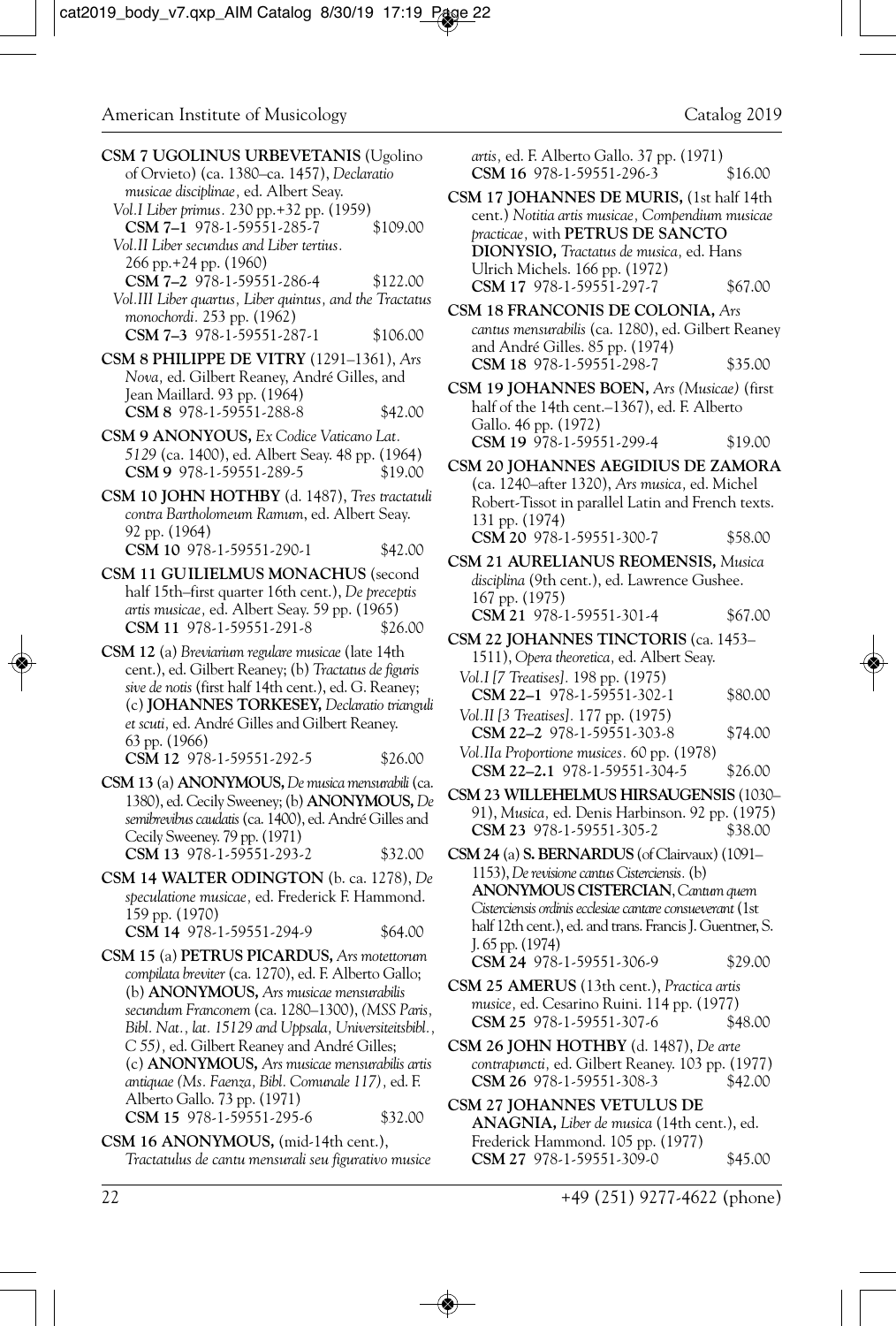**CSM 28 JOHANNES WYLDE,** *Musica manualis cum tonale,* ed. Cecily Sweeney. 206 pp. (1982) **CSM 28** 978-1-59551-472-1

**CSM 29 PETRUS DE CRUCE AMBIANENSI** (13th cent.), *Tractatus de tonis,* ed. Denis Harbinson. xxv pp. (1976) **CSM 29** 978-1-59551-310-6 \$13.00

**CSM 30** (a) **ANONYMOUS,** *De valore notularum tam veteris quam novae artis;* (b) **ANONYMOUS,** *Compendium musicae mensurabilis tam veteris quam novae artis;* (c) **ANONYMOUS,** *De diversis maneriebus in musica mensurabili,* ed. Gilbert Reaney. 62 pp. (1982) **CSM 30** 978-1-59551-473-8 \$26.00

**CSM 31** (a) **JOHANNES HOTHBY,** *Opera omnia de musica mensurabili* and (b) **THOMAS WALSINGHAM,** *Regulae de musica mensurabili,* ed. Gilbert Reaney. 98 pp. (1983) **CSM 31** 978-1-59551-474-5 \$42.00

**CSM 32 FRA MAURO DA FIRENZE,** *Utriusque musices epitome (Dell' una et l'altra musica),* ed. Frank A. D'Accone. 102 pp. (1984) **CSM 32** 978-1-59551-475-2 \$42.00

**CSM 33 ANONYMOUS,** *Compendium musices (1499),* ed. David Crawford. 67 pp. (1985) CSM 33 978-1-59551-476-9

**CSM 34** (a) **JOHANNES DICTUS BALLOCE,** *Abreviatio Magistri Franconis,* ed. Gilbert Reaney; (b) **ANONY-MOUS,** *Compendium musicae mensurabilis artis antiquae,* ed. Gilbert Reaney; (c) **ANONYMOUS,** *Compendium musicae mensurabilis artis antiquae,* ed. Heinz Ristory; (d) **ANONY-MOUS,** *Tractatus artis antiquae cum explicatione mensurae binariae,* ed. Heinz Ristory. 75 pp. (1987) **CSM 34** 978-1-59551-477-6 \$32.00

**CSM 35 ANONYMOUS,** *Tractatus et compendium cantus figurati (Mss. London, British Libr., Add. 34200; Regensburg, Proskesche Musikbibl., 98 th. 4°),* ed. Jill M. Palmer. 103 pp. (1990) **CSM 35 POD** (unbound offprint) \$17.00

**CSM 36** (a) **ANONYMOUS,** *De musica libellus;*  (b) **ANONYMOUS,** *Tractatus de discantu;*  (c) **PSEUDO-FRANCO DE COLONIA,** *Compendium discantus;* (d) **ANONYMOUS,** *Traitié de deschant;* (e) **ANONYMOUS,** *Traitié de deschant;* ed. Gilbert Reaney. 75 pp. (1996) **CSM 36 POD** (unbound offprint) \$14.00

- **CSM 37 ANONYMOUS,** *De modorum formulis et tonarius,* ed. Clyde W. Brockett. xiii+169 pp. (1997) **CSM 37 POD** (unbound offprint) \$27.00
- **CSM 38** (a) **ANTONIUS DE LUCA,** *Ars cantus figurati;* (b) **ANONYMOUS,** *Capitulum de quattuor mensuris;* (c) **ANONYMOUS,** *Tractatulus mensurationum;*  (d) **ANONYMOUS,** *Compendium breve de*

*proportionibus;* (e) **ANONYMOUS,** *Tracta-tulus prolationum cum tabulis (Bruxelles, Bibliothèque Royale de Belgique, Ms II 785),* ed. Heinz Ristory*.* 92 pp. (1997) **CSM 38 POD** (unbound offprint)

**CSM 39 (a) JOHANNES HOTHBY,** *Opera omnia de proportionibus* and (b) **ANONYMOUS,** *Tractatus de contrapunto (Ms Venice, Biblioteca Marciana, lat. VIII. 82, coll. 3047),* ed. Gilbert Reaney. 58 pp. (1997) **CSM 39 POD** (unbound offprint) \$12.00

**CSM 40 ANONYMOUS,** *Tractatus de contrapuncto et de musica mensurabili (Mss. Munich, Staatsbibliothek, Clm 16208 et 24809),* ed. Christian Meyer. 67 pp. (1995) **CSM 40 POD** (unbound offprint) \$14.00

**CSM 41 ANONYMOUS,** *Tractatus de cantu figurativo et de contrapuncto* (ca. 1430–1520), ed. Christian Meyer. 115 pp. (1997) **CSM 41 POD** (unbound offprint) \$29.00

**CSM 42 JOHANNES HOTHBY,** *La calliopea legale,* ed. Timothy McDonald. 138 pp. (1997) **CSM 42 978-1-59551-484-4** 

#### **RMS**

**RMS 1** *Census-Catalogue of Manuscript Sources of Polyphonic Music, 1400–1550,* ed. Herbert Kellman and Charles Hamm. *Vol.I A–J*. xxx+441 pp. (1979) **RMS 1-1** 978-1-59551-311-3 \$151.00 *Vol.II K–O.* xxi+493 pp. (1982) **RMS 1–2 POD** (unbound offprint) \$75.00 *Vol.III P–U.* xix+410 pp. (1984) **RMS 1–3 POD** (unbound offprint) \$61.00 *Vol.IV V–Z and Supplement.* xxiii+489 pp. (1988) **RMS 1–4 POD** (unbound offprint) \$72.00 *Vol.V Cumulative Bibliography and Indices.* ix+359 pp. (1988) **RMS 1–5** 978-1-59551-487-5 \$120.00 **RMS 2** *David Crawford, Sixteenth-Century Choirbooks in the Archivio Capitolare at Casale Monferrato.*  207 pp. (1975) **RMS 2** 978-1-59551-312-0 \$69.00 **RMS 3** Tom R. Ward, *The Polyphonic Office Hymn 1400–1520: A Descriptive Catalogue.* 315 pp. (1980) **RMS 3** 978-1-59551-313-7 \$102.00 **RMS 4** *Renaissance Musical Sources in the Archive of San Petronio in Bologna,* ed. Frank Tirro. *Vol.I Giovanni Spataro's Choirbooks.* xviii+182 pp. (1986) **RMS 4-1** 978-1-59551-488-2 \$64.00 **RMS 5** Richard Scherr, *Papal Music Manuscripts in the Late Fifteenth and Early Sixteenth Centuries.* 

**RMS 5 POD** (unbound offprint) \$45.00

xix+289 pp. (1996)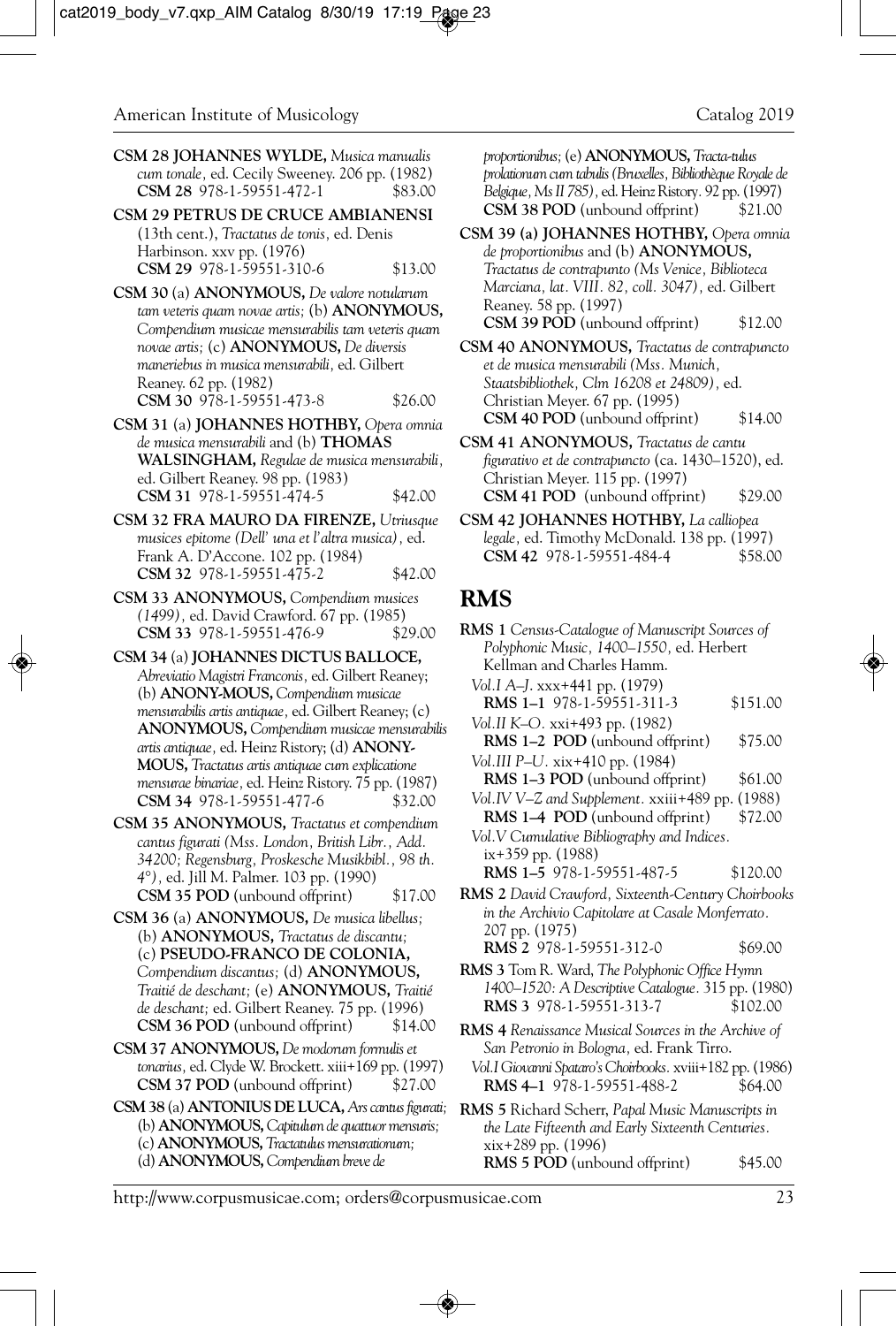**RMS 6** David Crawford and Scott Messing, **GASPAR DE ALBERTIS'** *Sixteenth Century Choirbooks at Bergamo.* xiv+224 pp. (1994) **RMS 6** 978-1-59551-489-9

# **MISC**

- **MISC 1 CLAUDE LE JEUNE** (ca. 1530–1600), *Airs (1608),* ed. D. P. Walker in 3 parts. *Vol.I Premier Livre, Part I.* xxx+117 pp. (1951) **MISC 1–1 POD** (unbound offprint) *Vol.II Premier Livre, Part II.* [v]+106 pp. (1959) **MISC 1–2 POD** (unbound offprint) \$20.00 *Vols. III & IV (bound together): Second Livre.* [vi]+68+[ii]+67 pp. (1951) **MISC 1–3 POD** (unbound offprint) \$24.00 **MISC 2 Joseph Smits van Waesberghe,** *A Textbook of Melody: A Course in Functional Melodic Analysis.* 107 pp. (1955) **MISC 2** 978-1-59551-314-4 \$36.00 **MISC 3 JEAN PHILIPPE RAMEAU** (1683–1764), *Complete Theoretical Writings,* ed. Erwin R. Jacobs. *Vol.I Traité de l'harmonie reduite 'a ses principes naturels.'* liii+480 pp. (1967) **MISC 3-1** 978-1-59551-490-5 \$174.00 *Vol.II Nouveau système de musique théorique (1726).* xxiv+130 pp (1967) **MISC 3–2 POD** (unbound offprint) \$26.00 *Vol.III* (a) *Génération harmonique … (1737);* (b) *Démonstration du principe de l'harmonie … (1750);* and (c) *Observations sur notre instinct pour la musique (1754).* lxxiv+330 pp. (1968) **MISC 3–3 POD** (unbound offprint) \$60.00 *Vol.IV* (a) *Code de musique pratique … (1760);* (b) *Lettre 'a M. d'Alembert;* and (c) *Origine des sciences.* xlvi+326+33 pp. (1969) **MISC 3-4 POD** (unbound offprint) \$58.00 *Vol.V Minor Works.* xliv+385 pp. (1969) **MISC 3–5 POD** (unbound offprint) \$61.00
	- *Vol.VI Last Writings (1762–64); Miscellaneous Items (1723–62).* xcix+533 pp. (1972) **MISC 3–6 POD** (unbound offprint) \$87.00
- **MISC 4** John P. Cutts, **ROGER SMITH,** *His Booke: Bishop Smith's Part-Song Books in Carlisle Cathedral Library.* 62 pp. (1972) **MISC 4** 978-1-59551-320-5 \$20.00
- **MISC 5** *Early Sacred Monody,* ed. Murray C. Bradshaw. *Vol.I* **GIOVANNI LUCA CONFORTI,** *Salmi Passagiati (1601–3).* xci+249 pp. (1985) **MISC 5–1** 978-1-59551-491-2 \$110.00
- *Vol.II* **GABRIELE FATTORINI,** *Sacri concerti a due voci (1600)*. lxxvi+122 pp. (1986) **MISC 5–2** 978-1-59551-492-9 \$64.00
- *Vol.III* **EMILIO DE' CAVALIERI,** *The Lamentations and Responsories of 1599 and 1600 (Biblioteca*

*Vallicelliana MS 0 31).* lxx+197 pp. (1990)

- **MISC 5-3** 978-1-59551-493-6 *Vol.IV* **EMILIO DE' CAVALIERI,** *Rappresentatione di Anima, ed di Corpo, (1600).* xvii+194 pp. (2007) MISC 5-4 978-1-59551-346-5
- **MISC 6 GIOVANNI LUCA CONFORTI,** *Breve et facile maniera d'essercitarsi a far passaggi (Rome, 1593),* ed. Murray Bradshaw. 73 pp. (1999) **MISC 6** 978-1-59551-494-3 \$26.00

**MISC 7** *Quomodo cantabimus canticum? Studies in Honor of Edward H. Roesner,* Ed. David Butler Cannata, Gabriela Ilnitchi Currie, Rena Charnin Mueller, and John Louis Nádas. xii+282 pp. (2008) MISC 7 978-59551-496-7 \$60.00

**MISC 8** *Medieval Music in Practice. Studies in Honor of Richard Crocker.* Ed. Judith A. Peraino. xiv+309 pp. (2013)

**MISC 8** 978-1-59551-509-4 \$60.00

**MISC 9** *Qui musicam in se habet: Studies in Honor of Alejandro Enrique Planchart.* Ed. Anna Zayaruznaya, et al. xxiv+854 pp. (2015) **MISC 8** 978-1-59551-514-8 \$130.00

#### **MD**

| MD 1<br>1946. (Nos. 1–4). iii+300 pp. (1946)\$67.00       |         |
|-----------------------------------------------------------|---------|
| MD 2<br>1948. (Fasc. 1–4). 274 pp. (1948)                 | \$56.00 |
| MD 3<br>1949. (Fasc. 1-4). 186 pp. (1949)                 | \$38.00 |
| MD 4<br>1950. (Fasc. 1–4). 218 pp. (1950)                 | \$45.00 |
| MD 5<br>1951. 253 pp. (1951)                              | \$51.00 |
| MD 6<br>1952. (Fasc. 1-3, 4). 201 pp. (1952) \$42.00      |         |
| MD 7<br>1953. 249 pp. (1953)                              | \$51.00 |
| MD 8<br>1954. 190 pp. (1954)                              | \$38.00 |
| 1955. 249 pp. (1955)<br>MD 9                              | \$51.00 |
| MD 10 1956. 239 pp. (1956)                                |         |
| <b>MD 10 POD</b> (unbound offprint)                       | \$37.00 |
| MD 11 1957. 200 pp. (1957)                                |         |
| <b>MD 11 POD</b> (unbound offprint)                       | \$32.00 |
| MD 12<br>1958. 185 pp. (1958)                             | \$38.00 |
| 1959. 208 pp. (1959)<br>MD 13                             | \$43.00 |
| MD 14 1960. 213 pp. (1960)                                | \$43.00 |
| MD 15 1961. 254 pp. (1961)                                | \$51.00 |
| MD 16<br>1962. 200 pp. (1962)                             | \$40.00 |
| MD 17<br>1963. 237 pp. (1963)                             | \$48.00 |
| MD 18<br>1964. 235 pp. (1964)                             | \$48.00 |
| MD 19<br>1965. 192 pp. (1965)                             | \$38.00 |
| MD 20<br>1966. 208 pp. (1966)                             | \$42.00 |
| <b>Musica Disciplina, Index vols. 1–20.</b> 27 pp. (1966) |         |
| MD 20-1                                                   | \$6.00  |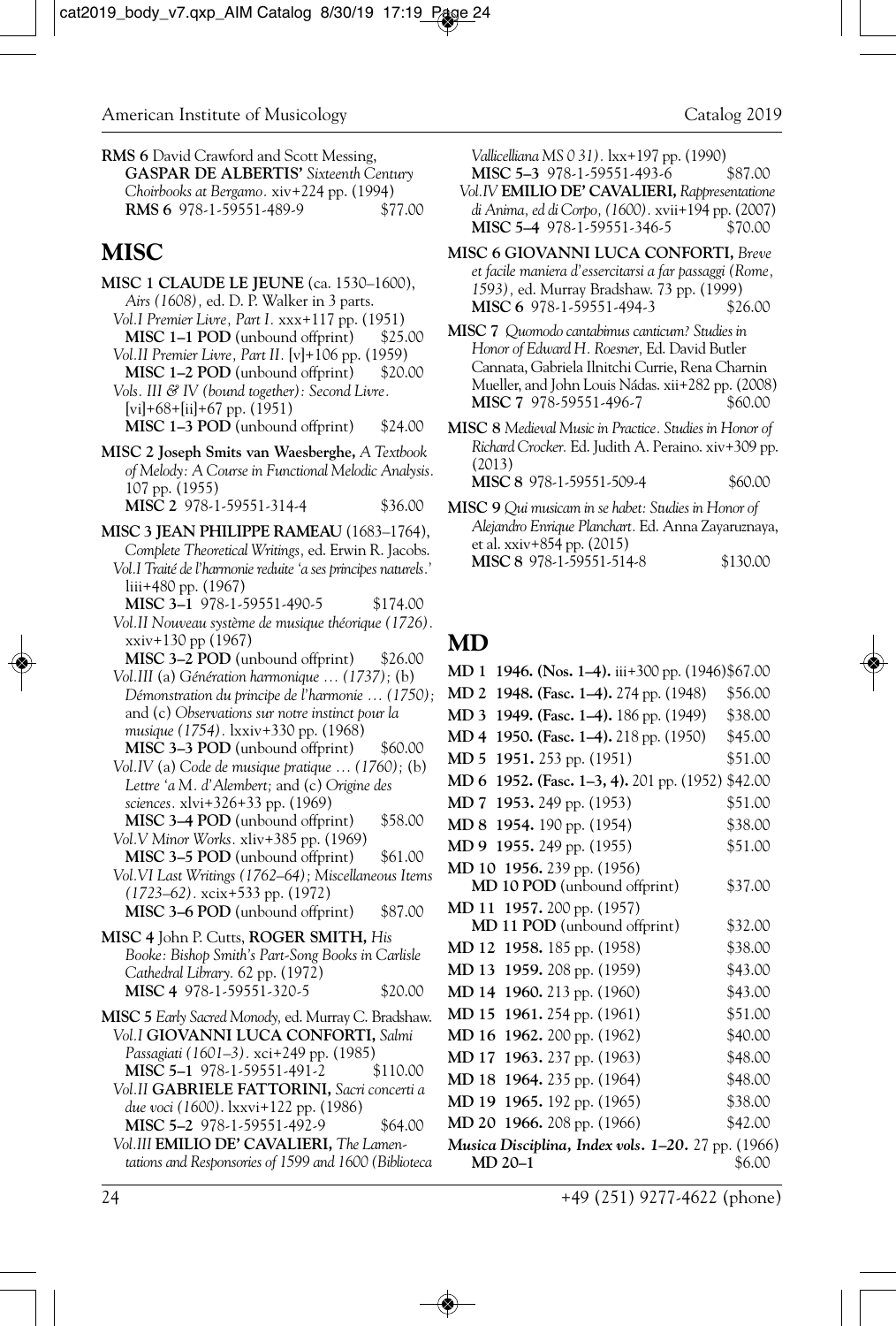| MD 21 | 1967. 166 pp. (1967)         | \$34.00 |
|-------|------------------------------|---------|
| MD 22 | 1968. 254 pp. (1968)         | \$51.00 |
| MD 23 | 1969. 174 pp. (1969)         | \$35.00 |
| MD 24 | 1970. 216 pp. (1970)         | \$43.00 |
| MD 25 | 1971. 251 pp. (1971)         | \$51.00 |
| MD 26 | 1972. 259 pp. (1972)         | \$53.00 |
| MD 27 | 1973. 200 pp. (1973)         | \$40.00 |
| MD 28 | 1974. 219 pp. (1974)         | \$45.00 |
| MD 29 | 1975. 207 pp. (1975)         | \$42.00 |
| MD 30 | 1976. 164 pp. (1976)         | \$34.00 |
| MD 31 | 1977. 216 pp. (1977)         | \$43.00 |
| MD 32 | 1978. 159 pp. (1978)         | \$32.00 |
| MD 33 | 1979. 181 pp. (1981)         | \$37.00 |
| MD 34 | 1980. 262 pp. (1982)         | \$53.00 |
| MD 35 | 1981. 236 pp. (1984)         | \$48.00 |
| MD 36 | 1982. 228 pp. (1985)         | \$46.00 |
| MD 37 | 1983. 343 pp. (1985)         | \$69.00 |
| MD 38 | 1984. 259 pp. (1986)         | \$53.00 |
| MD 39 | 1985. 208 pp. (1986)         | \$42.00 |
| MD 40 | 1986. 216 pp. (1987)         | \$43.00 |
| MD 41 | 1987. 246 pp. (1988)         | \$50.00 |
| MD 42 | 1988. 256 pp. (1989)         | \$51.00 |
| MD 43 | 1989. 249 pp. (1991)         | \$51.00 |
| MD 44 | 1990. 287 pp. (1993)         | \$58.00 |
| MD 45 | 1991. 287 pp. (1995)         | \$58.00 |
| MD 46 | 1992. 267 pp. (1997)         | \$54.00 |
| MD 47 | 1993. 257 pp. (1997)         | \$53.00 |
| MD 48 | 1994. 297 pp. (1998)         | \$61.00 |
| MD 49 | 1995. 278 pp. (1998)         | \$56.00 |
| MD 50 | 1996. 363 pp. (1998)         | \$74.00 |
| MD 51 | 1997. 262 pp. (2000)         | \$53.00 |
| MD 52 | 1998-2002. 288 pp. (2003)    | \$60.00 |
| MD 53 | 2003-2008. 144 pp. (2009)    | \$36.00 |
| MD 54 | 2009. 184 pp. (2010)         |         |
|       | MD 54 POD (unbound offprint) | \$32.00 |
| MD 55 | 2010. 292 pp. (2011)         | \$70.00 |
| MD 56 | 2011. 496 pp. (2012)         | \$80.00 |
| MD 57 | 2012. 192 pp. (2013)         | \$70.00 |
| MD 58 | 2013. 456 pp. (2014)         | \$80.00 |
|       | MD 59 2014. 160 pp. (2015)   | \$80.00 |
| MD 60 | 2015. 336 pp. (2017)         | \$85.00 |

#### *Musica Disciplina* is now available through JSTOR. Contact your librarian and ask about: **JSTOR Arts and Sciences VIII or Arts and Sciences: Music**

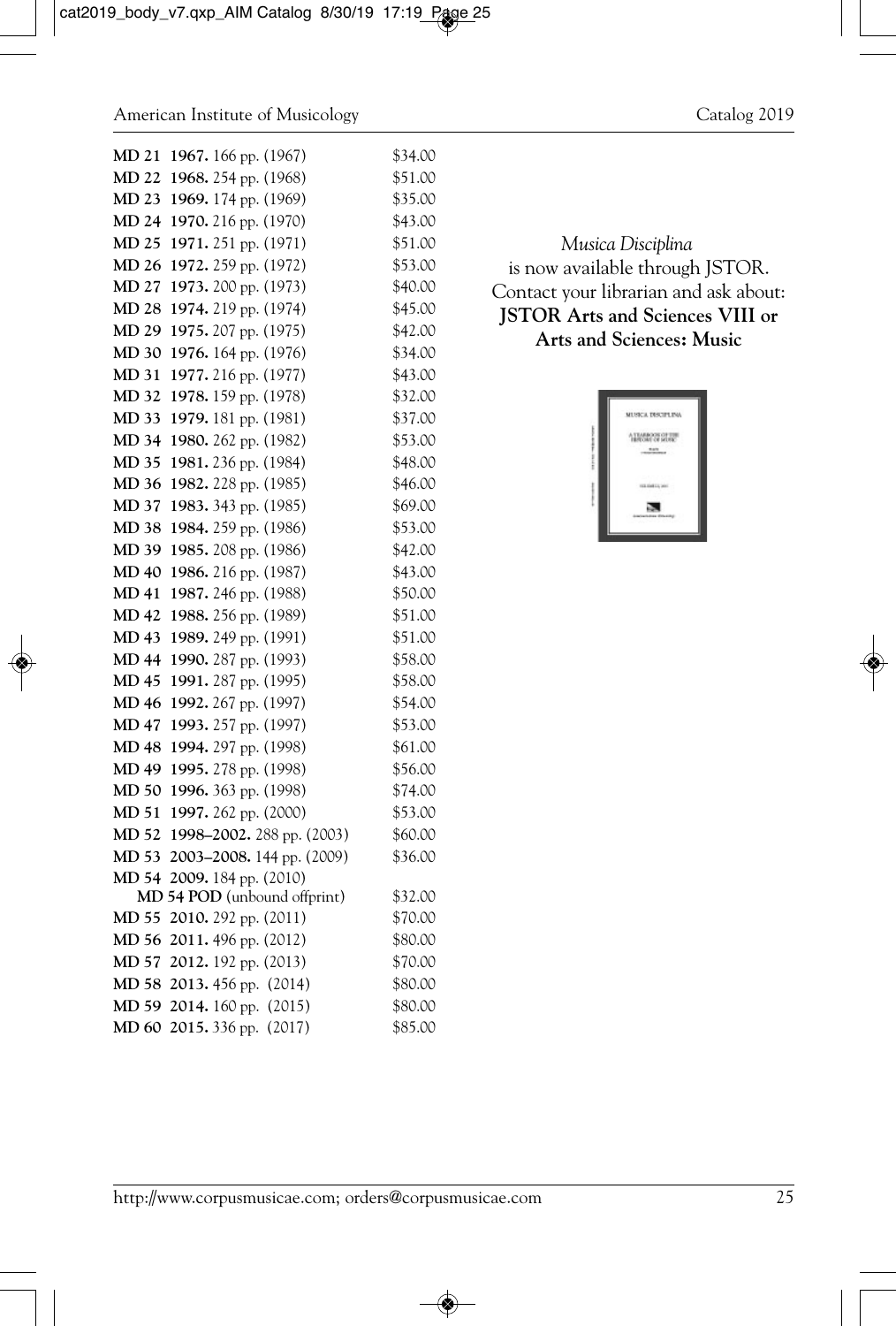### **CW**

- **CW 1 GUILLAUME FAUGUES,** *Collected Works,* ed. George C. Schuetze, Jr. 178 pp. (1960)<br> **CW** 1 978-0-91202-441-7 \$79.00 **CW 1 978-0-91202-441-7**
- **CW 2 ADAM RENER,** *Collected Works,* ed. Robert L. Parker*.*
- *Part 1, The Motets,* xxvi+147 pp. (1964) **CW 2-1-POD** (unbound offprint) Email us *Part. 2, The Magnificats* x+148 pp. (1976)
- **CW 2-2** 978-0-91202-443-1 \$68.00
- **CW 3 CLAUDE GOUDIMEL,** *Oeuvres Complètes. Vol. 1. Bk. 1 Psaumes en forme de Motetz, 1557,* ed. Henri Gagnebin & Luther Dittmer xviii+144 pp. (1967)
	- **CW 3-1** 978-0-91202-445-5 \$79.00
	- *Vol. 2. Bk. 2 Psaumes en forme de Motets 1559,* ed. Eleanor Lawry xvi+161 pp. (1967) **CW 3-2** 978-0-91202-446-2 \$87.00
	- *Vol. 3. Bk. 3 Psaumes en forme de Motetz 1557 and 1561,* ed. Henri Gagnebin & Luther Dittmer xx+145 pp. (1969)
	- **CW 3-3** 978-0-91202-447-9 \$85.00 *Vol. 4. Bk. 4 Psaumes en forme de Motets 1560 and 1565,* ed. Eleanor Lawry xv+140 pp. (1970) **CW 3-4** 978-0-91202-448-6 \$77.00
	- *Vol. 5. Bk. 5 Psaumes en forme de Motets 1562 and 1566,* ed. Luther Dittmer & Pierre Pidoux viii+133 pp. (1972)
	- **CW 3-5** 978-0-91202-449-3 \$71.00
	- *Vol. 6. Bk. 6 Psaumes en forme de Motets 1565,* ed. Eleanor Lawry viii+129 pp. (1972) **CW 3-6** 978-0-91202-450-9 \$71.00
	- *Vol. 7. Bk. 7 Psaumes en forme de Motets 1566,* ed. Henri Gagnebin & Luther Dittmer iv+148 pp. (1973)
	- **CW 3-7** 978-0-91202-451-6 \$77.00
	- *Vol. 8. Bk. 8 Psaumes en forme de Motets 1566,* ed. Eleanor Lawry vi+142 pp. (1973) **CW 3-8** 978-0-91202-452-3 \$78.00
	- *Vol. 9. Les 150 Psaumes 1564 et 1565 ("Jaqui"),* ed. Pierre Pidoux xii+157 pp. (1967) **CW 3-9** 978-0-91202-453-0 \$85.00
	- *Vol. 10. Les 150 Psaumes 1568 et 1580 ("St-André"),* ed. Pierre Pidoux xxii+270 pp. (1969) **CW 3-10** 978-0-91202-454-7 \$135.00
	- *Vol. 11. Motets Latins & Magnificats,* ed. Rudolf Häusler xx+74 pp. (1969)
	- **CW 3-11** 978-0-91202-455-4 \$53.00 *Vol. 12. Les Messes d'après les Éditions de 1552, 1554, et 1558,* ed. Rudolf Häusler xxx+149 pp. + Suppl. (1972)
	- **CW 3-12** 978-0-91202-456-1 \$88.00
	- *Vol. 13. Chansons (Profanes et Spirituelles),* ed. Pierre Pidoux & Màire Egan xliv+281 pp. (1974) **CW 3-13** 978-0-91202-457-8 \$138.00

|                                                                                                  | Catalog 2019 |
|--------------------------------------------------------------------------------------------------|--------------|
| Vol. 14. Opera dubia, ed. Pierre Pidoux & Màire<br>Egan xxiv+124 pp. (1983)                      |              |
| CW 3-14 978-0-91202-458-5                                                                        | \$76.00      |
| CW 4 ANTONIO DE CABEZÓN, Collected<br>Works, ed. Charles Jacobs                                  |              |
| Vol. 1. Duos, Kyries, Variations, & Finales                                                      |              |
| [vi]+81 pp. $(1967)$<br>CW 4-1-POD (unbound offprint) Email us                                   |              |
| Vol. 2. 27 Tientos, xxxiii+74 pp. (1972)<br>CW 4-2 978-0-91202-461-5                             | \$45.00      |
| Vol. 3. Versos y Fugas, iv+40 pp. (1976)<br>CW 4-3 978-0-91202-462-2                             | \$37.00      |
| Vol. 4. Hymnen & Fabordones, xxii+83 pp. (1986)                                                  |              |
| CW 4-4-POD (unbound offprint) Email us<br>Vol. 5. Intabulations and Opera Incerta, xii+64 pp.    |              |
| (1986)<br>CW 4-5 978-0-91202-464-6                                                               | \$41.00      |
| CW 5 NICOLAS DE RADOM, Complete Works,                                                           |              |
| ed. Adam Sutkowski ix+70 pp. (1969)<br>CW 5-POD (unbound offprint)                               | Email us     |
| CW 6 PHILIPPE(?) DE CARON [FIRMINUS],                                                            |              |
| Complete Works, ed. James Thomson.<br>Vol. 1. 3 Masses, xvi+99 pp. (1971)                        |              |
| CW 6-1-POD (unbound offprint)<br>Vol. 2. 2 Masses and 20 Chansons,                               | Email us     |
| xxxix pp.+100-203 pp. (1976)<br>CW 6-2 978-0-91202-467-7                                         | \$72.00      |
| CW 7 TARQUINIO MERULA, Opere complete,<br>ed. Adam Sutkowski.                                    |              |
| Vol. 1. Il Primo Libro delle Canzoni a Quattro Voci<br>per Suonare, Venice 1615 xxv pp.+113 fol. |              |
| (1978)<br>CW 7-1.1 978-0-91202-436-3                                                             | \$119.00     |
| Vol. 1. Il Primo Libro delle Canzoni a Quattro Voci                                              |              |
| per Suonare, Venice 1615, PARTS<br>$[32]+[36]+[32]+[28]$ pp. (1978)                              |              |
| CW 7-1.2-PARTS 978-0-91202-444-8 \$40.00<br>Vol. 2. Canzoni a 3, xxiii pp.+90 fol. (1978)        |              |
| CW 7-2.1 978-0-91202-438-7                                                                       | \$98.00      |
| Vols. 2-4-PARTS. Musiche Strumentali,<br>24+24+24+42+[21]+[19]+36+[38]+[34]+[32] pp.<br>(1978)   |              |
| CW 7-2.2-PARTS 978-0-91202-420-2 \$75.00                                                         |              |
| Vol. 3. Bk. 4 Canzoni a Due, 1651, xvii+120 fol.<br>(1978)                                       |              |
| CW 7-3 978-0-91202-439-4<br>Vol. 4. Bk. 4 Canzoni, Sonate e Sinfonie a 3, 1651,                  | \$123.00     |
| xvii pp.+64 fol.+[10] fol. (1978)<br>CW 7-4 978-0-91202-440-0                                    | \$97.00      |
| CW 8 JOHANNES GALLICULUS, Complete                                                               |              |
| Works, ed. Arthur A. Moorefield.<br>Vol. 1. 3 Masses, xii+30+52+27 pp. (1975)                    |              |
| CW 8-1 978-0-91202-469-1                                                                         | \$65.00      |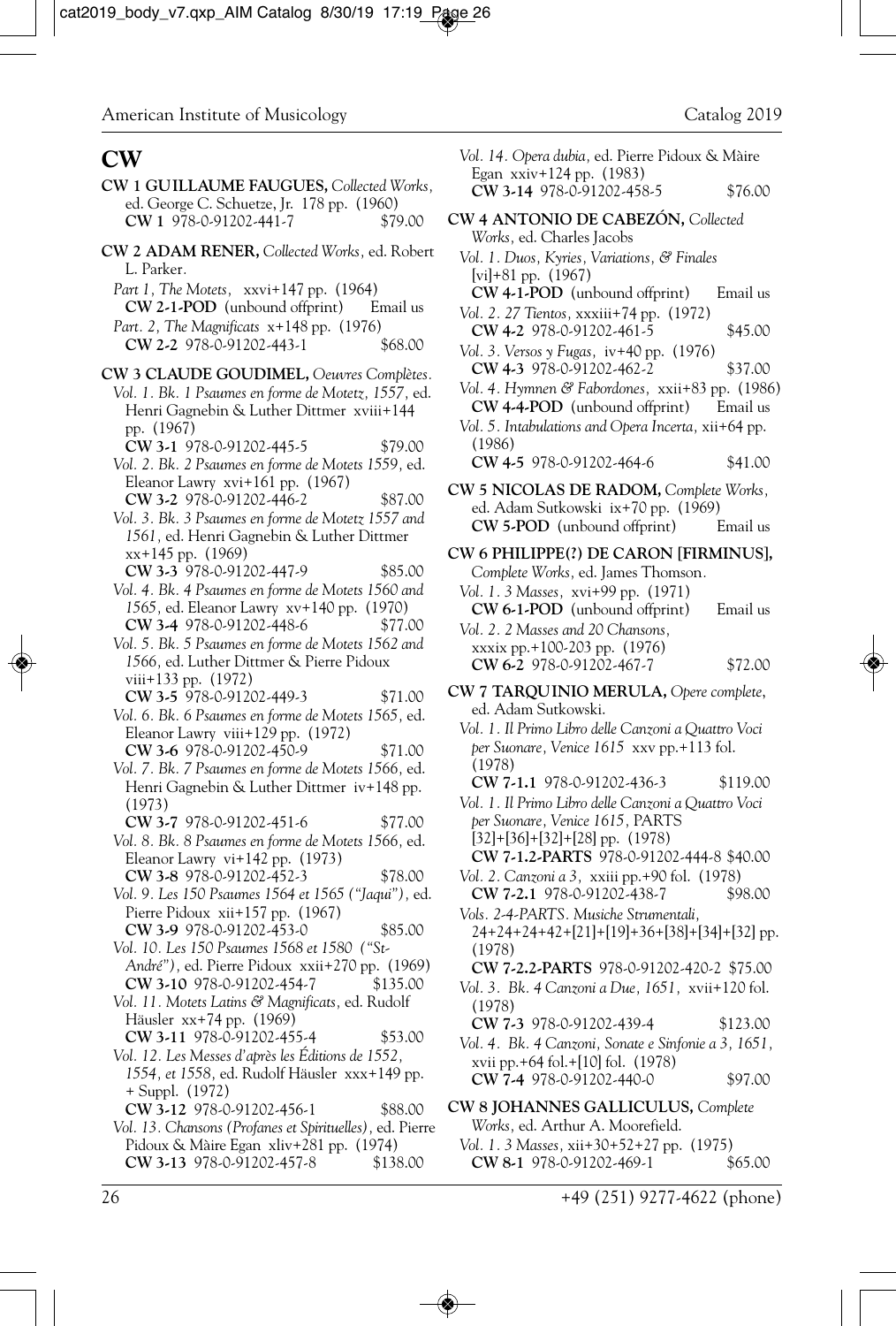**MS 4 Lincoln Bunce Spiess,** *Historical Musicology:*

| CW 9 EUSTACHE DU CAURROY, Complete<br>Works, ed. Pierre Pidoux.                                        |
|--------------------------------------------------------------------------------------------------------|
|                                                                                                        |
| Vol. 1. Fantasies à 3-6 parties x+130 pp. (1975)<br>CW 9-1 978-0-91202-470-7<br>\$69.00                |
| CW 10 Notre-Dame and Related Conductus, ed.                                                            |
| Gordon A. Anderson.                                                                                    |
| Part 1.4- and 3-Part Conductus in the Central                                                          |
| Sources liv+176 pp. (1986)                                                                             |
| <b>CW 10-1-POD</b> (unbound offprint) Email us                                                         |
| Part 2. 3-Part Conductus in the Central Sources                                                        |
| xl+104 pp. (1986)                                                                                      |
| CW 10-2-POD (unbound offprint) Email us                                                                |
|                                                                                                        |
| Part 3. 2-Part Conductus Transmitted in 4 and 3                                                        |
| Central Sources xxviii+230 pp. (1981)                                                                  |
| CW 10-3 978-0-91202-417-2<br>\$128.00                                                                  |
| Part 4. 2-Part Conductus in the Central Sources                                                        |
| xl+105 pp. (1986)                                                                                      |
| CW 10-4-POD (unbound offprint) Email us                                                                |
|                                                                                                        |
| Part 5. 2-Part Conductus, Unica in the Four Central                                                    |
| Sources 1+125 pp. (1979)                                                                               |
| <b>CW 10-5-POD</b> (unbound offprint) Email us                                                         |
| Part 6. 1-Part Conductus Transmitted in Fascicule X                                                    |
| of the Florence Manuscript cx+153 pp. (1979)                                                           |
| CW 10-6 978-0-91202-418-9<br>\$124.00                                                                  |
|                                                                                                        |
| Part 7.<br>Not yet published                                                                           |
| Part 8. 1-Part Conductus-The Latin Rondeau                                                             |
| Répertoire lxxvii+69 pp. (1979)                                                                        |
| <b>CW 10-8-POD</b> (unbound offprint)<br>Email us                                                      |
|                                                                                                        |
| Part 9. 3-Part Conductus in Related Sources                                                            |
| xxiv+134 pp. (1986)                                                                                    |
|                                                                                                        |
| <b>CW 10-9-POD</b> (unbound offprint) Email us                                                         |
|                                                                                                        |
| Part 10. 2-Part Conductus in Related Sources                                                           |
| xxxii+108 pp. (1988)                                                                                   |
| <b>CW 10-10-POD</b> (unbound offprint) Email us                                                        |
|                                                                                                        |
| ed. Edward H. Clinkscale                                                                               |
|                                                                                                        |
| Vol. 1. 4 Masses, xv+130 pp. (1980)                                                                    |
| <b>CW 11-1-POD</b> (unbound offprint) Email us                                                         |
|                                                                                                        |
|                                                                                                        |
| CW 11 ANTOINE DE FEVIN, Complete Works,<br>CW 12 CRISTOBÁL GALÁN, Complete Works,<br>ed. John H. Baron |
| Vol. 1. Misa de difuntos, xxx+117 pp. (1982)                                                           |
| CW 12-1 978-0-91202-459-2<br>\$77.00                                                                   |
|                                                                                                        |
|                                                                                                        |
|                                                                                                        |
| MS                                                                                                     |
|                                                                                                        |
|                                                                                                        |
| MS 1 The Worcester Music-Fragments, ed.<br>Dittmer 31 pp. (1957)                                       |
| MS 1-POD (unbound offprints)<br>Email us                                                               |
| MS 2 George Schuetze, Jr., An Introduction to                                                          |
|                                                                                                        |
| Faugues [iv]+95 pp. (1961)<br>MS 2 978-0-91202-472-1<br>\$47.00                                        |
|                                                                                                        |
| MS 3 Ernest Trumble, Fauxbourdon: An Historical                                                        |
| Survey. 80 pp. (1959)<br>MS 3 978-0-91202-473-8<br>\$44.00                                             |

| $\mathcal{E}$ | A Reference Manual xiii+294 pp. (1963)<br>MS 4-POD (unbound offprint)                                                                                         | Email us |
|---------------|---------------------------------------------------------------------------------------------------------------------------------------------------------------|----------|
| 0.00          | MS 5 Siegmund Levarie, Fundamentals of Harmony                                                                                                                |          |
| ed.           | xiii+145 pp. (1962)<br>MS 5 978-0-91202-475-2                                                                                                                 | \$34.00  |
|               | MS 6 Eileen Southern, The Buxheim Organ Book<br>164 pp. (1963)                                                                                                |          |
| l us          | MS 6-POD (unbound offprint)                                                                                                                                   | Email us |
| 1 us          | MS 7 Friedrich Ludwig, Repertorium organorum<br>recentioris et motetorum vetustissimi stili: Band I,<br>ed. xix+348 pp. (1964)<br>MS 7-POD (unbound offprint) | Email us |
| 3.00          | MS 8 Charles Jacobs, Tempo Notation in Renaissance                                                                                                            |          |
|               | Spain 121 pp. (1964)<br>MS 8-POD (unbound offprint)                                                                                                           | Email us |
| l us          | MS 9 James Thomson, An Introduction to Philippe(?)                                                                                                            |          |
| ntral<br>1 us | Caron. 44 pp. (1964)<br>MS 9-POD (unbound offprint)                                                                                                           | Email us |
| le X          | MS 10 Hans Tischler, Structural Analysis of Mozart's<br>Piano Concertos. 140 pp. (1966)                                                                       |          |
| 9).<br>1.00   | MS 10 978-0-91202-480-6                                                                                                                                       | \$44.00  |
| hed:          | MS 11 Victor H. Mattfeld, Georg Rhaw's<br>Publications for Vespers. 363 pp. (1966)                                                                            |          |
|               | MS 11 978-0-91202-481-3                                                                                                                                       | \$77.00  |
| l us          | MS 12 Edith Borroff, An Introduction to Elisabeth-<br>Claude Jacquet de la Guerre. 180 pp. (1966)<br>MS 12 978-0-91202-482-0                                  | \$58.00  |
| 1 us          | MS 13 F. Joseph Smith, Jacobi Leodiensis, Speculum<br>Musicae, I: A Commentary 130 pp. (1966)<br>MS 13 978-0-91202-483-7                                      | \$41.00  |
| l us<br>rks,  | MS 14 James Travis, Miscellanea Musica Celtica                                                                                                                |          |
|               | $[4]+78$ pp. $(1968)$<br>MS 14 978-0-91202-484-4                                                                                                              | \$43.00  |
| l us<br>rks,  | MS 15 Clyde Waring Brockett, Jr., Antiphons,<br>Responsories and other Chants of the Mozarabic Rite<br>xiii+294 pp. (1968)                                    |          |
|               | MS 15 978-0-91202-485-1                                                                                                                                       | \$66.00  |
| 00.7          | MS 16 Frederick Crane, Materials for Study of 15th-<br>Century Basse Danse. [iv]+131 pp. (1968)                                                               |          |
|               | MS 16 978-0-91202-486-8<br>MS 17 Luther A. Dittmer, Repertorium organum                                                                                       | \$45.00  |
|               | recentioris et motetorum vetustissimi stili. Vol. II.<br>xxiii+155 pp. (1969)                                                                                 |          |
| l us          | MS 17 978-0-91202-487-5<br>MS 18 Arthur Albert Moorefield, An Introduction                                                                                    | \$58.00  |
|               | to Johannes Galliculus. 148 pp. (1969)<br>MS 18 978-0-91202-488-2                                                                                             | \$50.00  |
| 0.00          | MS 19 Herta Orenstein, Die Refrainformen im                                                                                                                   |          |
| cal           | Chansonnier de l'Arsenal (Paris, Bibl. L'Arsenal<br>5198). 184 pp. (1970)                                                                                     |          |
| .00           | MS 19 978-0-91202-489-9                                                                                                                                       | \$61.00  |
|               |                                                                                                                                                               |          |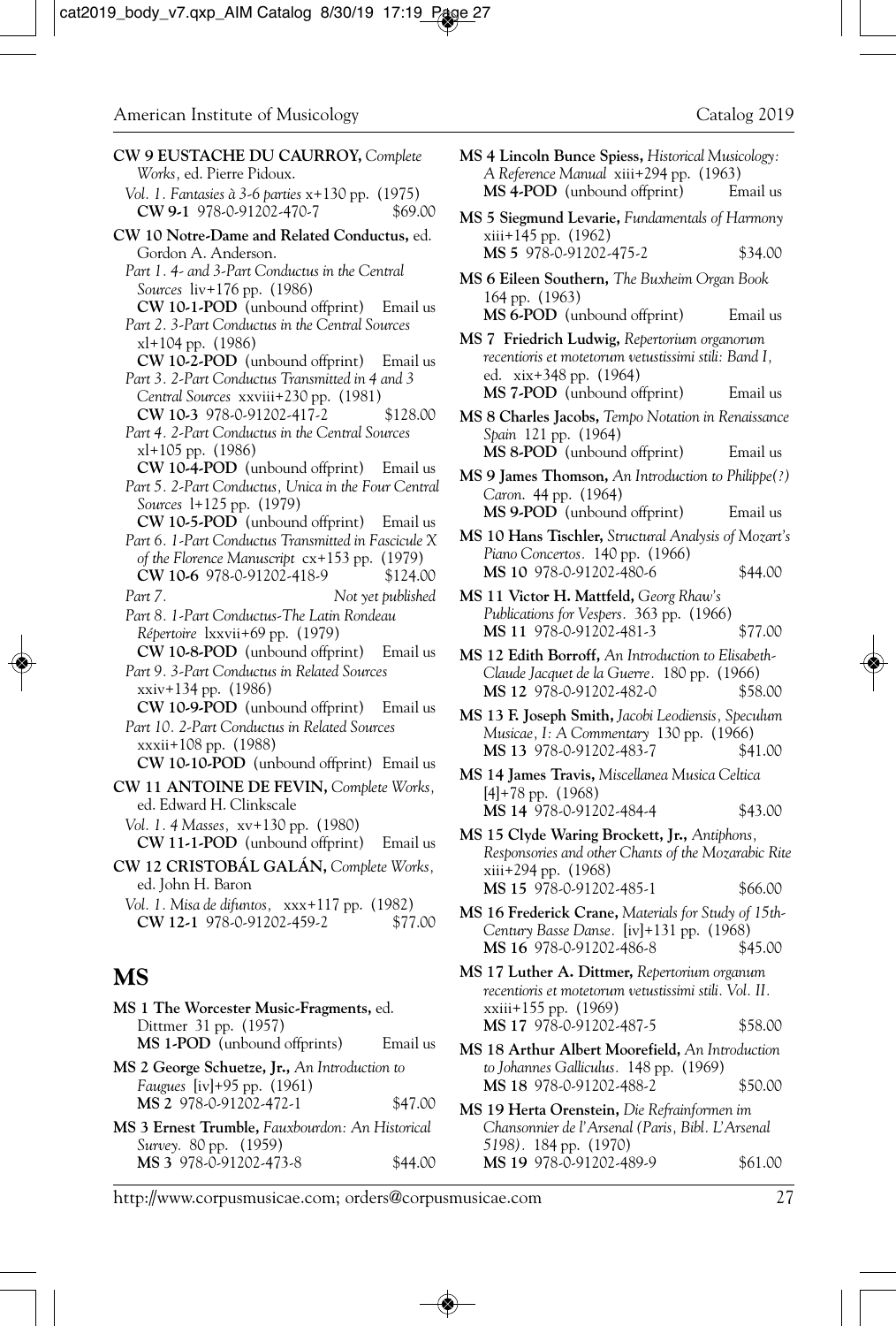| <b>MS 20 Rudolf A. Rasch,</b> Johannes de Garlandia (in                                                    |          |   |
|------------------------------------------------------------------------------------------------------------|----------|---|
| Dutch) [xviii]+333 pp. (1969)<br>MS 20 978-0-91202-490-5                                                   | \$69.00  |   |
| MS 21 THOMAS CRECQUILLON, The Four-                                                                        |          | ľ |
| Voice Motets, ed. H. Lowen Marshall.                                                                       |          |   |
| Pt. 1. A Critical Study. [vi]+113 pp. (1970)<br>MS 21-1 978-0-91202-491-2                                  | \$57.00  |   |
| Pt. 2 xxiii+121 pp. (1971)<br>MS 21-2 978-0-91202-492-9                                                    | \$67.00  |   |
| Pt. 3 ix+133 pp. (1971)<br>MS 21-3 978-0-91202-493-6                                                       | \$67.00  |   |
| Pt. 4 iii+72 pp. (1971)<br>MS 21-4 978-0-91202-494-3                                                       | \$53.00  | ľ |
| MS 22 F. Joseph Smith, Jacobi Leodiensis, Speculum<br>Musicae. Part II: A Commentary xvi+154 pp.<br>(1972) |          |   |
| MS 22 978-0-91202-495-0                                                                                    | \$57.00  |   |
| MS 23 Israel Joseph Katz, Judeo-Spanish Traditional<br>Ballads from Jerusalem                              |          |   |
| Vol. I Text. xi+203 pp. (1973)                                                                             |          |   |
| MS 23-1 978-0-91202-496-7<br>Vol. II. Transcriptions and Indices. [iv]+47+xix pp.                          | \$67.00  | ľ |
| + LP Audio Disc (1975)<br>MS 23-2 978-0-93190-201-7                                                        | \$57.00  |   |
| MS 24 Gordon A. Anderson, Latin Compositions in                                                            |          | J |
| Fascicules 7 and 8 of the Notre Dame Manuscript<br>Wolfenbüttel Helmstadt 1099                             |          |   |
| Part I. Commentary. xxi+394 pp. (1972)<br>MS 24-1 978-0-93190-202-4                                        | \$64.00  | ľ |
| Part II. Transcriptions xvi+288 pp. (1976)<br>MS 24-2 978-0-93190-203-1                                    | \$82.00  | ľ |
| <b>MS 25 Jean-Marc Bonhôte,</b> Samuel Mareschal,<br>Melodiae suaves et concinnae. [ii]+45 pp. (1971)      |          |   |
| MS 25 978-0-91292-477-9                                                                                    | \$29.00  |   |
| MS 26 Friedrich Ludwig, Repertorium Organorum<br>Recentioris et motetorum vetusissimi stili. Vol. I,2.     |          |   |
| viii+[345-783] pp. (1978)<br>MS 26 978-0-91292-437-3                                                       | \$120.00 |   |
| <b>MS 27 Alan Atlas,</b> The Cappella Giulia Chansonnier.                                                  |          | ľ |
| Part 1. Commentary. [x]+293 pp. (1975)<br>MS 27-1 978-0-91292-423-6                                        | \$62.00  |   |
| Part 2. Transcriptions. ii+86 pp. (1976)<br>MS 27-2 978-0-91292-424-3                                      | \$50.00  | ľ |
| MS 28 Craig Wright, Music at the Court of Burgundy<br>viii+272 pp. (1979)<br>MS 28 978-0-91292-425-0       | \$88.00  |   |
| MS 29 Siegmund Levarie and Ernst Lévy, Dictionary                                                          |          |   |
| of Musical Morphology. ii+400 pp. (1980)<br>MS 29-POD (unbound offprint)                                   | Email us | ľ |
| <b>MS 30 Nancy van Deusen,</b> Music at Nevers<br>Cathedral.                                               |          |   |
| Vol. 1. Catalogue & Commentaries. 159 pp. (1980)<br>MS 30-1-POD 978-0-91292-433-2. Email us                |          |   |

*Vol. 2. Edition.* [ii]+270 pp. (1980) **MS 30-2-POD** 978-0-91292-434-9 Email us **MS 31 TOMÁS LUIS DE VICTORIA,** *Officium Hebdomadae Sanctae,* ed. Eugene Cramer. *Part 1. Introduction* ii+74 pp. (1982) **MS 31-1-POD** (unbound offprint) Email us *Part 2. Maundy Thursday Liturgy* [iv]+164 pp. (1982) MS 31-2 978-0-93190-205-5 *Part 3. Good Friday Liturgy* [iv]+126 pp. (1982) **MS 31-3** 978-0-93190-206-2 \$55.00 *Part 4. Holy Saturday Liturgy* [iv]+128 pp. (1982) **MS 31-4** 978-0-93190-207-9 \$55.00 **MS 32 Nicole Labelle,** *Les Differents Styles de la Musique Religieuse en France: Le Psaume de 1539 a 1572 Tome 1: Commentaire* x+227 pp. (1981) **MS 32-1-POD** (unbound offprint) Email us *Tome 2: Transcriptions A.* [iv]+172 pp. (1981) **MS 32-2-POD** (unbound offprint) Email us *Tome 3: Transcriptions B.* [ii]+169 pp. (1981)<br>**MS 32-3-POD** (unbound offprint) Email us **MS 32-3-POD** (unbound offprint) **MS 33 Robert Falck,** *The Notre Dame Conductus.* iii+260 pp. (1981) **MS 33-POD** (unbound offprint) Email us **MS 34 Claire Polin,** *The ap Huw Manuscript.* [vi]+186 pp. (1982) **MS 34** 978-0-93190-213-0 \$67.00 **MS 35 Bryan Gillingham,** *The Polyphonic Sequences in Codex Wolfenbüttel 677* iv+72 pp. (1982) **MS 35** 978-0-93190-214-7 \$35.00 **MS 36 The Chansonnier El Escorial IV.a.24,** ed. Martha K. Hanen *Part 1: Commentary.* iv+170 pp. (1983) **MS 36-1** 978-0-93190-217-8 \$57.00 *Part 2: Edition A No. 1–56* [iv]+234 pp. (1983) **MS 36-2-POD** (unbound offprint) Email us *Part 3: Edition B No. 57–122* [iv]+[235-478] pp. (1983) **MS 36-3-POD** (unbound offprint) Email us **MS 37 William E. Korf,** *The Orchestral Music of Louis Moreau Gottschalk.* iii+162 pp. (1983) **MS 37-POD** (unbound offprint) Email us **MS 38 GIROLAMO DIRUTA,** *Il Transilvano,* ed. Murray C. Bradshaw and Edward J. Soehnlen *Vol. 1: 1593*. [viii]+108 pp. (1984) **MS 38-1-POD** (unbound offprint) Email us *Vol. 2: 1609*. [v]+180 pp. (1984) **MS 38-2-POD** (unbound offprint) Email us **MS 39 Gedenkschrift Gordon A. Anderson,** ed. Luther A. Dittmer *Pt. 1: Bent-Gillingham.* [vi]+263 pp. (1984)

- **MS 39-1-POD** (unbound offprint) Email us *Pt. 2: Godt-Tischler* [vi]+[264-573] pp. (1984)
- **MS 39-2-POD** (unbound offprint) Email us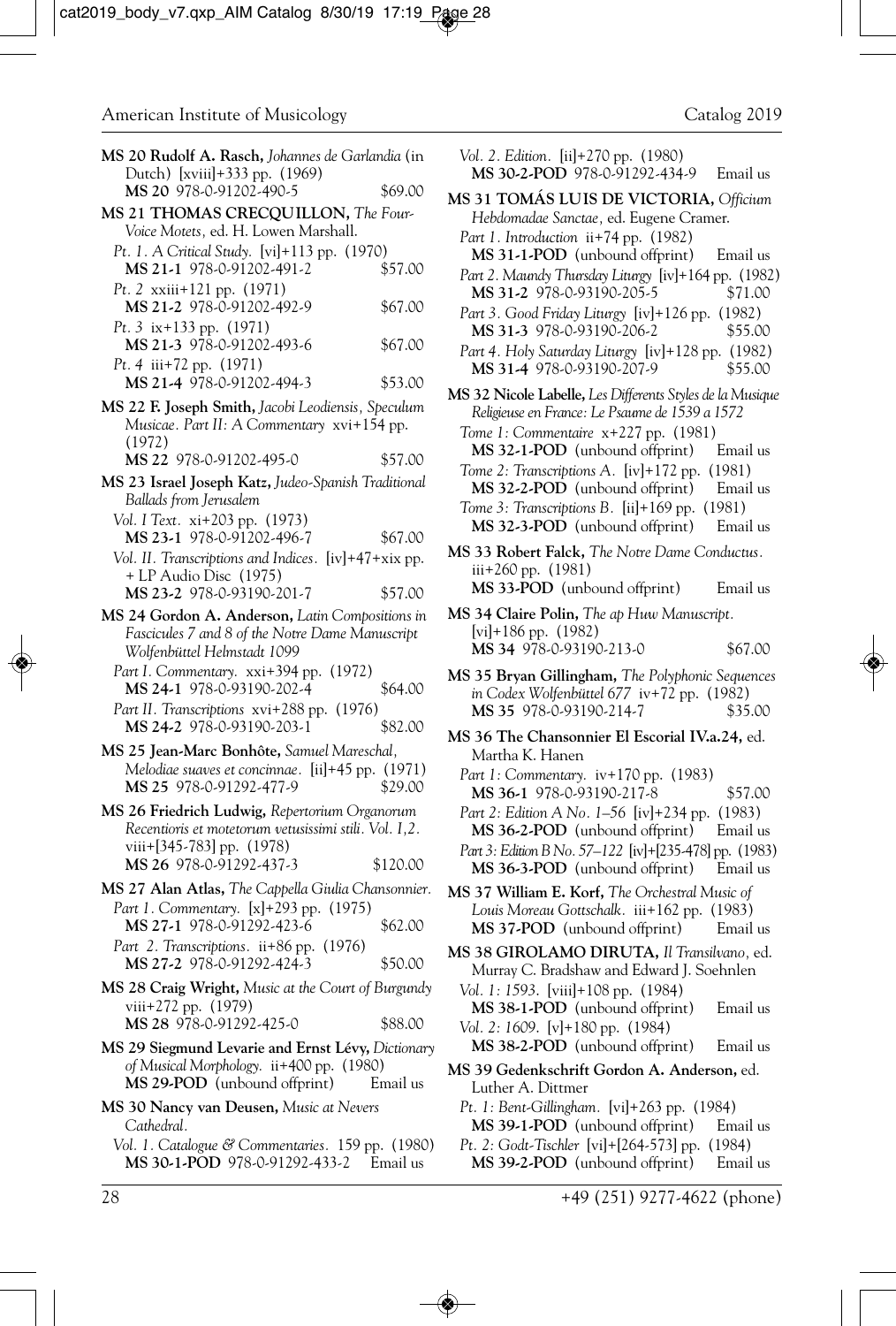| <b>MS 40 Hans Tischler,</b> Style and Evolution of the<br>Earliest Motets.                                            | ľ |
|-----------------------------------------------------------------------------------------------------------------------|---|
| Vol. I: Text. [vi]+234 pp. (1985)<br>MS 40-1 978-0-93190-230-7<br>\$88.00                                             | N |
| Vol. II: Tabular Surveys. [vi]+202 pp. (1985)<br>MS 40-2 978-0-93190-231-4<br>\$88.00                                 |   |
| Vol. IIIa: Catalogue Raisonné, Part A. [iv]+[284]<br>pp. (1985)                                                       | Ŋ |
| \$77.00<br>MS 40-3.1 978-0-93190-232-1<br>Vol. IIIb: Catalogue Raisonné, Part B. [ii]+[378] pp.                       |   |
| (1985)<br>MS 40-3.2 978-0-93190-239-0<br>\$77.00                                                                      | Ŋ |
| <b>MS 41 Louis E. Auld,</b> Lyric Art of Pierre Perrin.                                                               |   |
| Pt. 1: Birth of French Opera. [viii]+216 pp. (1986)<br>MS 41-1 978-0-93190-228-4<br>\$77.00                           | N |
| Pt. 2: Lyric Theory and Practice [viii]+200 pp.<br>(1986)                                                             |   |
| MS 41-2 978-0-93190-233-8<br>\$77.00                                                                                  |   |
| MS 42 Louis E. Auld, Lyric Art of Pierre Perrin. Pt.<br>3: Recueil de Paroles de Musique. [viii]+xv+200<br>pp. (1986) | N |
| MS 42 978-0-93190-234-5<br>\$77.00                                                                                    | Ŋ |
| <b>MS 43 F. Joseph Smith,</b> Jacobi Leodiensis, Speculum<br>Musicae, A Commentary, III. [vi]+137 pp.                 |   |

- (1983) **MS 43-POD** (unbound offprint) Email us
- **MS 44 Bryan Gillingham,** *Saint-Martial Polyphony.* [viii]+200 pp. (1984)

**MS 44-POD** (unbound offprint) Email us

#### **MTT**

- **MTT 1 ANONYMOUS IV** *[Concerning the measurement of polyphonic song]*, ed. Luther A. Dittmer 72+[1] pp. (1959) **MTT 1-POD** (unbound offprint) Email us
- **MTT 2 ROBERT DE HANDLO,** *[Regulae],* ed. Dittmer [ii]+44 pp. (1959) **MTT 2** 978-0-91202-422-6 \$30.00
- **MTT 3 GUILLAUME GABRIEL NIVERS,** *Treatise on the Composition of Music,* ed. Albert Cohen [ii]+52 pp. (1961) **MTT 3-POD** (unbound offprint) Email us
- **MTT 4 CONSTANTYN HUYGENS,** *Use and Nonuse of the Organ in the Churches of the United Netherlands,* ed. Ericka E. Smit-Vanrotte [iv]+96 pp. (1964)

```
MTT 4-POD (unbound offprint) Email us
```
**MTT 5 NICOLAS BERNIER,** *Principles of Composition,* ed. Philip Nelson [ii]+65 pp. (1964) **MTT 5-POD** (unbound offprint) Email us **MTT 6 ETIENNE LOULIÉ,** *Elements or Principles of Music*, ed. Albert Cohen xxiii+95 pp. (1965)<br>**MTT 6** 978-0-91202-426-4 \$60.00 **MTT 6** 978-0-91202-426-4

- **MTT 7 BÉNIGNE DE BACILLY,** *A Commentary upon the Art of Proper Singing,* ed. Austin B. Caswell xxiv+224 pp. (1968) **MTT 7** 978-0-91202-427-1 \$85.00
- **MTT 8 Ad organum faciendum & Item de organo,** ed. Jay A. Huff [viii]+67 pp. (1969) **MTT 8** 978-0-91202-428-8 \$32.00
- **MTT 9 MICHEL CORRETTE,** *Flute Playing in the 18th Century,* ed. Carol Reglin Farrar [vi]+63 pp. (1970) **MTT 9** 978-0-91202-429-5 \$32.00
- **MTT 10 JOHANN TURMAIR (JOHANNES AVENTINUS),** *Musicae Rudimenta,* ed. T. Herman Keahey [vi]+[xvii]+62 pp. (1971)<br>**MTT 10** 978-0-91202-430-1 \$57.00 **MTT 10** 978-0-91202-430-1
- **MTT 11 MIGNOT DE LA VOYE,** *Treatise on Music,* ed. Albion Gruber [ii]+90+[ii] pp. (1972) **MTT 11 978-0-91202-431-8**
- **MTT 12 SÉBASTIEN DE BROSSARD,** *Dictionary of Music,* ed. Albion Gruber xii+252 pp. (1982) **MTT 12** 978-0-93190-215-4 \$85.00

### **PMMM**

- **PMMM 1 Facsimile Reproduction of the Manuscript Madrid 20486** 75 pp. (1957) **PMMM 1-POD** (unbound offprint) Email us
- **PMMM 2 Facsimile Wolfenbüttel 1099 (Helmst. 1206)** 12 pp.+253 fols. (1960) **PMMM 2-POD** (unbound offprint) Email us
- **PMMM 3 A Central Source of Notre-Dame Polyphony** 269 pp. (1959) **PMMM 3-POD** (unbound offprint) Email us
- **PMMM 4 Facsimile, Paris, nouv. acq. frç. 13531 and Lat. 11411.** 74 pp. (1959) **PMMM 4** 978-0-91202-404-2 \$38.00

**PMMM 5 Facsimile, Worcester, Add. 68, Westminster Abbey 33327 ; Madrid, Bibl. Nac. 192** 89 pp. (1959) **PMMM 5-POD** (unbound offpint) Email us

- **PMMM 6 Facsimile, Oxford, Latin liturgical d 20, etc.** 75 pp. (1960) **PMMM 6** 978-0-91202-406-6 \$38.00
- **PMMM 7 Facsimile, Opera Omnia Faugues** xii+109 pp. (1959) **PMMM 7** 978-0-91202-407-3 \$55.00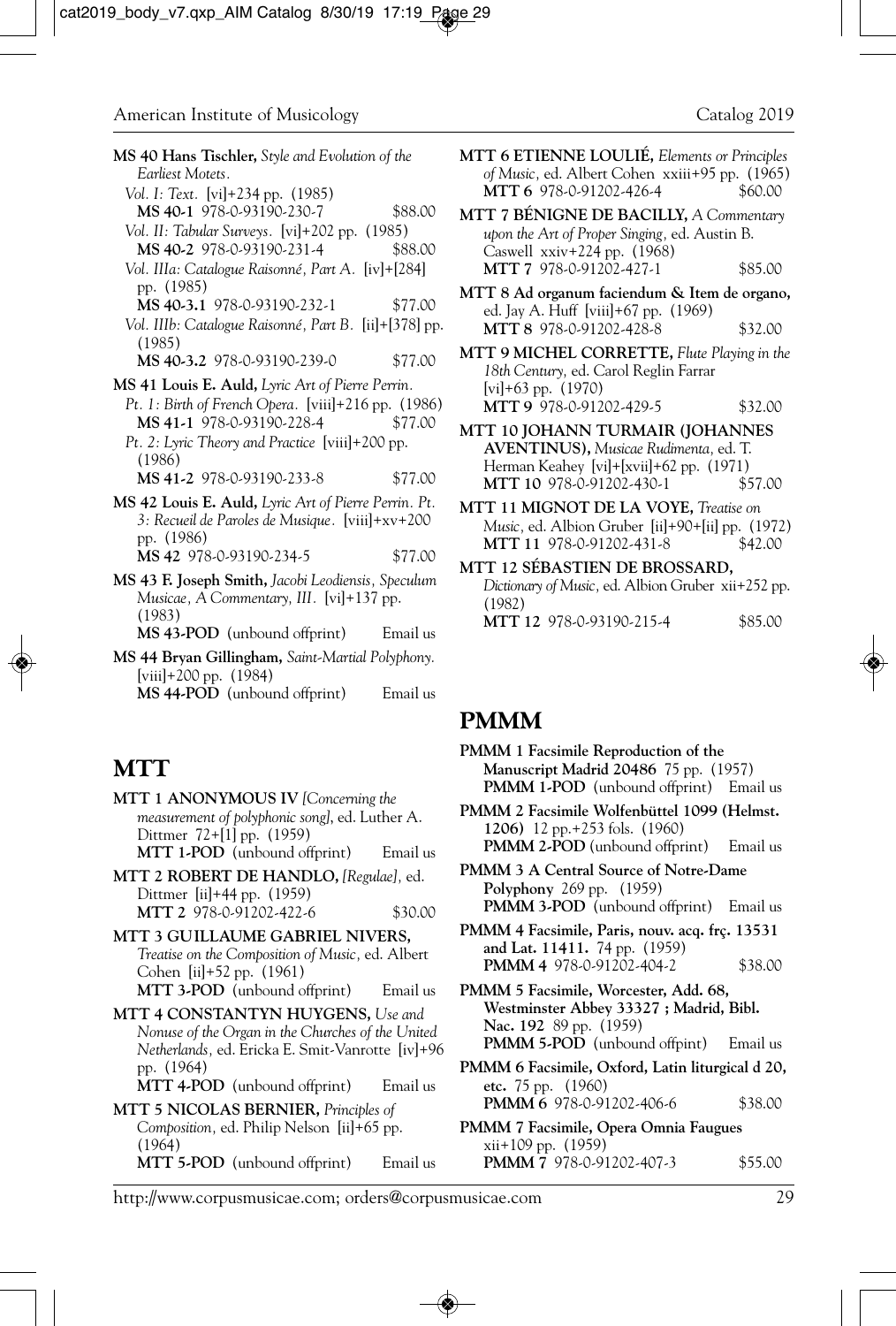- **PMMM 8 Facsimile, Sevilla, 5-1-43 & Paris, N. A. Fr. 4379** 99 pp. (1962) **PMMM 8** 978-0-91202-408-0 \$49.00
- **PMMM 9 Carmina Burana, Facsimile Reproduction of the Manuscript Clm 4660 and Clm 4660a** 39 pp.+112 fol.+7 fol. (1967) **PMMM 9-POD** (unbound offprint) Email us
- **PMMM 10 Facsimile, Firenze, pluteo 29,1 (Fols. 1-262)** [436] pp. (1966) **PMMM 10-POD** (unbound offprint) Email us
- **PMMM 11 Facsimile, Firenze, pluteo 29,1 (Part 2, fols. 263-476)** [386] pp. (1967) **PMMM 11-POD** (unbound offprint) Email us
- **PMMM 12 Facsimile, Dijon, Bibliothèque Publique, Ms. 517** 12 pp.+201 fols. (1971) **PMMM 12** 978-0-91202-412-7 \$110.00
- **PMMM 13 Facsimile, Canberra, Nan-Kivell Collection** 19+[38] pp. (1981) **PMMM 13** 978-0-91202-413-4 \$43.00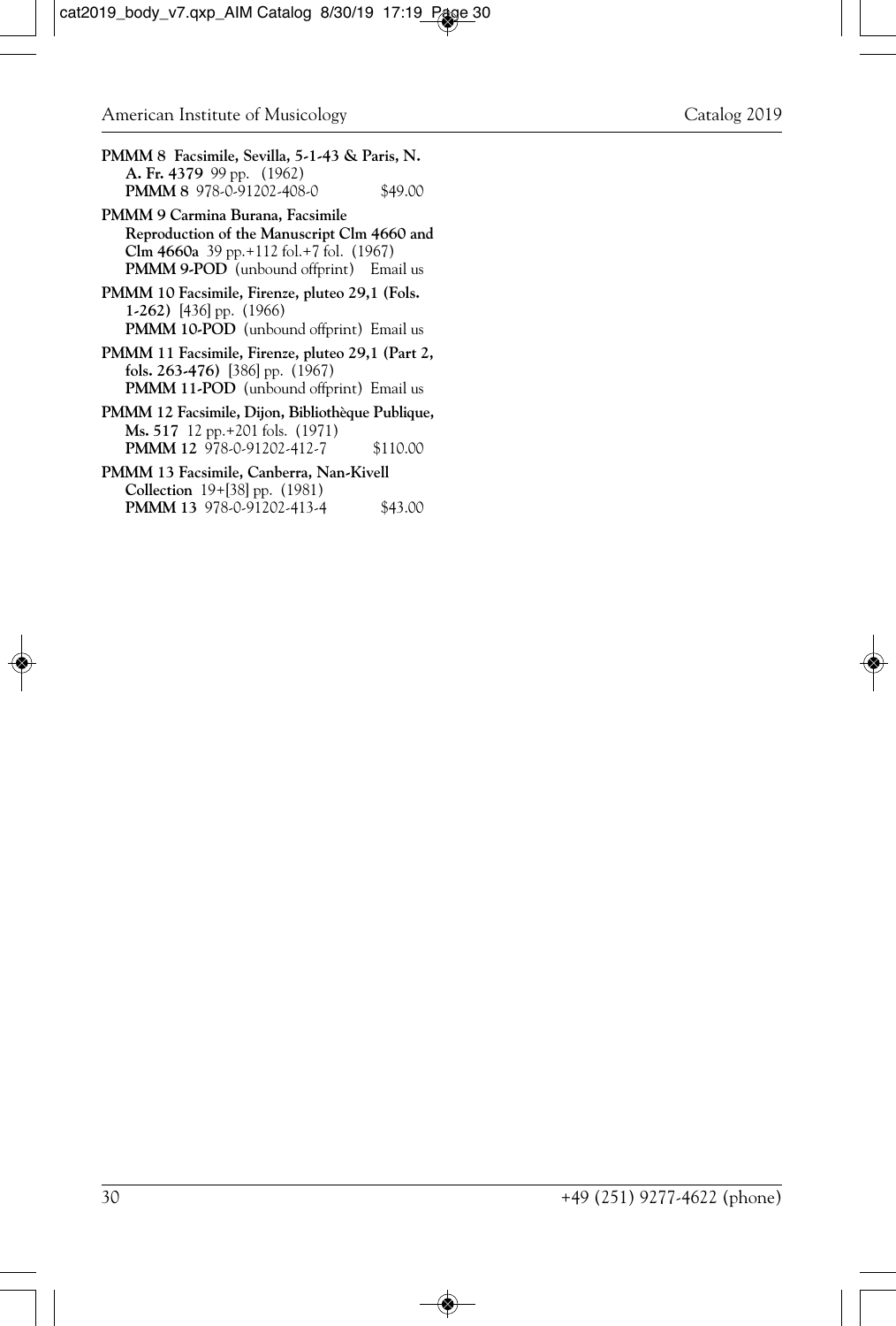# **Composers/Authors/Editors**

|                                                       | DH. |
|-------------------------------------------------------|-----|
|                                                       | Bis |
|                                                       | Bit |
|                                                       | Bla |
|                                                       | Bo  |
|                                                       | Bol |
|                                                       | Boi |
|                                                       | Boi |
|                                                       | Bor |
|                                                       | Bor |
|                                                       | Bor |
| Alte Curie (Haucourt), Johannes de CMM 11-2, CMM 53-1 | Bo  |
|                                                       | Bor |
| Anderson, Gordon A. CMM 68, CMM 75, CMM 79,           | Bot |
| CW 10, MS 24, MS 39, PMMM 13                          | Bra |
|                                                       |     |
|                                                       | Bra |
| Anonymous CSM 5, CSM 33, CSM 37, CSM 40, CSM 41       | Bra |
|                                                       | Bra |
|                                                       | Bra |
|                                                       | Bri |
|                                                       | Brc |
| Apel, WilliCEKM 1-2, CEKM 9, CEKM 13-14, CEKM         | Brc |
| 16–17, CEKM 23, CEKM 26, CEKM 31, CMM 53,             | Brc |
|                                                       | Brc |
|                                                       | Brc |
|                                                       | Bru |
|                                                       | Bru |
|                                                       | Bur |
|                                                       | Bur |
|                                                       | But |
|                                                       | Bu  |
|                                                       | Ca  |
|                                                       | Cal |
| Aventinus, see Turmair                                | Ca  |
|                                                       | Ca  |
|                                                       | Ca  |
|                                                       | Ca  |
|                                                       | Ca  |
|                                                       | Ca  |
|                                                       | Ca  |
| Bartholomeus de Bononia CMM 11-5, CMM 53-3            | Ca: |
|                                                       | Ca  |
|                                                       | Ca  |
|                                                       | Ca  |
|                                                       | Ca: |
|                                                       | Ca: |
|                                                       | Ca  |
|                                                       | Ca: |
|                                                       | Ca: |
|                                                       | Ca: |
|                                                       | Ca: |
|                                                       | Ca: |
|                                                       | Ca  |
|                                                       | Ca  |
|                                                       | Ca  |
|                                                       | Ca  |
|                                                       | Ca: |
|                                                       | Ce. |
|                                                       | Ce: |
|                                                       | Cé  |
|                                                       | Ch  |
|                                                       |     |
|                                                       | Ch  |

| Bologna, Jacobo da (14th cent. Italian) CMM 8-4 |  |
|-------------------------------------------------|--|
|                                                 |  |
|                                                 |  |
|                                                 |  |
|                                                 |  |
|                                                 |  |
|                                                 |  |
|                                                 |  |
|                                                 |  |
|                                                 |  |
| Bradshaw, Murray C.  MS 38, MSD 28, MSD 34,     |  |
| MISC 6, MISC 5                                  |  |
|                                                 |  |
|                                                 |  |
|                                                 |  |
|                                                 |  |
|                                                 |  |
|                                                 |  |
| Brockett, Jr., Clyde Waring CSM 37, MS 15       |  |
|                                                 |  |
|                                                 |  |
|                                                 |  |
|                                                 |  |
|                                                 |  |
|                                                 |  |
|                                                 |  |
|                                                 |  |
|                                                 |  |
|                                                 |  |
|                                                 |  |
|                                                 |  |
|                                                 |  |
|                                                 |  |
|                                                 |  |
|                                                 |  |
|                                                 |  |
|                                                 |  |
|                                                 |  |
|                                                 |  |
|                                                 |  |
|                                                 |  |
|                                                 |  |
|                                                 |  |
|                                                 |  |
|                                                 |  |
|                                                 |  |
| Carapetyan, Armen CSM 5, CMM 5.1-1, MSD 10      |  |
|                                                 |  |
|                                                 |  |
|                                                 |  |
|                                                 |  |
|                                                 |  |
|                                                 |  |
|                                                 |  |
|                                                 |  |
|                                                 |  |
|                                                 |  |
|                                                 |  |
|                                                 |  |
|                                                 |  |
|                                                 |  |
|                                                 |  |
|                                                 |  |
| Cévin, Antoine CMM 43-1, CMM 52-5, CMM 58-1     |  |
|                                                 |  |
|                                                 |  |
|                                                 |  |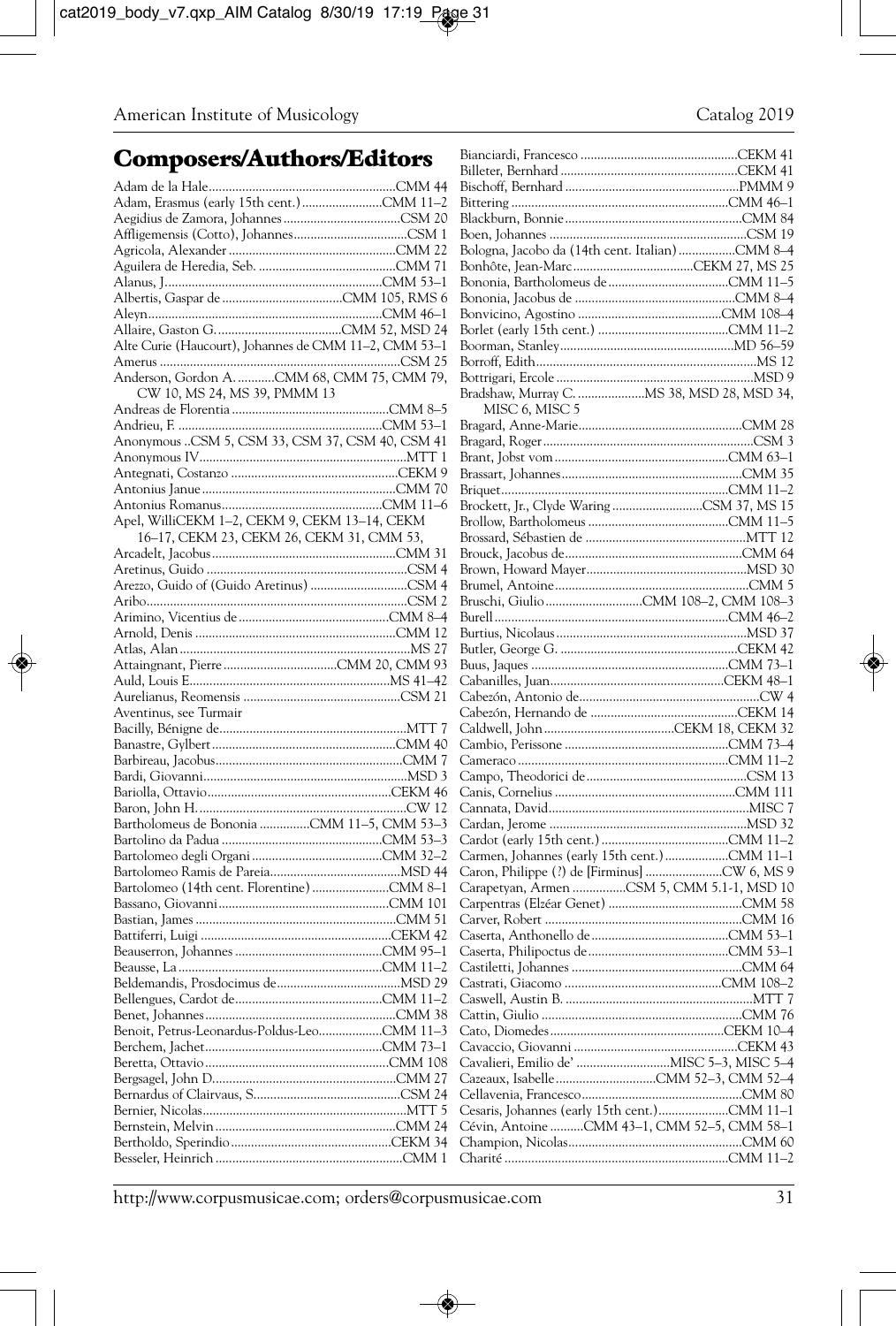|                                                      | Dittmer, Luther A.CW 3-5, MS 1, MS 7, MS 39, MSD 2, |
|------------------------------------------------------|-----------------------------------------------------|
| Charteris, RichardCMM 12, CMM 92, CMM 96, CMM        | MTT 1-2, PMMM 1-6, PMMM 10-11,                      |
| 101, CMM 102, MSD 48, MSD 53                         |                                                     |
|                                                      |                                                     |
|                                                      |                                                     |
|                                                      |                                                     |
| Ciconia, JohannesCMM 53-1, CMM 53-3                  |                                                     |
|                                                      |                                                     |
| Cimello, Giovan TomascoCMM 73-1, CMM 73-4            | Dufay, Guillaume CMM 1, CMM 1a, MSD 47              |
|                                                      |                                                     |
| Cividale, Antonius de (early 15th cent.)CMM 11-5     |                                                     |
|                                                      |                                                     |
|                                                      |                                                     |
|                                                      |                                                     |
|                                                      |                                                     |
|                                                      |                                                     |
|                                                      | Erart, 13th-cent. Trouvére of Arras, JehanCMM 67    |
|                                                      |                                                     |
|                                                      |                                                     |
| Collegrano, Rosso da (14th cent. Florentine) CMM 8-3 |                                                     |
|                                                      |                                                     |
|                                                      |                                                     |
| Compère, Loyset CMM 15, CMM 43-2, MSD 12             |                                                     |
| Conforti, Giovanni Luca  MISC 5-1, MISC 6            |                                                     |
|                                                      |                                                     |
|                                                      |                                                     |
|                                                      |                                                     |
|                                                      |                                                     |
|                                                      |                                                     |
|                                                      |                                                     |
|                                                      |                                                     |
|                                                      |                                                     |
|                                                      |                                                     |
| Cornet, Pieter (16th.-17th cent.)CEKM 26             |                                                     |
|                                                      | Ferer, Mary Tiffany CMM 63-6, 63-8 63-9, 63-10      |
| Corsini, Bonaiutus (14th cent. Italian)CMM 8-5       |                                                     |
| Corteccia, FrancescoCMM 32-8 through CMM 32-13       |                                                     |
|                                                      |                                                     |
|                                                      |                                                     |
|                                                      |                                                     |
|                                                      |                                                     |
|                                                      |                                                     |
| Crawford, David CMM 80, CSM 33, RMS 2, RMS 6         |                                                     |
| Crecquillon, ThomasCMM 61-1, CMM 63, MS 21           |                                                     |
|                                                      |                                                     |
|                                                      |                                                     |
|                                                      |                                                     |
|                                                      |                                                     |
|                                                      |                                                     |
|                                                      |                                                     |
|                                                      |                                                     |
|                                                      |                                                     |
|                                                      |                                                     |
|                                                      |                                                     |
|                                                      | Gaffurius [Gafurius?], Franchinus CMM 10, MSD 20,   |
|                                                      | MSD 33                                              |
|                                                      |                                                     |
|                                                      |                                                     |
|                                                      |                                                     |
|                                                      |                                                     |
|                                                      |                                                     |
|                                                      | Gallo, F. Alberto CSM 15, CSM 16, CSM 19            |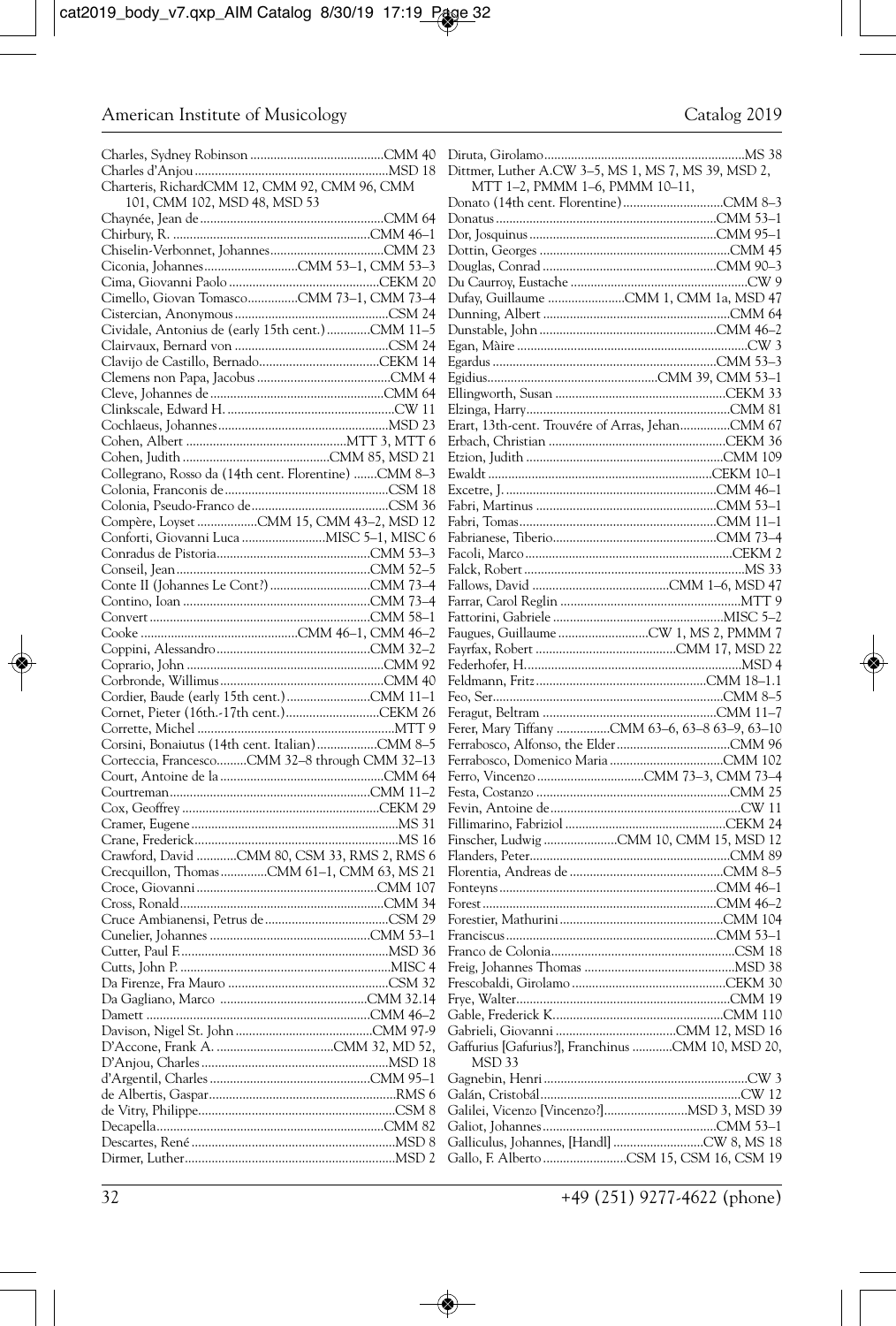|                                                 | Н  |
|-------------------------------------------------|----|
|                                                 | Н  |
|                                                 | Н  |
|                                                 | Н  |
|                                                 | Н  |
|                                                 | Н  |
|                                                 | Н  |
|                                                 | Н  |
|                                                 | Н  |
|                                                 | Н  |
| CMM 3-8, CMM 3-13                               | Н  |
|                                                 | Н  |
|                                                 | Н  |
|                                                 | Н  |
| Gherardello (14th cent. Florentine) CMM 8-1     | Н  |
|                                                 | Н  |
|                                                 | Н  |
|                                                 | Н  |
|                                                 | Н  |
|                                                 |    |
|                                                 | Н  |
|                                                 | Н  |
|                                                 | Н  |
|                                                 | Н  |
|                                                 | Ir |
|                                                 | Ir |
|                                                 | Ir |
|                                                 | Is |
|                                                 | Is |
|                                                 | Ja |
|                                                 | Ja |
|                                                 | Ja |
|                                                 | Ja |
| Grant, Guillaume le (early 15th cent.) CMM 11-2 | Ja |
|                                                 | Ja |
|                                                 | Ja |
|                                                 | Ja |
|                                                 | Ja |
|                                                 | Je |
|                                                 | Ji |
|                                                 | Jc |
|                                                 | Jc |
|                                                 | Jc |
|                                                 | Jc |
|                                                 | Jc |
|                                                 | Jc |
|                                                 | Jc |
|                                                 | Jc |
|                                                 | Jc |
|                                                 | Ju |
|                                                 | K  |
|                                                 | K  |
|                                                 | K  |
|                                                 | K  |
| Hammond, Frederick F. CSM 14, CSM 27            | K  |
| Handl, see Galliculus                           | K  |
|                                                 | K  |
|                                                 | K  |
|                                                 | K  |
| Harrán, Don CMM 73, CMM 100, SD 40, MSD 42      | K  |
|                                                 | K  |
| Haspre, Johannes Simon de HasproisCMM 11-2,     | K  |

| "MM 53 |  |
|--------|--|
|--------|--|

| MM ו–ככ                                         |  |
|-------------------------------------------------|--|
|                                                 |  |
|                                                 |  |
|                                                 |  |
|                                                 |  |
|                                                 |  |
|                                                 |  |
|                                                 |  |
|                                                 |  |
|                                                 |  |
|                                                 |  |
|                                                 |  |
|                                                 |  |
|                                                 |  |
|                                                 |  |
|                                                 |  |
|                                                 |  |
|                                                 |  |
|                                                 |  |
| CSM 31, CSM 39                                  |  |
| Hubertus (Hymbert) de SalinisCMM 11-7, CMM 53-1 |  |
| Hudson, Barton CEKM 3, CEKM 7, CEKM 11,         |  |
|                                                 |  |
|                                                 |  |
|                                                 |  |
|                                                 |  |
|                                                 |  |
|                                                 |  |
|                                                 |  |
|                                                 |  |
|                                                 |  |
|                                                 |  |
|                                                 |  |
|                                                 |  |
|                                                 |  |
|                                                 |  |
|                                                 |  |
|                                                 |  |
|                                                 |  |
|                                                 |  |
|                                                 |  |
|                                                 |  |
|                                                 |  |
|                                                 |  |
|                                                 |  |
|                                                 |  |
|                                                 |  |
|                                                 |  |
| Johannes de Lyublyn (Joh. of Lublin) CEKM 6     |  |
|                                                 |  |
|                                                 |  |
|                                                 |  |
| Johannes Vetulus (Verulus) de AnagniaCSM 27     |  |
| Josephson, Nors SCMM 60, CMM 95, CMM 104        |  |
|                                                 |  |
|                                                 |  |
|                                                 |  |
|                                                 |  |
|                                                 |  |
| Kaufmann, Henry William CMM 26, MSD 11          |  |
| Keahey, T. Herman CMM 90, CMM 97, MTT 10        |  |
|                                                 |  |
|                                                 |  |
|                                                 |  |
|                                                 |  |
|                                                 |  |
|                                                 |  |
|                                                 |  |
|                                                 |  |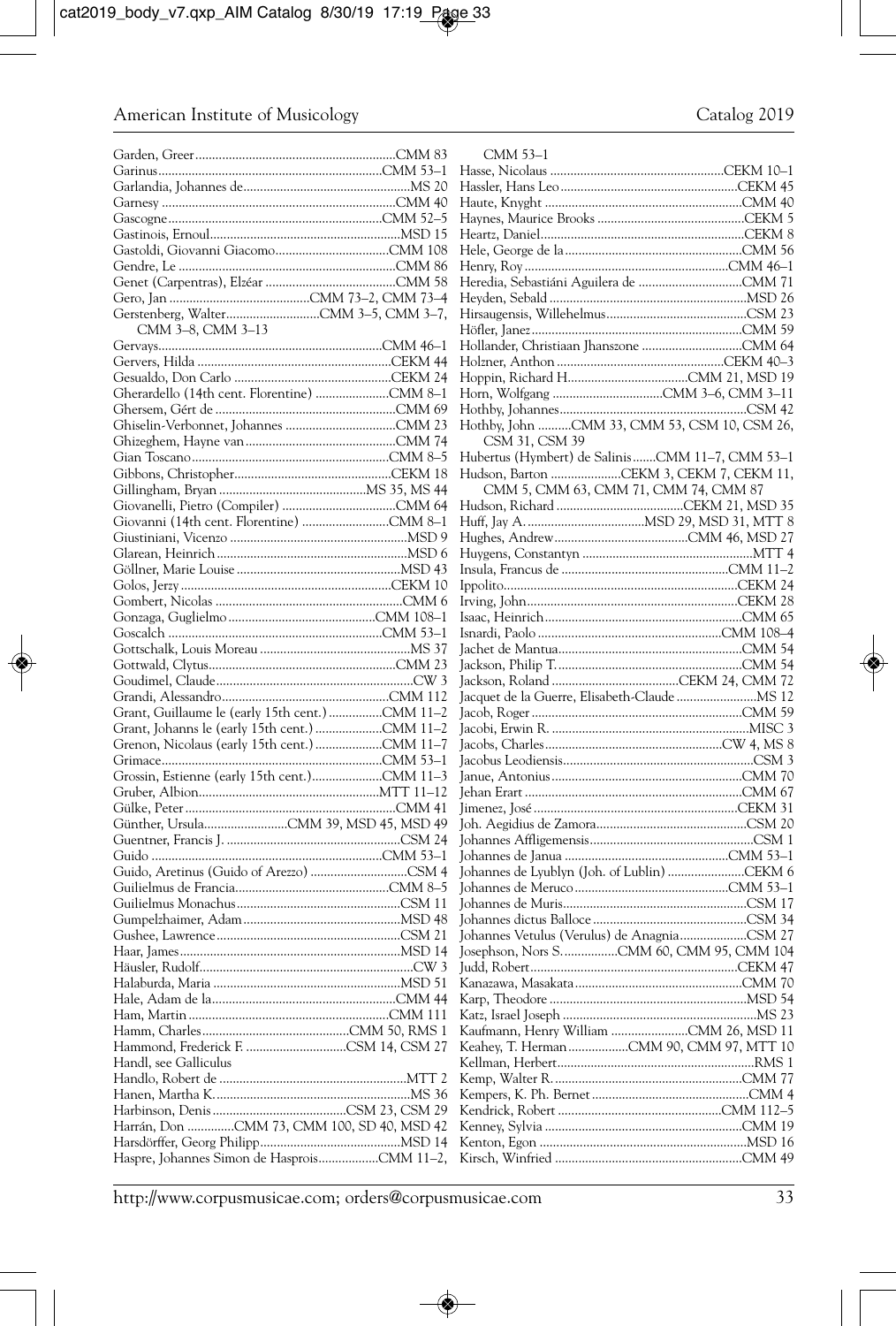|                                                   | Ma   |
|---------------------------------------------------|------|
|                                                   | Ma   |
|                                                   |      |
|                                                   | Mc   |
|                                                   | Me   |
|                                                   | Me   |
|                                                   |      |
|                                                   | Me   |
|                                                   | Me   |
|                                                   | Me   |
|                                                   |      |
|                                                   | Me   |
|                                                   | Me   |
|                                                   | Me   |
|                                                   |      |
|                                                   | Me   |
|                                                   | Me   |
|                                                   |      |
|                                                   | Me   |
| CMM 32-5, CMM 32-6                                | Mio  |
|                                                   | Mio  |
|                                                   |      |
|                                                   | Mil  |
|                                                   | Mil  |
|                                                   |      |
|                                                   |      |
|                                                   | Miı  |
| Leodiensis, Jacobus (Jacob of Liège)CSM 3, MS 13, | Mir  |
| MS 22, MS 43                                      | Mis  |
|                                                   |      |
|                                                   | Mit  |
|                                                   | Miz  |
|                                                   |      |
|                                                   | Mo   |
|                                                   | Mo   |
|                                                   | Mo   |
|                                                   |      |
|                                                   | Mo   |
|                                                   | Mo   |
|                                                   |      |
|                                                   | Mo   |
|                                                   | Mo   |
|                                                   | Mo   |
|                                                   |      |
|                                                   | Mo   |
|                                                   | Mo   |
| Loqueville, Richard (early 15th cent.) CMM 11-3   | Mu   |
|                                                   |      |
|                                                   | Mu   |
|                                                   | Nai  |
|                                                   | Nas  |
|                                                   |      |
|                                                   | Nel  |
|                                                   | Nei  |
|                                                   | Ne   |
|                                                   |      |
|                                                   | Nir  |
|                                                   | Niv  |
|                                                   | No   |
|                                                   |      |
|                                                   | Nu   |
|                                                   | Od   |
| MSD 17, MSD 25, MSD 39                            | Oli  |
|                                                   |      |
|                                                   | Ore  |
|                                                   | Ory  |
|                                                   | Pad  |
|                                                   |      |
|                                                   | Pad  |
|                                                   | Pad  |
|                                                   |      |
|                                                   | Pal  |
|                                                   | Pali |
|                                                   | Pal  |
|                                                   |      |
|                                                   | Pac  |
|                                                   | Par  |
|                                                   | Par  |
|                                                   |      |
|                                                   | Par  |
|                                                   | Pas  |
|                                                   | Pas  |
|                                                   |      |
|                                                   | Pas  |
|                                                   | Pas  |
|                                                   |      |
|                                                   | Pau  |

| Milano, Francesco da (Francesco Layolle)CMM 32-3 |  |
|--------------------------------------------------|--|
|                                                  |  |
| MSD 23, MSD 26, MSD 32, MSD 33, MSD 37, MSD 44   |  |
|                                                  |  |
|                                                  |  |
|                                                  |  |
|                                                  |  |
|                                                  |  |
|                                                  |  |
| Molins, Pierre de CMM 36, CMM 53-1, CMM 57       |  |
|                                                  |  |
|                                                  |  |
|                                                  |  |
|                                                  |  |
|                                                  |  |
|                                                  |  |
|                                                  |  |
|                                                  |  |
|                                                  |  |
|                                                  |  |
|                                                  |  |
|                                                  |  |
|                                                  |  |
|                                                  |  |
|                                                  |  |
|                                                  |  |
|                                                  |  |
|                                                  |  |
|                                                  |  |
|                                                  |  |
|                                                  |  |
|                                                  |  |
|                                                  |  |
| Orvieto, Ugolino de (Ugolini Urbevetanis)CSM 7   |  |
|                                                  |  |
|                                                  |  |
|                                                  |  |
|                                                  |  |
|                                                  |  |
|                                                  |  |
|                                                  |  |
|                                                  |  |
|                                                  |  |
|                                                  |  |
|                                                  |  |
|                                                  |  |
|                                                  |  |
|                                                  |  |
|                                                  |  |
|                                                  |  |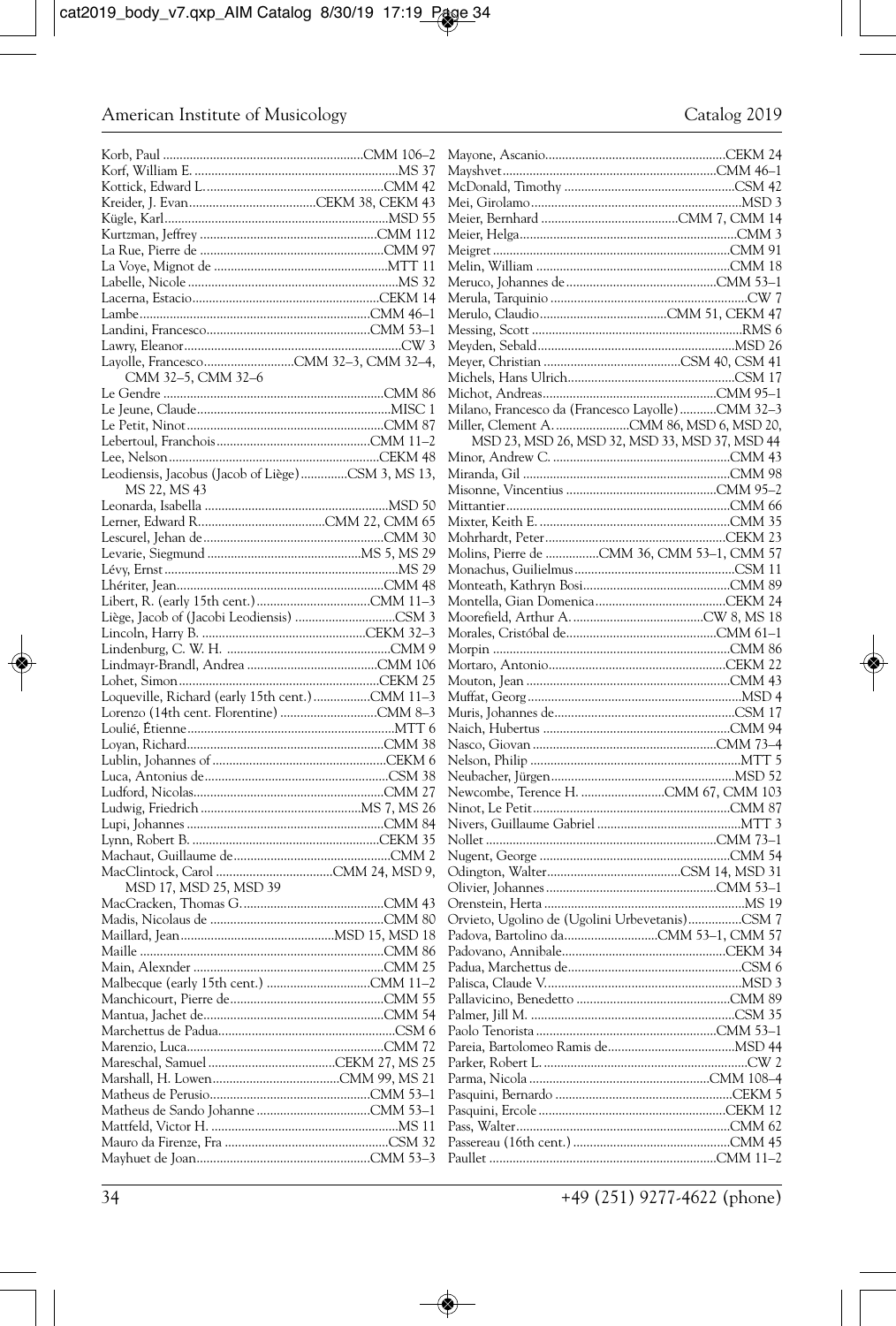|                                                | Rosso, P. (P. Rubeus) (early 15th cent.) CMM 11-5  |
|------------------------------------------------|----------------------------------------------------|
|                                                |                                                    |
|                                                |                                                    |
| Pianelaio, Jacopo (14th cent. Italian) CMM 8-5 | Rubeus, P. (P. Rosso) (early 15th cent.) CMM 11-5  |
|                                                |                                                    |
|                                                |                                                    |
|                                                |                                                    |
|                                                |                                                    |
| Piero, Maetstro (14th cent. Italian) CMM 8-2   |                                                    |
|                                                |                                                    |
|                                                |                                                    |
|                                                |                                                    |
| Pistoria, Conradus de CMM 53-1, CMM 53-3       |                                                    |
| Plamenac, DraganCMM 57, PMMM 8, PMMM 12        | Scaffen, Henricus (Schaffen, H.)CMM 73-3, CMM 73-4 |
|                                                |                                                    |
|                                                |                                                    |
|                                                |                                                    |
|                                                |                                                    |
|                                                |                                                    |
| Praetorius, Hieronymus CEKM 4, CMM 110         | Scotto, GirolamoCMM 54-1, CMM 73-3, CMM 73-4       |
|                                                |                                                    |
|                                                |                                                    |
|                                                |                                                    |
|                                                |                                                    |
|                                                | CMM 33, CMM 47, CMM 58, CMM 66, CMM 82,            |
|                                                | CMM 91, CMM 93, CMM 94, CSM 7, CSM 9,              |
|                                                | CSM 10, CSM 11, MSD 5                              |
|                                                |                                                    |
|                                                |                                                    |
|                                                |                                                    |
| Radino, Giovanni MariaCSM 33, CEKM 33          |                                                    |
|                                                |                                                    |
|                                                | Shindle, W. RichardCEKM 12, CEKM 30                |
|                                                |                                                    |
|                                                |                                                    |
|                                                |                                                    |
| Rayner, Clare GCEKM 4, CEKM 20, CEKM 36,       |                                                    |
| CEKM 40                                        |                                                    |
| Reaney, Gilbert CMM 11, CSM 8, CSM 12, CSM 18, |                                                    |
| CSM 26, CSM 30, CSM 31, CSM 34, CSM 36,        |                                                    |
| CSM 39, MSD 13                                 |                                                    |
|                                                |                                                    |
|                                                |                                                    |
|                                                |                                                    |
|                                                |                                                    |
|                                                |                                                    |
| Reulx, Anselmo de CMM 73-1, CMM 73-4           |                                                    |
|                                                |                                                    |
|                                                |                                                    |
|                                                |                                                    |
|                                                |                                                    |
|                                                |                                                    |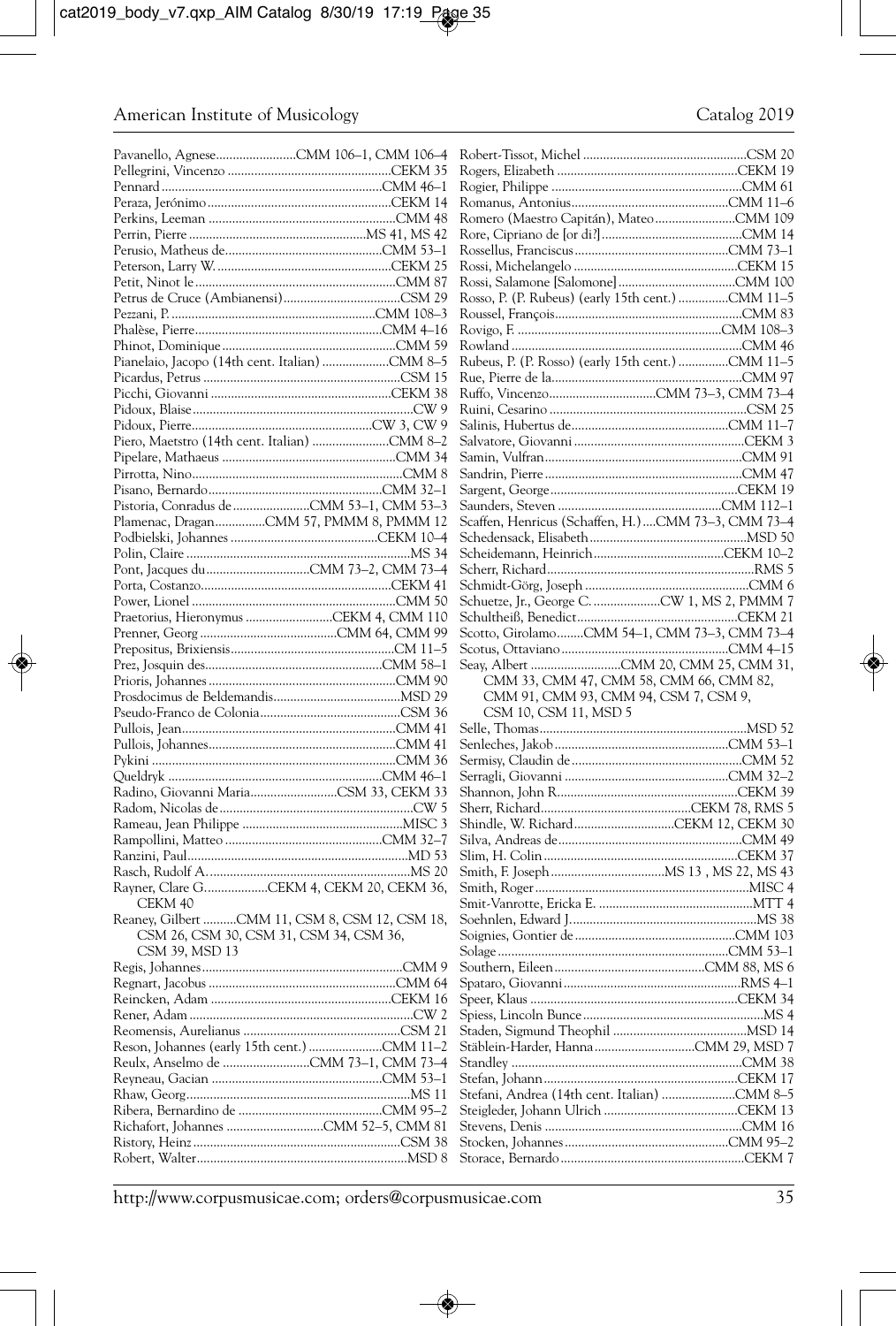| Turmair, Johann (Johannes Aventinus)  MTT 10      |  |
|---------------------------------------------------|--|
|                                                   |  |
|                                                   |  |
| Ugolinus, Urbevetanis (Ugolino of Orvieto) CSM 7  |  |
|                                                   |  |
|                                                   |  |
|                                                   |  |
|                                                   |  |
| Van, Guillaume de [William Devan] CMM 1, CMM 2    |  |
|                                                   |  |
|                                                   |  |
|                                                   |  |
|                                                   |  |
|                                                   |  |
|                                                   |  |
|                                                   |  |
|                                                   |  |
|                                                   |  |
|                                                   |  |
|                                                   |  |
|                                                   |  |
|                                                   |  |
|                                                   |  |
|                                                   |  |
|                                                   |  |
|                                                   |  |
| Waesberghe, Joseph Smits vanCSM 1, CSM 2,         |  |
| CSM 4, MSD 1, MISC 2                              |  |
|                                                   |  |
|                                                   |  |
| Wagner, Lavern J. .CMM 55, CMM 56, CMM 61, CMM 69 |  |
|                                                   |  |
|                                                   |  |
|                                                   |  |
|                                                   |  |

| CMM 108-5, MSD 17                                    |  |
|------------------------------------------------------|--|
|                                                      |  |
|                                                      |  |
| Wilkins, Nigel ECMM 30, CMM 36, CMM 37, CMM 44       |  |
|                                                      |  |
|                                                      |  |
|                                                      |  |
|                                                      |  |
|                                                      |  |
|                                                      |  |
|                                                      |  |
|                                                      |  |
|                                                      |  |
|                                                      |  |
| Zacharias, Magister (early 15th cent.) CMM 11-6, CMM |  |
| $53 - 3$                                             |  |
| Zacharie, Nicolaus (early 15th cent.)CMM 11-6        |  |
|                                                      |  |
|                                                      |  |
|                                                      |  |
|                                                      |  |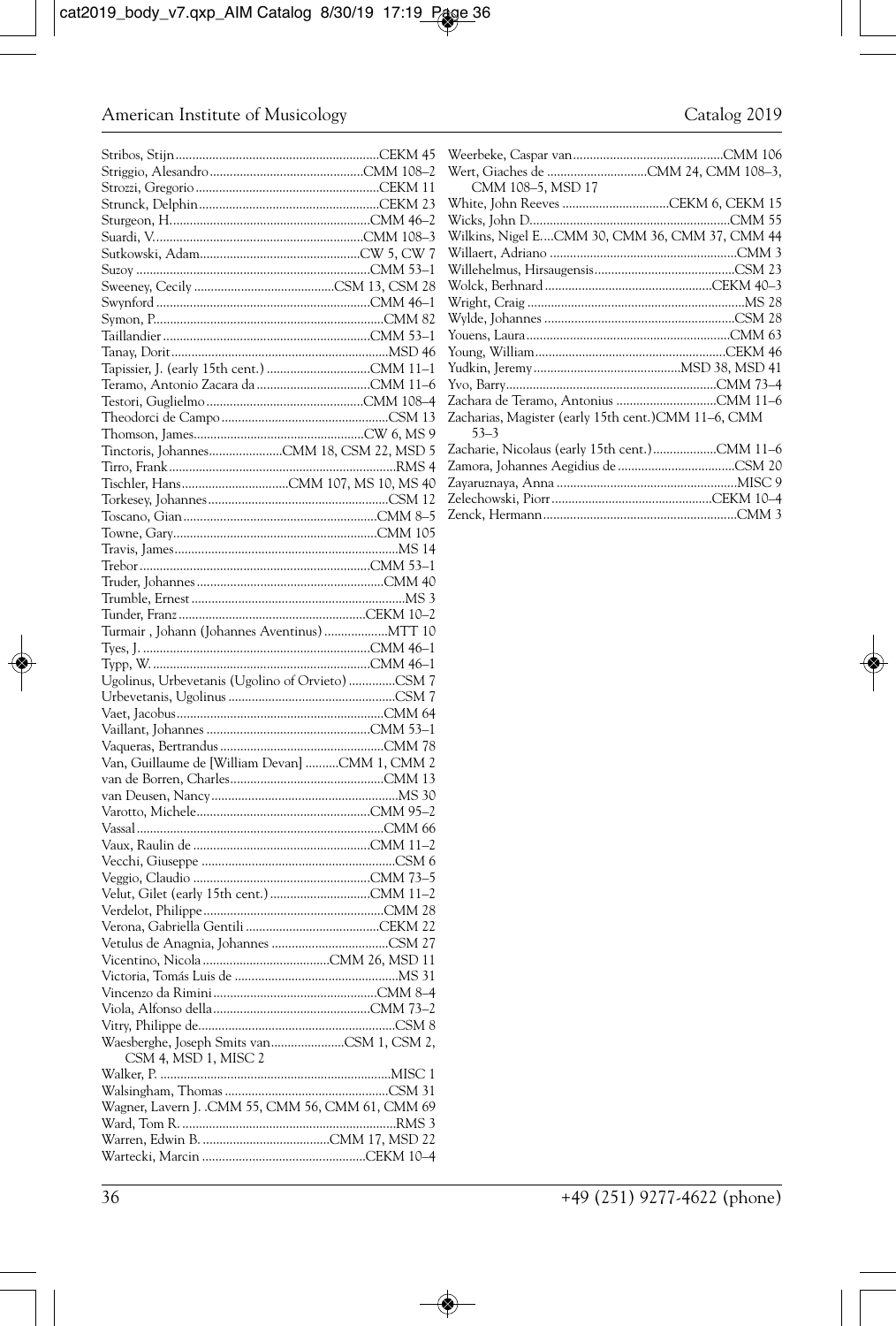

Verlag Corpusmusicae GmbH Mergelberg 84 D-48161 Münster, FRG +49 (251) 9277-4622 +49 (251) 9277-4623 Fax

#### **Publications Order Form**

**Individuals:** Orders placed in the US for shipment from the US must be accompanied with payment in USD. Call (800) 621- 2736 (USA/Canada), +1 (773) 702-7000 (International) to order.

Orders from Germany will be billed in EUROs at the current exchange rate. Bank Transfer to our Euro account and PayPal are the only current payment options for German orders. Please contact us for more details.

**Libraries/Institutions: Purchase orders accepted. Series**

| Quantity        | Vol.-No.                         | <b>Composer/Title</b>                                                          |                                                                                                                      | Price (\$) | <b>Total</b>                                                  |
|-----------------|----------------------------------|--------------------------------------------------------------------------------|----------------------------------------------------------------------------------------------------------------------|------------|---------------------------------------------------------------|
|                 |                                  |                                                                                |                                                                                                                      |            |                                                               |
|                 |                                  |                                                                                | and the control of the control of the control of the control of the control of the control of the control of the     |            |                                                               |
|                 |                                  |                                                                                |                                                                                                                      |            |                                                               |
|                 |                                  |                                                                                |                                                                                                                      |            |                                                               |
| <b>Payment:</b> |                                  |                                                                                |                                                                                                                      |            |                                                               |
|                 |                                  |                                                                                |                                                                                                                      |            | Subtotal:<br>Local and State Sales Tax: ___________<br>TOTAL: |
|                 |                                  | Phone number/e-mail contact:                                                   |                                                                                                                      |            |                                                               |
|                 | <b>Name and Billing Address:</b> |                                                                                | <b>Shipping Address:</b>                                                                                             |            |                                                               |
|                 |                                  | (must match credit card if credit card is used)                                | (Leave blank if same as billing address)                                                                             |            |                                                               |
|                 |                                  |                                                                                |                                                                                                                      |            |                                                               |
|                 |                                  |                                                                                |                                                                                                                      |            |                                                               |
|                 |                                  |                                                                                | *Shipping charges are based upon weight as shipped from either Chicago, IL, or from Germany Contact us for details.: |            |                                                               |
|                 |                                  | Shipments from the US will include local and state sales tax where applicable. |                                                                                                                      |            |                                                               |

\*A limited stock is available in the EU. We use DHL.

Questions? Email <orders@corpusmusicae.com> or <info@corpusmusicae.com>

**Home page and online catalog:** http://www.corpusmusicae.com

AIM publications are distributed by the Chicago Distribution Center.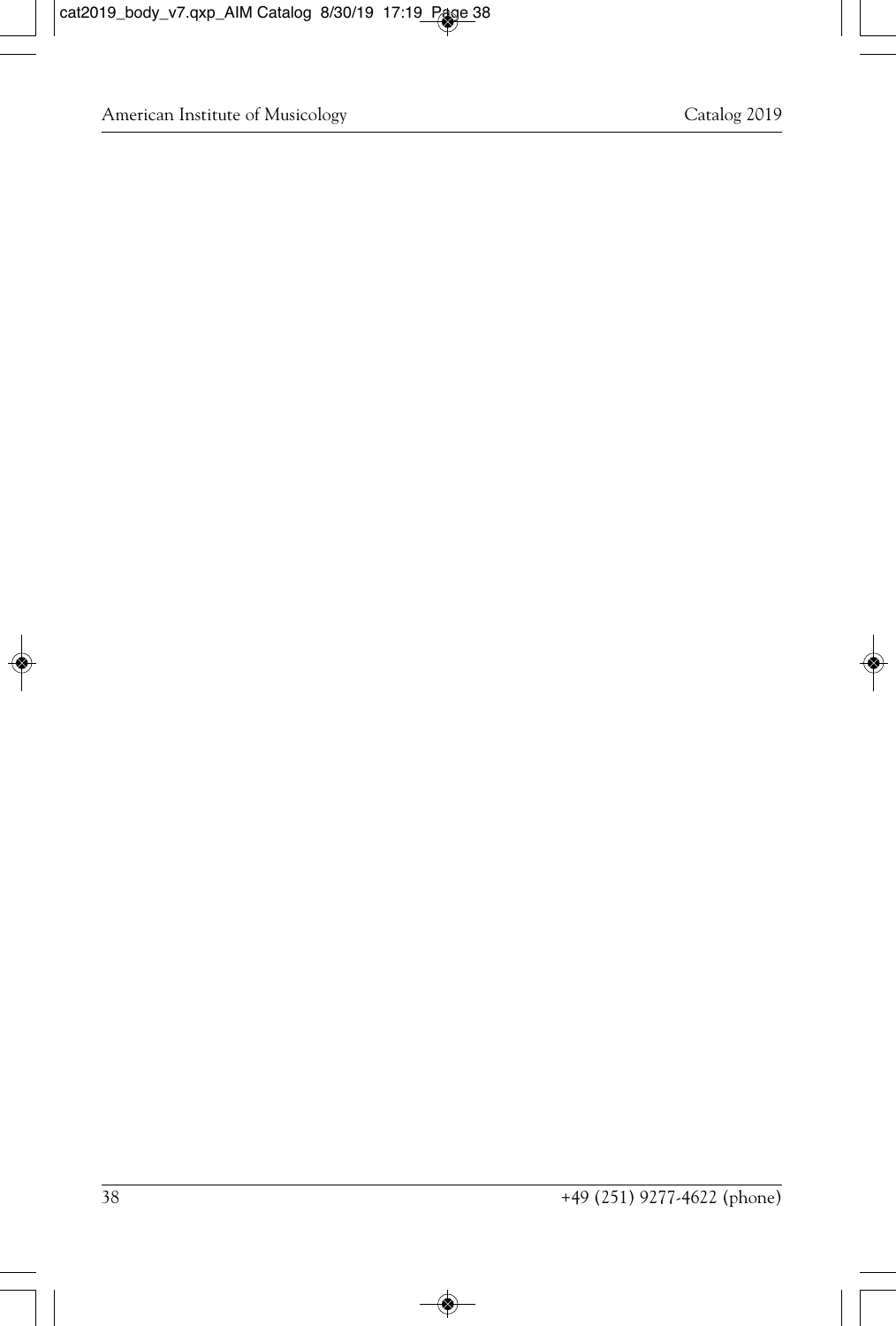

#### Publications Order Form

**Individuals:** Orders placed in the US for shipment from the US must be accompanied with payment in USD. Call +1 (773) 702-7010 or email <orders@press.uchicago.edu> to order.

Orders placed with our German office will be billed in EUROs at the current exchange rate. Bank Transfor to our EUro account and PayPal® are the only current payment options for German orders.

**Libraries/Institutions:** Purchase orders accepted.

| Quantity                                        | <b>Series</b><br>Vol.-No. | <b>Composer/Title</b> |                                                                                                                                                                                                                               | Price (\$) | <b>Total</b>                               |
|-------------------------------------------------|---------------------------|-----------------------|-------------------------------------------------------------------------------------------------------------------------------------------------------------------------------------------------------------------------------|------------|--------------------------------------------|
|                                                 |                           |                       |                                                                                                                                                                                                                               |            |                                            |
|                                                 |                           |                       |                                                                                                                                                                                                                               |            |                                            |
| $\overline{\phantom{0}}$                        |                           |                       | the control of the control of the control of the control of the control of the control of the control of the control of the control of the control of the control of the control of the control of the control of the control |            |                                            |
|                                                 |                           |                       |                                                                                                                                                                                                                               |            |                                            |
|                                                 |                           |                       |                                                                                                                                                                                                                               |            |                                            |
|                                                 |                           |                       |                                                                                                                                                                                                                               |            |                                            |
|                                                 |                           |                       |                                                                                                                                                                                                                               |            |                                            |
| <b>Payment:</b>                                 |                           |                       |                                                                                                                                                                                                                               |            |                                            |
|                                                 |                           | PO # (if any):        |                                                                                                                                                                                                                               |            | Subtotal:<br>Shipping Charge*: ___________ |
|                                                 |                           |                       |                                                                                                                                                                                                                               |            | Local and State Sales tax:                 |
|                                                 |                           |                       |                                                                                                                                                                                                                               |            | TOTAL:                                     |
|                                                 |                           |                       |                                                                                                                                                                                                                               |            |                                            |
| <b>Name and Billing Address:</b>                |                           |                       | <b>Shipping Address:</b>                                                                                                                                                                                                      |            |                                            |
| (must match credit card if credit card is used) |                           |                       | (Please leave blank if same as billing address)                                                                                                                                                                               |            |                                            |
|                                                 |                           |                       |                                                                                                                                                                                                                               |            |                                            |
|                                                 |                           |                       |                                                                                                                                                                                                                               |            |                                            |
|                                                 |                           |                       |                                                                                                                                                                                                                               |            |                                            |
|                                                 |                           |                       |                                                                                                                                                                                                                               |            |                                            |

\*Shipping charges are based upon weight as shipped from either Chicago, IL, or from Germany Contact us for details.: Shipments from the US are required to include local and state sales tax.

\*A limited stock is available in the EU. We use DHL for shipping.

**Questions?** Email <orders@corpusmusicae.com> or <info@corpusmusicae.com> **Home page and online catalog:** http://www.corpusmusicae.com



AIM publications are distributed by the Chicago Distribution Center.